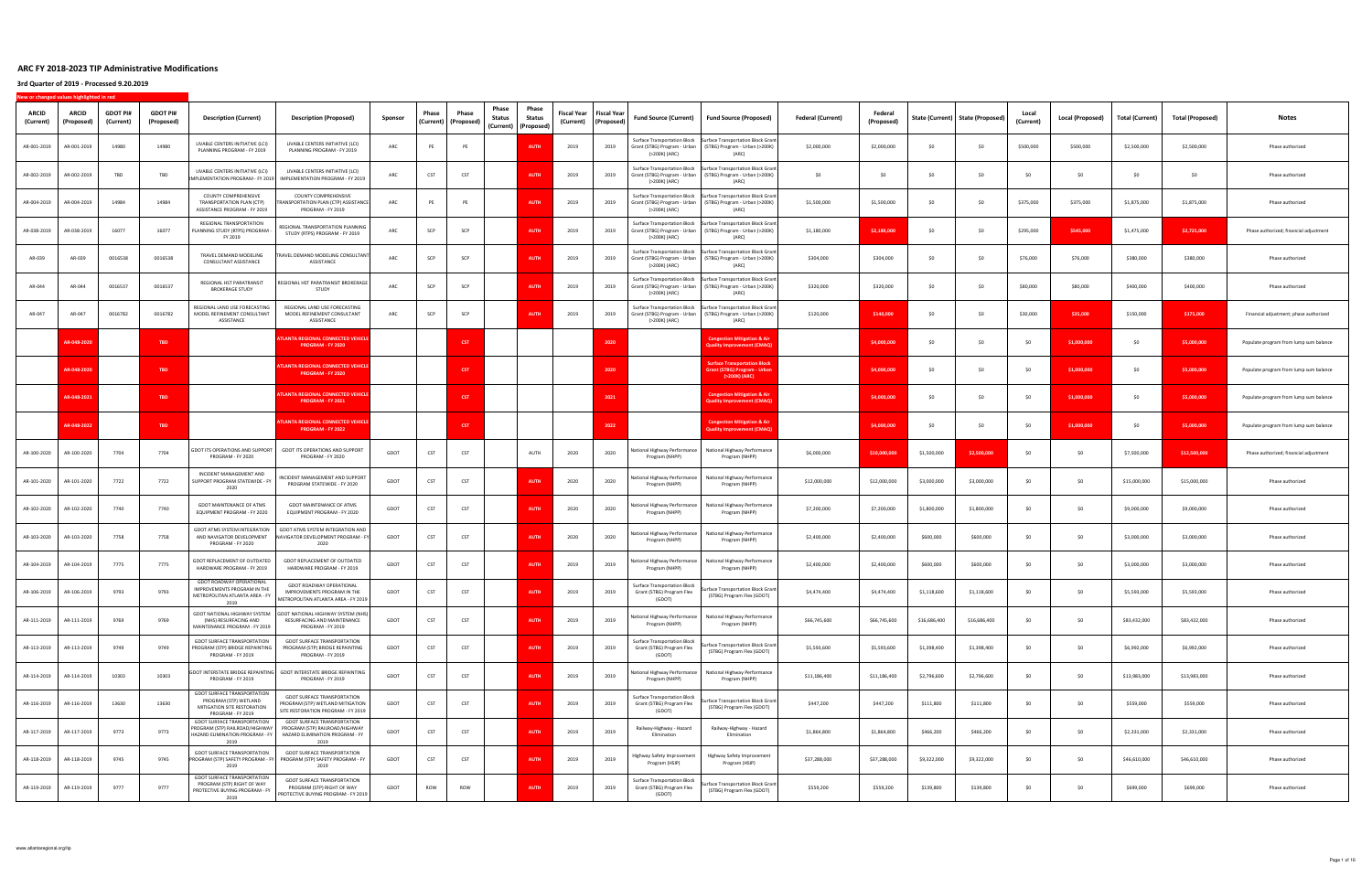| <b>ARCID</b><br>(Current) | ARCID<br>(Proposed) | <b>GDOT PI#</b><br>(Current) | <b>GDOT PI#</b><br>(Proposed) | <b>Description (Current)</b>                                                                             | <b>Description (Proposed)</b>                                                                                            | Sponsor                             | Phase | Phase<br>(Current)   (Proposed) | Phase<br>Status | Phase<br>Status<br>(Current)   (Proposed) | Fiscal Year<br>(Current) | Fiscal Year<br>(Proposed) | Fund Source (Current)                                                             | <b>Fund Source (Proposed)</b>                                                 | <b>Federal (Current)</b> | Federal<br>(Proposed) |              | State (Current)   State (Proposed) | Local<br>(Current) | Local (Proposed) | <b>Total (Current)</b> | <b>Total (Proposed)</b> | Notes                                                                                      |
|---------------------------|---------------------|------------------------------|-------------------------------|----------------------------------------------------------------------------------------------------------|--------------------------------------------------------------------------------------------------------------------------|-------------------------------------|-------|---------------------------------|-----------------|-------------------------------------------|--------------------------|---------------------------|-----------------------------------------------------------------------------------|-------------------------------------------------------------------------------|--------------------------|-----------------------|--------------|------------------------------------|--------------------|------------------|------------------------|-------------------------|--------------------------------------------------------------------------------------------|
| AR-121-2019               | AR-121-2019         | 9756                         | 9756                          | (NHS) INTERCHANGE AND ROADWAY<br>LIGHTING PROGRAM - FY 2019                                              | GDOT NATIONAL HIGHWAY SYSTEM GDOT NATIONAL HIGHWAY SYSTEM (NHS)<br>INTERCHANGE AND ROADWAY LIGHTING<br>PROGRAM - FY 2019 | GDOT                                | CST   | CST                             |                 | <b>AUTH</b>                               | 2019                     | 2019                      | National Highway Performance<br>Program (NHPP)                                    | National Highway Performance<br>Program (NHPP)                                | \$372,800                | \$372,800             | \$93,200     | \$93,200                           | -SO                | -SO              | \$466,000              | \$466,000               | Phase authorized                                                                           |
| AR-122-2019               | AR-122-2019         | 9781                         | 9781                          | TP RAILROAD/HIGHWAY PROTECTION<br>DEVICE LUMP SUM - FY 2019                                              | STP RAILROAD/HIGHWAY PROTECTION<br>DEVICE LUMP SUM - FY 2019                                                             | GDOT                                | CST   | CST                             |                 | <b>AUTH</b>                               | 2019                     | 2019                      | Railway-Highway - Protective<br>Devices                                           | Railway-Highway - Protective<br>Devices                                       | \$1,491,200              | \$1,491,200           | \$372,800    | \$372,800                          | - SO               | SO.              | \$1,864,000            | \$1,864,000             | Phase authorized                                                                           |
| AR-123-2019               | AR-123-2019         | 9785                         | 9785                          | GDOT SURFACE TRANSPORTATION<br>PROGRAM (STP) SIGNAL INSTALLATION<br>AND UPGRADE PROGRAM - FY 2019        | <b>GDOT SURFACE TRANSPORTATION</b><br>PROGRAM (STP) SIGNAL INSTALLATION<br>AND UPGRADE PROGRAM - FY 2019                 | GDOT                                | CST   | CST                             |                 | <b>AUTH</b>                               | 2019                     | 2019                      | <b>Surface Transportation Block</b><br>Grant (STBG) Program Flex<br>(GDOT)        | Surface Transportation Block Grant<br>(STBG) Program Flex (GDOT)              | \$11,186,400             | \$11,186,400          | \$2,796,600  | \$2,796,600                        | S <sub>0</sub>     | SO               | \$13,983,000           | \$13,983,000            | Phase authorized                                                                           |
| AR-125-2019               | AR-125-2019         | 9761                         | 9761                          | <b>GDOT SURFACE TRANSPORTATION</b><br>PROGRAM (STP) RESURFACING AND<br>MAINTENANCE PROGRAM - FY 2019     | <b>GDOT SURFACE TRANSPORTATION</b><br>PROGRAM (STP) RESURFACING AND<br>MAINTENANCE PROGRAM - FY 2019                     | GDOT                                | CST   | CST                             |                 | <b>AUTH</b>                               | 2019                     | 2019                      | <b>Surface Transportation Block</b><br>Grant (STBG) Program Flex<br>(GDOT)        | urface Transportation Block Grant<br>(STBG) Program Flex (GDOT)               | \$59,660,800             | \$59,660,800          | \$14,915,200 | \$14,915,200                       | SO.                | SO.              | \$74,576,000           | \$74,576,000            | Phase authorized                                                                           |
| AR-129-2019               | AR-129-2019         | 13189                        | 13189                         | FY 2019                                                                                                  | SDOT LOW IMPACT BRIDGE PROGRAM - GDOT LOW IMPACT BRIDGE PROGRAM - FY<br>2019                                             | GDOT                                | CST   | CST                             |                 | <b>AUTH</b>                               | 2019                     | 2019                      | <b>Surface Transportation Block</b><br>Grant (STBG) Program Off-<br>System Bridge | ırface Transportation Block Grant<br>(STBG) Program Off-System Bridge         | \$9,695,200              | \$9,695,200           | \$2,423,800  | \$2,423,800                        | -SO                | -SO              | \$12,119,000           | \$12,119,000            | Phase authorized                                                                           |
| AR-135-2019               | AR-135-2019         | 9741                         | 9741                          | TP TRANSPORTATION ENHANCEMENT<br>ACTIVITIES PROGRAM - FY 2019                                            | STP TRANSPORTATION ENHANCEMENT<br>ACTIVITIES PROGRAM - FY 2019                                                           | GDOT                                | CST   | CST                             |                 | <b>AUTH</b>                               | 2019                     | 2019                      | STP - Enhancements                                                                | STP - Enhancements                                                            | \$7,084,800              | \$7,084,800           | \$1,771,200  | \$1,771,200                        | -SO                | -SO              | \$8,856,000            | \$8,856,000             | Phase authorized                                                                           |
| AR-136-2019               | AR-136-2019         | 9796                         | 9796                          | RECREATIONAL TRAILS PROGRAM - FY<br>2019                                                                 | RECREATIONAL TRAILS PROGRAM - FY<br>2019                                                                                 | Dept. of Natural<br>Resources       | CST   | CST                             |                 | <b>AUTI</b>                               | 2019                     | 2019                      | <b>Recreational Trails Program</b>                                                | <b>Recreational Trails Program</b>                                            | \$466,400                | \$466,400             | \$116,600    | \$116,600                          | -SO                | - SO             | \$583,000              | \$583,000               | Phase authorized                                                                           |
| AR-137-2020               | AR-137-2020         | 10502                        | 10502                         | TOWING AND RECOVERY INCENTIVE<br>PROGRAM - FY 2020                                                       | TOWING AND RECOVERY INCENTIVE<br>PROGRAM - FY 2020                                                                       | GDOT                                | CST   | CST                             |                 | <b>AUTI</b>                               | 2020                     | 2020                      | Congestion Mitigation & Air<br>Quality Improvement (CMAQ)                         | Congestion Mitigation & Air<br>Quality Improvement (CMAQ)                     | \$468,664                | \$468,664             | \$117,166    | \$117,166                          | \$0                | SO.              | \$585,830              | \$585,830               | Phase authorized                                                                           |
| AR-138-2019               | AR-138-2019         | 13193                        | 13193                         | OVERSIGHT SERVICES FOR STP URBAN,<br>CMAQ AND TAP FUNDED PROJECTS - FY<br>2019                           | OVERSIGHT SERVICES FOR STP URBAN<br>CMAQ AND TAP FUNDED PROJECTS - FY<br>2019                                            | GDOT                                | PE    | PE                              |                 | <b>AUTH</b>                               | 2019                     | 2019                      | Surface Transportation Block<br>Grant (STBG) Program - Urban<br>(>200K) (ARC)     | Surface Transportation Block Gran<br>(STBG) Program - Urban (>200K)<br>(ARC)  | \$1,000,000              | \$1,000,000           | \$250,000    | \$250,000                          | SO.                | SO.              | \$1,250,000            | \$1,250,000             | Phase authorized                                                                           |
| AR-139-2019               | AR-139-2019         | 15234                        | 15234                         | <b>GDOT SURFACE TRANSPORTATION</b><br>PROGRAM (NHS) SIGNAL INSTALLATION<br>AND UPGRADE PROGRAM - FY 2019 | <b>GDOT SURFACE TRANSPORTATION</b><br>PROGRAM (NHS) SIGNAL INSTALLATION<br>AND UPGRADE PROGRAM - FY 2019                 | GDOT                                | CST   | CST                             |                 | <b>AUTH</b>                               | 2019                     | 2019                      | ational Highway Performance<br>Program (NHPP)                                     | National Highway Performance<br>Program (NHPP)                                | \$1,864,800              | \$1,864,800           | \$466,200    | \$466,200                          | -SO                | SO.              | \$2,331,000            | \$2,331,000             | Phase authorized                                                                           |
| AR-190-2019               | AR-190-2019         | TBD                          | TBD                           | GRTA XPRESS BUS SYSTEM OPERATING<br>ASSISTANCE - FY 2019                                                 | GRTA XPRESS BUS SYSTEM OPERATING<br>ASSISTANCE - FY 2019                                                                 | GRTA                                | CST   | CST                             |                 | <b>AUTH</b>                               | 2019                     | 2019                      | State of Georgia                                                                  | State of Georgia                                                              | \$0                      | \$0                   | \$12,000,000 | \$12,000,000                       | SO.                | SO.              | \$12,000,000           | \$12,000,000            | Phase authorized                                                                           |
| AR-450C                   | AR-450C             | 9397                         | 9397                          | AND STREETSCAPES                                                                                         | BELTLINE CORRIDOR MULTI-USE TRAIL BELTLINE CORRIDOR MULTI-USE TRAIL AND<br>STREETSCAPES                                  | Atlanta<br>Development<br>Authority | ROW   | ROW                             |                 |                                           | 2019                     | 2020                      | Local Jurisdiction/Municipality<br>Funds                                          | Local Jurisdiction/Municipality<br>Funds                                      | SO                       | SO                    | SO           | \$0                                | \$41,531,000       | \$41,531,000     | \$41,531,000           | \$41,531,000            | Schedule adjustment                                                                        |
| AR-450C                   | AR-450C             | 9397                         | 9397                          | AND STREETSCAPES                                                                                         | BELTLINE CORRIDOR MULTI-USE TRAIL BELTLINE CORRIDOR MULTI-USE TRAIL AND<br>STREETSCAPES                                  | Atlanta<br>Development<br>Authority | UTL   | UTL                             |                 |                                           | 2020                     | 2021                      | Local Jurisdiction/Municipality<br>Funds                                          | Local Jurisdiction/Municipality<br>Funds                                      | SO.                      | S <sub>0</sub>        | SO.          | \$0                                | \$1,225,500        | \$1,225,500      | \$1,225,500            | \$1,225,500             | Schedule adjustment                                                                        |
| AR-450C                   | AR-450C             | 9397                         | 9397                          | AND STREETSCAPES                                                                                         | BELTLINE CORRIDOR MULTI-USE TRAIL BELTLINE CORRIDOR MULTI-USE TRAIL AND<br>STREETSCAPES                                  | Atlanta<br>Development<br>Authority | CST   | CST                             |                 |                                           | 2020                     |                           | Local Jurisdiction/Municipality<br>Funds                                          | Local Jurisdiction/Municipality<br>Funds                                      | S <sub>0</sub>           | SO                    | \$0          | \$0                                | \$67,186,290       | \$67,186,290     | \$67,186,290           | \$67,186,290            | Schedule adjustment                                                                        |
| AR-454                    | AR-454              | TBD                          | 0016953                       | SUMMERHILL BRT CORRIDOR                                                                                  | SUMMERHILL BRT CORRIDOR                                                                                                  | MARTA                               | CST   | CST                             |                 |                                           | 2020                     | 2020                      | TIGER                                                                             | TIGER                                                                         | \$12,629,760             | \$12,629,760          | SO           | \$0                                | \$35,946,240       | \$35,946,240     | \$48,576,000           | \$48,576,000            | Add PI; fix data entry error in PLANIT (previously<br>modeled; note as non-exempt project) |
| AR-513                    | AR-513              | 15995                        | 15995                         | XPRESS SUGARLOAF PARK-AND-RIDE<br>EXPANSION                                                              | XPRESS SUGARLOAF PARK-AND-RIDE<br>EXPANSION                                                                              | SRTA                                | CST   | CST                             |                 | <b>AUTH</b>                               | 2019                     | 2019                      | Surface Transportation Block<br>Grant (STBG) Program - Urban<br>(>200K) (ARC)     | Surface Transportation Block Grant<br>(STBG) Program - Urban (>200K)<br>(ARC) | \$1,000,000              | \$1,000,000           | \$250,000    | \$250,000                          | -SO                | SO.              | \$1,250,000            | \$1,250,000             | Phase authorized                                                                           |
| AR-5307-ARC               | AR-5307-ARC         | N/2                          | N/A                           | FTA SECTION 5307/5340 FORMULA<br><b>FUNDS ALLOCATION FOR ARC</b>                                         | FTA SECTION 5307/5340 FORMULA FUNDS<br>ALLOCATION FOR ARC                                                                | ARC                                 | CST   | CST                             |                 | <b>AUTH</b>                               | 2019                     | 2019                      | ransit Urbanized Area Formula<br>Program                                          | Transit Urbanized Area Formula<br>Program                                     | \$332,136                | \$332,136             | SO           | \$0                                | \$83,034           | \$83,034         | \$415,170              | \$415,170               | Phase authorized                                                                           |
| AR-5307-BA                | AR-5307-BA          | N/A                          | N/A                           | FTA SECTION 5307/5340 FORMULA<br>FUNDS ALLOCATION FOR BARROW<br>COUNTY                                   | FTA SECTION 5307/5340 FORMULA FUNDS<br>ALLOCATION FOR BARROW COUNTY                                                      | <b>Barrow County</b>                | CST   | CST                             | AUTH            | AUTH                                      | 2018                     | 2018                      | Transit Urbanized Area Formula<br>Program                                         | Transit Urbanized Area Formula<br>Program                                     | \$36,301                 | \$44,652              | \$0          | \$0                                | \$9,075            | \$11,163         | \$45,376               | \$55,815                | Financial adjustment                                                                       |
| AR-5307-BA                | AR-5307-BA          | N/A                          | N/A                           | FTA SECTION 5307/5340 FORMULA<br>FUNDS ALLOCATION FOR BARROW<br>COUNTY                                   | FTA SECTION 5307/5340 FORMULA FUNDS<br>ALLOCATION FOR BARROW COUNTY                                                      | <b>Barrow County</b>                | CST   | CST                             |                 | <b>AUTH</b>                               | 2019                     | 2019                      | Transit Urbanized Area Formula<br>Program                                         | Transit Urbanized Area Formula<br>Program                                     | \$44,695                 | \$44,695              | \$0          | \$0                                | \$11,174           | \$11,174         | \$55,869               | \$55,869                | Phase authorized                                                                           |
| AR-5307-BT                | AR-5307-BT          | N/A                          | N/A                           | FTA SECTION 5307/5340 FORMULA<br>FUNDS ALLOCATION FOR BARTOW<br>COUNTY                                   | TA SECTION 5307/5340 FORMULA FUNDS<br>ALLOCATION FOR BARTOW COUNTY                                                       | <b>Bartow County</b>                | CST   | CST                             | AUTH            | AUTH                                      | 2018                     | 2018                      | ransit Urbanized Area Formula<br>Program                                          | Transit Urbanized Area Formula<br>Program                                     | \$24,183                 | \$29,746              | \$0          | \$0                                | \$6,046            | \$7,437          | \$30,229               | \$37,183                | Financial adjustment                                                                       |
| AR-5307-BT                | AR-5307-BT          | N/A                          | N/A                           | FTA SECTION 5307/5340 FORMULA<br>FUNDS ALLOCATION FOR BARTOW<br>COUNTY                                   | FTA SECTION 5307/5340 FORMULA FUNDS<br>ALLOCATION FOR BARTOW COUNTY                                                      | <b>Bartow County</b>                | CST   | CST                             |                 | <b>AUTH</b>                               | 2019                     | 2019                      | Program                                                                           | Transit Urbanized Area Formula   Transit Urbanized Area Formula<br>Program    | \$29,775                 | \$29,775              | \$0          | \$0                                | \$7,444            | \$7,444          | \$37,219               | \$37,219                | Phase authorized                                                                           |
| AR-5307-CA                | AR-5307-CA          | N/A                          | N/A                           | FTA SECTION 5307/5340 FORMULA<br>FUNDS ALLOCATION FOR CARROLL<br>COUNTY                                  | FTA SECTION 5307/5340 FORMULA FUNDS<br>ALLOCATION FOR CARROLL COUNTY                                                     | Carroll County                      | CST   | CST                             | AUTH            | AUTH                                      | 2018                     | 2018                      | Transit Urbanized Area Formula<br>Program                                         | Transit Urbanized Area Formula<br>Program                                     | \$69,486                 | \$85,471              | \$0          | \$0                                | \$17,371           | \$21,368         | \$86,857               | \$106,839               | Financial adjustment                                                                       |
| AR-5307-CA                | AR-5307-CA          | N/A                          | N/A                           | FTA SECTION 5307/5340 FORMULA<br>FUNDS ALLOCATION FOR CARROLL<br>COUNTY                                  | FTA SECTION 5307/5340 FORMULA FUNDS<br>ALLOCATION FOR CARROLL COUNTY                                                     | Carroll County                      | CST   | <b>CST</b>                      |                 | <b>AUTH</b>                               | 2019                     | 2019                      | Transit Urbanized Area Formula<br>Program                                         | Transit Urbanized Area Formula<br>Program                                     | \$85,553                 | \$85,553              | \$0          | \$0                                | \$21,388           | \$21,388         | \$106,941              | \$106,941               | Phase authorized                                                                           |
| AR-5307-CH                | AR-5307-CH          | N/A                          | N/A                           | FTA SECTION 5307/5340 FORMULA<br>FUNDS ALLOCATION FOR CHEROKEE<br>COUNTY                                 | FTA SECTION 5307/5340 FORMULA FUNDS<br>ALLOCATION FOR CHEROKEE COUNTY                                                    | Cherokee County                     | CST   | CST                             | AUTH            | AUTH                                      | 2018                     | 2018                      | ransit Urbanized Area Formula<br>Program                                          | Transit Urbanized Area Formula<br>Program                                     | \$761,907                | \$909,993             | \$0          | \$0                                | \$190,477          | \$227,499        | \$952,384              | \$1,137,492             | Financial adjustment                                                                       |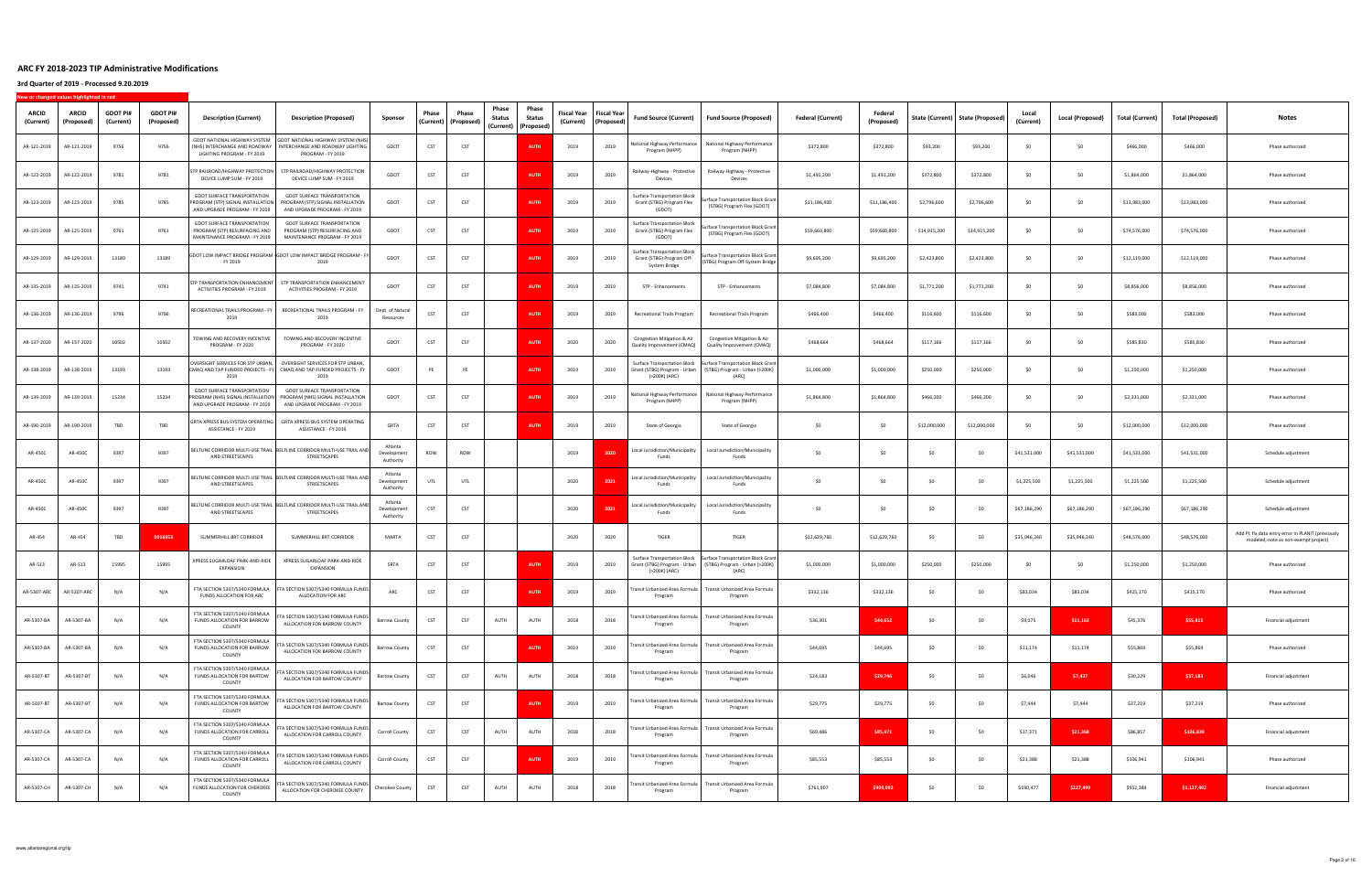| <b>ARCID</b><br>(Current)   | <b>ARCID</b><br>(Proposed) | <b>GDOT PI#</b><br>(Current) | <b>GDOT PI#</b><br>(Proposed) | <b>Description (Current)</b>                                             | <b>Description (Proposed)</b>                                                                                                                                   | Sponsor                | Phase | Phase<br>(Current)   (Proposed) | Phase<br><b>Status</b> | Phase<br>Status<br>(Current)   (Proposed) | Fiscal Year<br>(Current) | <b>Fiscal Year</b><br>(Proposed) | <b>Fund Source (Current)</b>              | <b>Fund Source (Proposed)</b>                                              | <b>Federal (Current)</b> | (Proposed)   |           | State (Current)   State (Proposed) | (Current)    | <b>Local (Proposed)</b> | <b>Total (Current)</b> | <b>Total (Proposed)</b> | Notes                |
|-----------------------------|----------------------------|------------------------------|-------------------------------|--------------------------------------------------------------------------|-----------------------------------------------------------------------------------------------------------------------------------------------------------------|------------------------|-------|---------------------------------|------------------------|-------------------------------------------|--------------------------|----------------------------------|-------------------------------------------|----------------------------------------------------------------------------|--------------------------|--------------|-----------|------------------------------------|--------------|-------------------------|------------------------|-------------------------|----------------------|
| AR-5307-CH                  | AR-5307-CH                 | N/A                          | N/A                           | FTA SECTION 5307/5340 FORMULA<br>FUNDS ALLOCATION FOR CHEROKEE<br>COUNTY | FTA SECTION 5307/5340 FORMULA FUNDS<br>ALLOCATION FOR CHEROKEE COUNTY                                                                                           | Cherokee County        | CST   | CST                             |                        | AUTH                                      | 2019                     | 2019                             | Fransit Urbanized Area Formula<br>Program | Transit Urbanized Area Formula<br>Program                                  | \$910,127                | \$910,127    | SO        | SO                                 | \$227,532    | \$227,532               | \$1,137,659            | \$1,137,659             | Phase authorized     |
| AR-5307-CO                  | AR-5307-CO                 | T000583                      | T000583                       | FTA SECTION 5307/5340 FORMULA<br>FUNDS ALLOCATION FOR COBB<br>COUNTY     | TA SECTION 5307/5340 FORMULA FUNDS<br>ALLOCATION FOR COBB COUNTY                                                                                                | Cobb County            | CST   | CST                             |                        | <b>AUTH</b>                               | 2019                     | 2019                             | ransit Urbanized Area Formula<br>Program  | Transit Urbanized Area Formula<br>Program                                  | \$5,601,539              | \$5,601,539  | S0        | \$0                                | \$1,400,385  | \$1,400,385             | \$7,001,924            | \$7,001,924             | Phase authorized     |
| AR-5307-COA                 | AR-5307-COA                | N/A                          | N/A                           | FTA SECTION 5307/5340 FORMULA<br>FUNDS ALLOCATION FOR CITY OF<br>ATLANTA | FTA SECTION 5307/5340 FORMULA FUNDS<br>ALLOCATION FOR CITY OF ATLANTA                                                                                           | City of Atlanta        |       | <b>CST</b>                      |                        | <b>AUTI</b>                               | 2019                     | 2019                             | Fransit Urbanized Area Formula<br>Program | Transit Urbanized Area Formula<br>Program                                  | \$262,162                | \$262,162    | \$0       | \$0                                | \$64,541     | \$64,541                | \$326,703              | \$326,703               | Phase authorized     |
| AR-5307-CPACS AR-5307-CPACS |                            | N/A                          | N/A                           | FTA SECTION 5307/5340 FORMULA<br>FUNDS ALLOCATION FOR CPACS              | FTA SECTION 5307/5340 FORMULA FUNDS<br>ALLOCATION FOR CPACS                                                                                                     | CPACS                  |       | <b>CST</b>                      |                        | <b>AUTH</b>                               | 2019                     | 2019                             | ransit Urbanized Area Formula<br>Program  | Transit Urbanized Area Formula<br>Program                                  | \$42,179                 | \$42,179     | \$0       | \$0                                | \$10,545     | \$10,545                | \$52,724               | \$52,724                | Phase authorized     |
| AR-5307-CW                  | AR-5307-CW                 | N/A                          | N/A                           | FTA SECTION 5307/5340 FORMULA<br>FUNDS ALLOCATION FOR COWETA<br>COUNTY   | TA SECTION 5307/5340 FORMULA FUNDS<br>ALLOCATION FOR COWETA COUNTY                                                                                              | Coweta County          | CST   | CST                             | AUTH                   | AUTH                                      | 2018                     | 2018                             | ransit Urbanized Area Formula<br>Program  | Transit Urbanized Area Formula<br>Program                                  | \$274,726                | \$337,925    | \$0       | SO                                 | \$68,681     | \$84,481                | \$343,407              | \$422,406               | Financial adjustment |
| AR-5307-CW                  | AR-5307-CW                 | N/A                          | N/A                           | FTA SECTION 5307/5340 FORMULA<br>FUNDS ALLOCATION FOR COWETA<br>COUNTY   | TA SECTION 5307/5340 FORMULA FUNDS<br>ALLOCATION FOR COWETA COUNTY                                                                                              | Coweta County          | CST   | CST                             |                        | <b>AUTH</b>                               | 2019                     | 2019                             | ransit Urbanized Area Formula<br>Program  | Transit Urbanized Area Formula<br>Program                                  | \$338,250                | \$338,250    | \$0       | SO                                 | \$84,563     | \$84,563                | \$422,813              | \$422,813               | Phase authorized     |
| AR-5307-DA                  | AR-5307-DA                 | N/A                          | N/A                           | FTA SECTION 5307/5340 FORMULA<br>FUNDS ALLOCATION FOR DAWSON<br>COUNTY   | FTA SECTION 5307/5340 FORMULA FUNDS<br>ALLOCATION FOR DAWSON COUNTY                                                                                             | Dawson County          | CST   | CST                             | AUTH                   | AUTH                                      | 2018                     | 2018                             | ransit Urbanized Area Formula<br>Program  | Transit Urbanized Area Formula<br>Program                                  | \$12,671                 | \$15,586     | \$0       | SO                                 | \$3,168      | \$3,897                 | \$15,839               | \$19,483                | Financial adjustment |
| AR-5307-DA                  | AR-5307-DA                 | N/A                          | N/A                           | FTA SECTION 5307/5340 FORMULA<br>FUNDS ALLOCATION FOR DAWSON<br>COUNTY   | TA SECTION 5307/5340 FORMULA FUNDS<br>ALLOCATION FOR DAWSON COUNTY                                                                                              | Dawson County          | CST   | CST                             |                        | <b>AUTI</b>                               | 2019                     | 2019                             | ransit Urbanized Area Formula<br>Program  | Transit Urbanized Area Formula<br>Program                                  | \$15,601                 | \$15,601     | \$0       | SO                                 | \$3,900      | \$3,900                 | \$19,501               | \$19,501                | Phase authorized     |
| AR-5307-DO                  | AR-5307-DO                 | N/A                          | N/A                           | FTA SECTION 5307/5340 FORMULA<br>FUNDS ALLOCATION FOR DOUGLAS<br>COUNTY  | TA SECTION 5307/5340 FORMULA FUNDS<br>ALLOCATION FOR DOUGLAS COUNTY                                                                                             | Douglas County         | CST   | CST                             | AUTH                   | AUTH                                      | 2018                     | 2018                             | ansit Urbanized Area Formula<br>Program   | Fransit Urbanized Area Formula<br>Program                                  | \$785,403                | \$881,094    | \$0       | \$0                                | \$196,351    | \$220,274               | \$981,754              | \$1,101,368             | Financial adjustment |
| AR-5307-DO                  | AR-5307-DO                 | N/A                          | N/A                           | FTA SECTION 5307/5340 FORMULA<br>FUNDS ALLOCATION FOR DOUGLAS<br>COUNTY  | FTA SECTION 5307/5340 FORMULA FUNDS<br>ALLOCATION FOR DOUGLAS COUNTY                                                                                            | Douglas County         | CST   | CST                             |                        | <b>AUTH</b>                               | 2019                     | 2019                             | ransit Urbanized Area Formula<br>Program  | Transit Urbanized Area Formula<br>Program                                  | \$872,712                | \$872,712    | \$0       | \$0                                | \$218,178    | \$218,178               | \$1,090,890            | \$1,090,890             | Phase authorized     |
| AR-5307-FA                  | AR-5307-FA                 | N/A                          | N/A                           | FTA SECTION 5307/5340 FORMULA<br>FUNDS ALLOCATION FOR FAYETTE<br>COUNTY  | TA SECTION 5307/5340 FORMULA FUNDS<br>ALLOCATION FOR FAYETTE COUNTY                                                                                             | Fayette County         | CST   | CST                             | AUTH                   | AUTH                                      | 2018                     | 2018                             | ransit Urbanized Area Formula<br>Program  | Transit Urbanized Area Formula<br>Program                                  | \$292,771                | \$360,121    | \$0       | \$0                                | \$73,193     | \$90,030                | \$365,964              | \$450,151               | Financial adjustment |
| AR-5307-FA                  | AR-5307-FA                 | N/A                          | N/A                           | FTA SECTION 5307/5340 FORMULA<br>FUNDS ALLOCATION FOR FAYETTE<br>COUNTY  | FTA SECTION 5307/5340 FORMULA FUNDS<br>ALLOCATION FOR FAYETTE COUNTY                                                                                            | <b>Fayette County</b>  | CST   | CST                             |                        | <b>AUTH</b>                               | 2019                     | 2019                             | ransit Urbanized Area Formula<br>Program  | Transit Urbanized Area Formula<br>Program                                  | \$360,468                | \$360,468    | SO        | \$0                                | \$90,117     | \$90,117                | \$450,585              | \$450,585               | Phase authorized     |
| AR-5307-FT                  | AR-5307-FT                 | N/A                          | N/A                           | FTA SECTION 5307/5340 FORMULA<br>FUNDS ALLOCATION FOR FORSYTH<br>COUNTY  | TA SECTION 5307/5340 FORMULA FUNDS<br>ALLOCATION FOR FORSYTH COUNTY                                                                                             | Forsyth County         | CST   | CST                             | AUTH                   | AUTH                                      | 2018                     | 2018                             | ransit Urbanized Area Formula<br>Program  | Transit Urbanized Area Formula<br>Program                                  | \$523,347                | \$643,740    | \$0       | \$0                                | \$130,837    | \$160,935               | \$654,184              | \$804,675               | Financial adjustment |
| AR-5307-FT                  | AR-5307-FT                 | N/A                          | N/A                           | FTA SECTION 5307/5340 FORMULA<br>FUNDS ALLOCATION FOR FORSYTH<br>COUNTY  | FTA SECTION 5307/5340 FORMULA FUNDS<br>ALLOCATION FOR FORSYTH COUNTY                                                                                            | Forsyth County         | CST   | CST                             |                        | <b>AUTI</b>                               | 2019                     | 2019                             | Fransit Urbanized Area Formula<br>Program | Transit Urbanized Area Formula<br>Program                                  | \$644,359                | \$644,359    | \$0       | \$0                                | \$161,090    | \$161,090               | \$805,449              | \$805,449               | Phase authorized     |
| AR-5307-GRTA                | AR-5307-GRTA               | 15973                        | 15973                         | FTA SECTION 5307/5340 FORMULA<br>FUNDS ALLOCATION FOR GRTA               | FTA SECTION 5307/5340 FORMULA FUNDS<br>ALLOCATION FOR GRTA                                                                                                      | GRTA                   | CST   | CST                             |                        | <b>AUTI</b>                               | 2019                     | 2019                             | Fransit Urbanized Area Formula<br>Program | Transit Urbanized Area Formula<br>Program                                  | \$3,880,164              | \$3,880,164  | \$970,041 | \$970,041                          | SO.          | -SO                     | \$4,850,205            | \$4,850,205             | Phase authorized     |
| AR-5307-GW                  | AR-5307-GW                 | N/A                          | N/A                           | FTA SECTION 5307/5340 FORMULA<br>FUNDS ALLOCATION FOR GWINNETT<br>COUNTY | FTA SECTION 5307/5340 FORMULA FUNDS<br>ALLOCATION FOR GWINNETT COUNTY                                                                                           | <b>Gwinnett County</b> | CST   | CST                             | AUTH                   | AUTH                                      | 2018                     | 2018                             | ransit Urbanized Area Formula<br>Program  | Transit Urbanized Area Formula<br>Program                                  | \$4,702,455              | \$5,524,433  | \$0       | \$0                                | \$1,175,614  | \$1,381,108             | \$5,878,069            | \$6,905,541             | Financial adjustment |
| AR-5307-GW                  | AR-5307-GW                 | N/A                          | N/A                           | FTA SECTION 5307/5340 FORMULA<br>FUNDS ALLOCATION FOR GWINNETT<br>COUNTY | FTA SECTION 5307/5340 FORMULA FUNDS<br>ALLOCATION FOR GWINNETT COUNTY                                                                                           | <b>Gwinnett County</b> | CST   | CST                             |                        | <b>AUTI</b>                               | 2019                     | 2019                             | ransit Urbanized Area Formula<br>Program  | Transit Urbanized Area Formula<br>Program                                  | \$5,467,963              | \$5,467,963  | \$0       | SO                                 | \$1,366,991  | \$1,366,991             | \$6,834,954            | \$6,834,954             | Phase authorized     |
| AR-5307-HA                  | AR-5307-HA                 | N/A                          | N/A                           | FUNDS ALLOCATION FOR HALL COUNTY                                         | FTA SECTION 5307/5340 FORMULA FTA SECTION 5307/5340 FORMULA FUNDS<br>ALLOCATION FOR HALL COUNTY                                                                 | <b>Hall County</b>     | CST   | CST                             | AUTH                   | AUTH                                      | 2018                     | 2018                             | Transit Urbanized Area Formula<br>Program | Transit Urbanized Area Formula<br>Program                                  | \$43,200                 | \$53,138     | \$0       | \$0                                | \$10,800     | \$13,285                | \$54,000               | \$66,423                | Financial adjustment |
| AR-5307-HA                  | AR-5307-HA                 | N/A                          | N/A                           | FUNDS ALLOCATION FOR HALL COUNTY                                         | FTA SECTION 5307/5340 FORMULA FTA SECTION 5307/5340 FORMULA FUNDS<br>ALLOCATION FOR HALL COUNTY                                                                 | <b>Hall County</b>     | CST   | CST                             |                        | <b>AUTH</b>                               | 2019                     | 2019                             | Fransit Urbanized Area Formula<br>Program | Transit Urbanized Area Formula<br>Program                                  | \$53,190                 | \$53,190     | \$0       | \$0                                | \$13,298     | \$13,298                | \$66,488               | \$66,488                | Phase authorized     |
| AR-5307-HE                  | AR-5307-HE                 | N/A                          | N/A                           | FTA SECTION 5307/5340 FORMULA<br>FUNDS ALLOCATION FOR HENRY<br>COUNTY    | TA SECTION 5307/5340 FORMULA FUNDS<br>ALLOCATION FOR HENRY COUNTY                                                                                               | <b>Henry County</b>    | CST   | CST                             | AUTH                   | AUTH                                      | 2018                     | 2018                             | Program                                   | Fransit Urbanized Area Formula   Transit Urbanized Area Formula<br>Program | \$776,541                | \$912,473    | \$0       | \$0                                | \$194,135    | \$228,118               | \$970,676              | \$1,140,591             | Financial adjustment |
| AR-5307-HE                  | AR-5307-HE                 | N/A                          | N/A                           | FTA SECTION 5307/5340 FORMULA<br>FUNDS ALLOCATION FOR HENRY<br>COUNTY    | FTA SECTION 5307/5340 FORMULA FUNDS<br>ALLOCATION FOR HENRY COUNTY                                                                                              | <b>Henry County</b>    | CST   | CST                             |                        | <b>AUTH</b>                               | 2019                     | 2019                             | Program                                   | Fransit Urbanized Area Formula   Transit Urbanized Area Formula<br>Program | \$905,467                | \$905,467    | \$0       | \$0                                | \$226,367    | \$226,367               | \$1,131,834            | \$1,131,834             | Phase authorized     |
| AR-5307-JA                  | AR-5307-JA                 | N/A                          | N/A                           | FTA SECTION 5307/5340 FORMULA<br>FUNDS ALLOCATION FOR JACKSON<br>COUNTY  | FTA SECTION 5307/5340 FORMULA FUNDS<br>ALLOCATION FOR JACKSON COUNTY                                                                                            | Jackson County         | CST   | CST                             | AUTH                   | AUTH                                      | 2018                     | 2018                             | Program                                   | Fransit Urbanized Area Formula Transit Urbanized Area Formula<br>Program   | \$19,595                 | \$24,103     | \$0       | \$0                                | \$4,899      | \$6,026                 | \$24,494               | \$30,129                | Financial adjustment |
| AR-5307-JA                  | AR-5307-JA                 | N/A                          | N/A                           | FTA SECTION 5307/5340 FORMULA<br>FUNDS ALLOCATION FOR JACKSON<br>COUNTY  | FTA SECTION 5307/5340 FORMULA FUNDS<br>ALLOCATION FOR JACKSON COUNTY<br>FTA SECTION 5307/5340 FORMULA FTA SECTION 5307/5340 FORMULA FUNDS                       | Jackson County         | CST   | CST                             |                        | <b>AUTH</b>                               | 2019                     | 2019                             | ransit Urbanized Area Formula<br>Program  | Transit Urbanized Area Formula<br>Program                                  | \$24,126                 | \$24,126     | \$0       | \$0                                | \$6,032      | \$6,032                 | \$30,158               | \$30,158                | Phase authorized     |
| AR-5307-M                   | AR-5307-M                  | N/A                          | N/A                           | SECTION 5307/5340 ELIGIBLE PROJECTS                                      | FUNDS ALLOCATION FOR MARTA AND ALLOCATION FOR MARTA AND FLEXED<br>FLEXED FHWA FUNDS PURPOSED FOR FHWA FUNDS PURPOSED FOR SECTION<br>5307/5340 ELIGIBLE PROJECTS | MARTA                  | CST   | CST                             | AUTH                   | AUTH                                      | 2018                     | 2018                             | Fransit Urbanized Area Formula<br>Program | Transit Urbanized Area Formula<br>Program                                  | \$45,939,431             | \$48,045,219 | \$0       | \$0                                | \$11,484,858 | \$12,011,305            | \$57,424,289           | \$60,056,524            | Financial adjustment |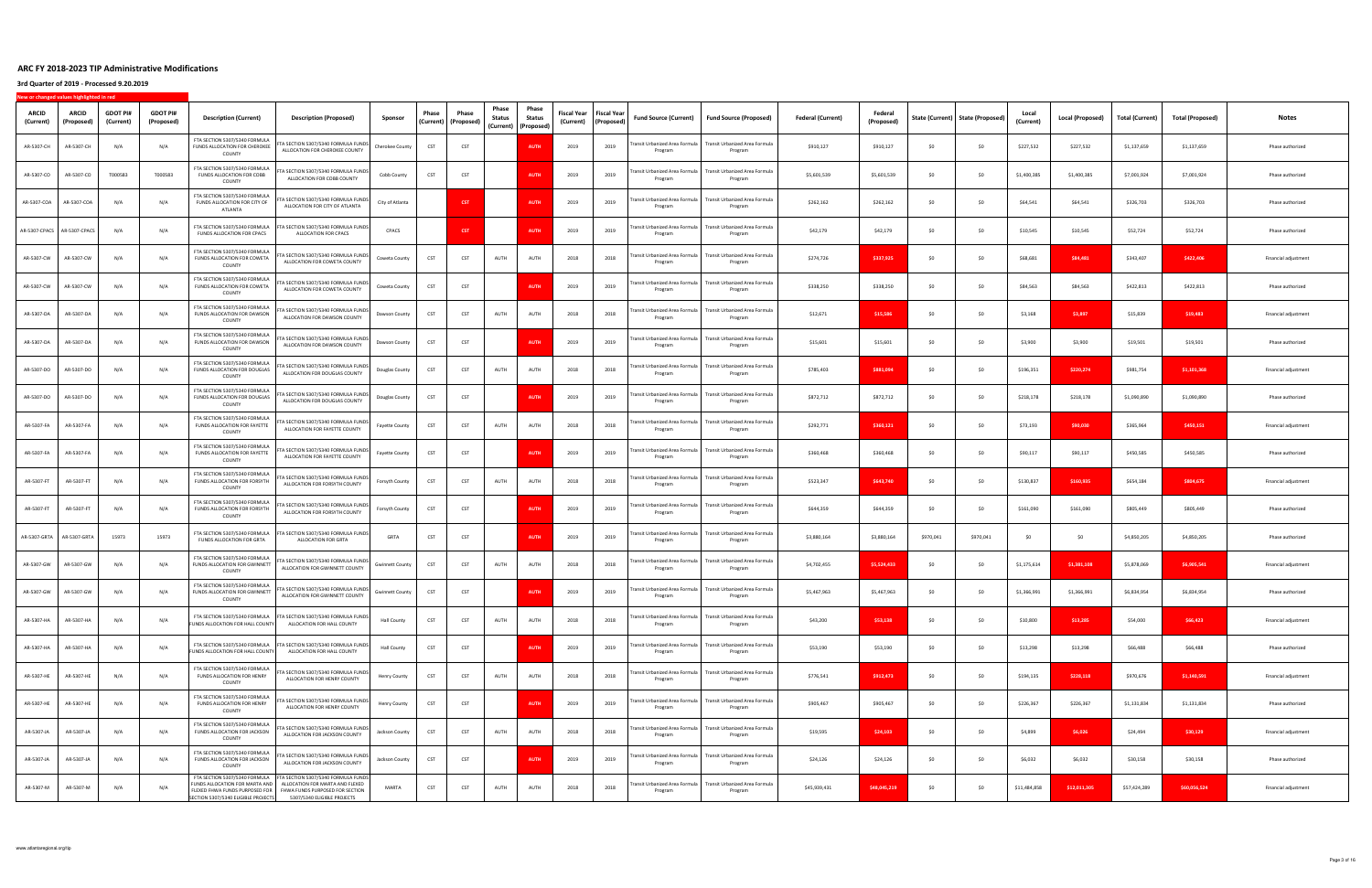| <b>ARCID</b><br>(Current)   | ARCID<br>(Proposed)         | <b>GDOT PI#</b><br>(Current) | <b>GDOT PI#</b><br>(Proposed) | <b>Description (Current)</b>                                                                                             | <b>Description (Proposed)</b>                                                                                                                                          | Sponsor                | Phase      | Phase<br>(Current)   (Proposed) | Phase<br><b>Status</b> | Phase<br>Status<br>(Current)   (Proposed) | Fiscal Year<br>(Current) | Fiscal Year<br>(Proposed) | Fund Source (Current)                     | <b>Fund Source (Proposed)</b>                                                                                                           | <b>Federal (Current)</b> | (Proposed)   |           | State (Current)   State (Proposed) | (Current)    | Local (Proposed) | Total (Current) | <b>Total (Proposed)</b> | Notes                |
|-----------------------------|-----------------------------|------------------------------|-------------------------------|--------------------------------------------------------------------------------------------------------------------------|------------------------------------------------------------------------------------------------------------------------------------------------------------------------|------------------------|------------|---------------------------------|------------------------|-------------------------------------------|--------------------------|---------------------------|-------------------------------------------|-----------------------------------------------------------------------------------------------------------------------------------------|--------------------------|--------------|-----------|------------------------------------|--------------|------------------|-----------------|-------------------------|----------------------|
| AR-5307-M                   | AR-5307-M                   | N/A                          | N/A                           | FUNDS ALLOCATION FOR MARTA AND<br>FLEXED FHWA FUNDS PURPOSED FOR<br>ECTION 5307/5340 ELIGIBLE PROJECTS                   | FTA SECTION 5307/5340 FORMULA FTA SECTION 5307/5340 FORMULA FUNDS<br>ALLOCATION FOR MARTA AND FLEXED<br>FHWA FUNDS PURPOSED FOR SECTION<br>5307/5340 ELIGIBLE PROJECTS | MARTA                  | CST        | CST                             |                        | <b>AUTH</b>                               | 2019                     | 2019                      | Transit Urbanized Area Formula<br>Program | Transit Urbanized Area Formula<br>Program                                                                                               | \$49,701,643             | \$49,701,643 | SO        | SO                                 | \$12,425,411 | \$12,425,411     | \$62,127,054    | \$62,127,054            | Phase authorized     |
| AR-5307-NE                  | AR-5307-NE                  | N/A                          | N/A                           | FTA SECTION 5307/5340 FORMULA<br>FUNDS ALLOCATION FOR NEWTON<br>COUNTY                                                   | TA SECTION 5307/5340 FORMULA FUNDS<br>ALLOCATION FOR NEWTON COUNTY                                                                                                     | Newton County          | CST        | CST                             | AUTH                   | AUTH                                      | 2018                     | 2018                      | ransit Urbanized Area Formula<br>Program  | Transit Urbanized Area Formula<br>Program                                                                                               | \$232,456                | \$285,931    | \$0       | \$0                                | \$58,114     | \$71,483         | \$290,570       | \$357,414               | Financial adjustment |
| AR-5307-NE                  | AR-5307-NE                  | N/A                          | N/A                           | FTA SECTION 5307/5340 FORMULA<br>FUNDS ALLOCATION FOR NEWTON<br>COUNTY                                                   | FTA SECTION 5307/5340 FORMULA FUNDS<br>ALLOCATION FOR NEWTON COUNTY                                                                                                    | Newton County          | CST        | CST                             |                        | <b>AUTH</b>                               | 2019                     | 2019                      | Transit Urbanized Area Formula<br>Program | Transit Urbanized Area Formula<br>Program                                                                                               | \$286,206                | \$286,206    | SO        | \$0                                | \$71,552     | \$71,552         | \$357,758       | \$357,758               | Phase authorized     |
| AR-5307-PA                  | AR-5307-PA                  | N/A                          | N/A                           | FTA SECTION 5307/5340 FORMULA<br>FUNDS ALLOCATION FOR PAULDING<br>COUNTY                                                 | FTA SECTION 5307/5340 FORMULA FUNDS<br>ALLOCATION FOR PAULDING COUNTY                                                                                                  | <b>Paulding County</b> | CST        | CST                             | AUTH                   | AUTH                                      | 2018                     | 2018                      | Transit Urbanized Area Formula<br>Program | Transit Urbanized Area Formula<br>Program                                                                                               | \$370,502                | \$455,734    | \$0       | \$0                                | \$92,625     | \$113,933        | \$463,127       | \$569,667               | Financial adjustment |
| AR-5307-PA                  | AR-5307-PA                  | N/A                          | N/A                           | FTA SECTION 5307/5340 FORMULA<br>FUNDS ALLOCATION FOR PAULDING<br>COUNTY                                                 | TA SECTION 5307/5340 FORMULA FUNDS<br>ALLOCATION FOR PAULDING COUNTY                                                                                                   | <b>Paulding County</b> | CST        | CST                             |                        | <b>AUTH</b>                               | 2019                     | 2019                      | ransit Urbanized Area Formula<br>Program  | Transit Urbanized Area Formula<br>Program                                                                                               | \$456,172                | \$456,172    | \$0       | \$0                                | \$114,043    | \$114,043        | \$570,215       | \$570,215               | Phase authorized     |
| AR-5307-PI                  | AR-5307-PI                  | N/A                          | N/A                           | FTA SECTION 5307/5340 FORMULA<br>FUNDS ALLOCATION FOR PIKE COUNTY                                                        | FTA SECTION 5307/5340 FORMULA FUNDS<br>ALLOCATION FOR PIKE COUNTY                                                                                                      | Pike County            | CST        | CST                             | AUTH                   | AUTH                                      | 2018                     | 2018                      | Transit Urbanized Area Formula<br>Program | Transit Urbanized Area Formula<br>Program                                                                                               | \$532                    | \$654        | SO        | SO                                 | \$133        | \$164            | \$665           | \$818                   | Financial adjustment |
| AR-5307-PI                  | AR-5307-PI                  | N/f                          | N/A                           | FTA SECTION 5307/5340 FORMULA<br>FUNDS ALLOCATION FOR PIKE COUNTY                                                        | FTA SECTION 5307/5340 FORMULA FUNDS<br>ALLOCATION FOR PIKE COUNTY                                                                                                      | Pike County            | CST        | CST                             |                        | <b>AUTI</b>                               | 2019                     | 2019                      | ransit Urbanized Area Formula<br>Program  | Transit Urbanized Area Formula<br>Program                                                                                               | \$655                    | \$655        | SO        | \$0                                | \$164        | \$164            | \$819           | \$819                   | Phase authorized     |
| AR-5307-RO                  | AR-5307-RO                  | $N/\ell$                     | N/A                           | FTA SECTION 5307/5340 FORMULA<br>FUNDS ALLOCATION FOR ROCKDALE<br>COUNTY                                                 | TA SECTION 5307/5340 FORMULA FUNDS<br>ALLOCATION FOR ROCKDALE COUNTY                                                                                                   | Rockdale County        | CST        | CST                             | AUTH                   | AUTH                                      | 2018                     | 2018                      | Transit Urbanized Area Formula<br>Program | Transit Urbanized Area Formula<br>Program                                                                                               | \$260,824                | \$320,826    | \$0       | SO                                 | \$65,206     | \$80,206         | \$326,030       | \$401,032               | Financial adjustment |
| AR-5307-RO                  | AR-5307-RO                  | N/A                          | N/A                           | FTA SECTION 5307/5340 FORMULA<br>FUNDS ALLOCATION FOR ROCKDALE<br>COUNTY                                                 | TA SECTION 5307/5340 FORMULA FUNDS<br>ALLOCATION FOR ROCKDALE COUNTY                                                                                                   | Rockdale County        | CST        | CST                             |                        | <b>AUTH</b>                               | 2019                     | 2019                      | ransit Urbanized Area Formula<br>Program  | Fransit Urbanized Area Formula<br>Program                                                                                               | \$321,135                | \$321,135    | SO.       | \$0                                | \$80,284     | \$80,284         | \$401,419       | \$401,419               | Phase authorized     |
| AR-5307-SP                  | AR-5307-SP                  | N/A                          | N/A                           | FTA SECTION 5307/5340 FORMULA<br>FUNDS ALLOCATION FOR SPALDING<br>COUNTY                                                 | FTA SECTION 5307/5340 FORMULA FUNDS<br>ALLOCATION FOR SPALDING COUNTY                                                                                                  | Spalding County        | <b>CST</b> | CST                             | AUTH                   | AUTH                                      | 2018                     | 2018                      | Transit Urbanized Area Formula<br>Program | Transit Urbanized Area Formula<br>Program                                                                                               | \$139,311                | \$171,359    | \$0       | \$0                                | \$34,828     | \$42,840         | \$174,139       | \$214,199               | Financial adjustment |
| AR-5307-SP                  | AR-5307-SP                  | N/A                          | N/A                           | FTA SECTION 5307/5340 FORMULA<br>FUNDS ALLOCATION FOR SPALDING<br>COUNTY                                                 | TA SECTION 5307/5340 FORMULA FUNDS<br>ALLOCATION FOR SPALDING COUNTY                                                                                                   | <b>Spalding County</b> | CST        | CST                             |                        | <b>AUTH</b>                               | 2019                     | 2019                      | ransit Urbanized Area Formula<br>Program  | Transit Urbanized Area Formula<br>Program                                                                                               | \$171,523                | \$171,523    | \$0       | \$0                                | \$42,881     | \$42,881         | \$214,404       | \$214,404               | Phase authorized     |
| AR-5307-WA                  | AR-5307-WA                  | N/A                          | N/A                           | FTA SECTION 5307/5340 FORMULA<br>FUNDS ALLOCATION FOR WALTON<br>COUNTY                                                   | TA SECTION 5307/5340 FORMULA FUNDS<br>ALLOCATION FOR WALTON COUNTY                                                                                                     | <b>Walton County</b>   | CST        | CST                             | AUTH                   | AUTH                                      | 2018                     | 2018                      | Transit Urbanized Area Formula<br>Program | Transit Urbanized Area Formula<br>Program                                                                                               | \$87,201                 | \$107,261    | \$0       | \$0                                | \$21,800     | \$26,812         | \$109,001       | \$134,073               | Financial adjustment |
| AR-5307-WA                  | AR-5307-WA                  | N/A                          | N/A                           | FTA SECTION 5307/5340 FORMULA<br>FUNDS ALLOCATION FOR WALTON<br>COUNTY                                                   | TA SECTION 5307/5340 FORMULA FUNDS<br>ALLOCATION FOR WALTON COUNTY                                                                                                     | <b>Walton County</b>   | CST        | CST                             |                        | <b>AUTH</b>                               | 2019                     | 2019                      | Program                                   | Transit Urbanized Area Formula   Transit Urbanized Area Formula<br>Program                                                              | \$107,364                | \$107,364    | SO.       | \$0                                | \$26,841     | \$26,841         | \$134,205       | \$134,205               | Phase authorized     |
| AR-5310                     | AR-5310                     | $N/\ell$                     | N/A                           | FTA SECTION 5310 TRANSIT FOR<br>ELDERLY AND PERSONS WITH<br>DISABILITIES FUNDS - REGIONAL LUMP<br><b>SUM</b>             | FTA SECTION 5310 TRANSIT FOR ELDERLY<br>AND PERSONS WITH DISABILITIES FUNDS -<br>REGIONAL LUMP SUM                                                                     | Georgia DHS            | CST        | CST                             |                        | <b>AUTI</b>                               | 2019                     | 2019                      | Individuals with Disabilities             | nhanced Mobility of Seniors and Enhanced Mobility of Seniors and<br>Individuals with Disabilities                                       | \$1,220,796              | \$1,220,796  | SO        | \$0                                | \$305,199    | \$305,199        | \$1,525,995     | \$1,525,995             | Phase authorized     |
| AR-5311                     | AR-5311                     | $N/\ell$                     | N/A                           | FTA SECTION 5311 NONURBANIZED<br>AREA SECTION 5311 TRANSIT<br>FORMULA PROGRAM FUNDS -<br>REGIONAL LUMP SUM               | TA SECTION 5311 NONURBANIZED AREA<br>SECTION 5311 TRANSIT FORMULA<br>PROGRAM FUNDS - REGIONAL LUMP SUM                                                                 | TBD                    | CST        | CST                             |                        | <b>AUTH</b>                               | 2019                     | 2019                      | Transit Nonurbanized Area<br>Formula      | Transit Nonurbanized Area<br>Formula                                                                                                    | \$760,000                | \$760,000    | SO        | \$0                                | \$190,000    | \$190,000        | \$950,000       | \$950,000               | Phase authorized     |
| AR-5337A                    | AR-5337A                    | $N/\ell$                     | N/A                           | FTA SECTION 5337 HIGH INTENSITY<br>FIXED GUIDEWAY STATE OF GOOD<br>REPAIR FORMULA FUNDS - REGIONAL<br>LUMP SUM FOR MARTA | FTA SECTION 5337 HIGH INTENSITY FIXED<br>GUIDEWAY STATE OF GOOD REPAIR<br>FORMULA FUNDS - REGIONAL LUMP SUM<br><b>FOR MARTA</b>                                        | MARTA                  | CST        | CST                             |                        | <b>AUT</b>                                | 2019                     | 2019                      | State of Good Repair Grants               | State of Good Repair Grants                                                                                                             | \$55,464,725             | \$55,464,725 | \$0       | \$0                                | \$13,866,181 | \$13,866,181     | \$69,330,906    | \$69,330,906            | Phase authorized     |
| AR-5337B-CO                 | AR-5337B-CO                 | N/A                          | N/A                           | <b>COBB COUNTY</b>                                                                                                       | HIGH INTENSITY MOTORBUS STATE OF HIGH INTENSITY MOTORBUS STATE OF<br>GOOD REPAIR FORMULA FUNDS FOR GOOD REPAIR FORMULA FUNDS FOR COBB<br>COUNTY                        | Cobb County            | CST        | CST                             |                        | <b>AUTI</b>                               | 2019                     | 2019                      | State of Good Repair Grants               | State of Good Repair Grants                                                                                                             | \$510,022                | \$510,022    | \$0       | SO                                 | \$127,506    | \$127,506        | \$637,528       | \$637,528               | Phase authorized     |
| AR-5337B-GRTA AR-5337B-GRTA |                             | N/A                          | N/A                           | HIGH INTENSITY MOTORBUS STATE OF<br>GOOD REPAIR FORMULA FUNDS FOR<br>GRTA                                                | HIGH INTENSITY MOTORBUS STATE OF<br>GOOD REPAIR FORMULA FUNDS FOR GRTA                                                                                                 | GRTA                   | CST        | CST                             |                        | <b>AUTH</b>                               | 2019                     | 2019                      | State of Good Repair Grants               | State of Good Repair Grants                                                                                                             | \$1,367,190              | \$1,367,190  | \$341,798 | \$341,798                          | \$0          | \$0              | \$1,708,988     | \$1,708,988             | Phase authorized     |
|                             | AR-5337B-GW AR-5337B-GW     | N/A                          | N/A                           | HIGH INTENSITY MOTORBUS STATE OF<br><b>GWINNETT COUNTY</b>                                                               | HIGH INTENSITY MOTORBUS STATE OF<br>GOOD REPAIR FORMULA FUNDS FOR GOOD REPAIR FORMULA FUNDS FOR<br><b>GWINNETT COUNTY</b>                                              | <b>Gwinnett County</b> | CST        | CST                             |                        | <b>AUTH</b>                               | 2019                     | 2019                      | (>200K) (ARC)                             | Surface Transportation Block Surface Transportation Block Grant<br>Grant (STBG) Program - Urban (STBG) Program - Urban (>200K)<br>(ARC) | \$540,000                | \$540,000    | \$0       | \$0                                | \$135,000    | \$135,000        | \$675,000       | \$675,000               | Phase authorized     |
| AR-5337B-GW                 | AR-5337B-GW                 | N/A                          | N/A                           | HIGH INTENSITY MOTORBUS STATE OF<br>GOOD REPAIR FORMULA FUNDS FOR<br><b>GWINNETT COUNTY</b>                              | HIGH INTENSITY MOTORBUS STATE OF<br>GOOD REPAIR FORMULA FUNDS FOR<br><b>GWINNETT COUNTY</b>                                                                            | <b>Gwinnett County</b> | CST        | CST                             |                        | <b>AUTH</b>                               | 2019                     | 2019                      | State of Good Repair Grants               | State of Good Repair Grants                                                                                                             | \$1,240,419              | \$1,240,419  | \$0       | \$0                                | \$310,105    | \$310,105        | \$1,550,524     | \$1,550,524             | Phase authorized     |
| AR-5337B-M                  | AR-5337B-M                  | N/A                          | N/A                           | HIGH INTENSITY MOTORBUS STATE OF<br>GOOD REPAIR FORMULA FUNDS FOR<br>MARTA                                               | HIGH INTENSITY MOTORBUS STATE OF<br>GOOD REPAIR FORMULA FUNDS FOR<br>MARTA                                                                                             | MARTA                  | CST        | CST                             |                        | <b>AUTH</b>                               | 2019                     | 2019                      | State of Good Repair Grants               | State of Good Repair Grants                                                                                                             | \$539,562                | \$539,562    | \$0       | \$0                                | \$134,891    | \$134,891        | \$674,453       | \$674,453               | Phase authorized     |
| AR-5339-CH                  | AR-5339-CH                  | N/A                          | N/A                           | FTA SECTION 5339 BUS AND BUS<br>FACILITIES PROGRAM FUNDS FOR<br>CHEROKEE COUNTY                                          | FTA SECTION 5339 BUS AND BUS<br>FACILITIES PROGRAM FUNDS FOR<br>CHEROKEE COUNTY                                                                                        | Cherokee County        | CST        | CST                             |                        | <b>AUTH</b>                               | 2019                     | 2019                      | Bus and Bus Facilities Program            | Bus and Bus Facilities Program                                                                                                          | \$122,394                | \$122,394    | \$0       | \$0                                | \$30,599     | \$30,599         | \$152,993       | \$152,993               | Phase authorized     |
| AR-5339-CO                  | AR-5339-CO                  | N/A                          | N/A                           | FTA SECTION 5339 BUS AND BUS<br>FACILITIES PROGRAM FUNDS FOR COBB<br>COUNTY                                              | FTA SECTION 5339 BUS AND BUS<br>FACILITIES PROGRAM FUNDS FOR COBB<br>COUNTY                                                                                            | Cobb County            | <b>CST</b> | CST                             |                        | <b>AUTH</b>                               | 2019                     | 2019                      | Bus and Bus Facilities Program            | <b>Bus and Bus Facilities Program</b>                                                                                                   | \$741,800                | \$741,800    | \$0       | \$0                                | \$185,450    | \$185,450        | \$927,250       | \$927,250               | Phase authorized     |
|                             | AR-5339-CPACS AR-5339-CPACS | N/A                          | N/A                           | FTA SECTION 5339 BUS AND BUS<br>FACILITIES PROGRAM FUNDS FOR<br>CPACS                                                    | FTA SECTION 5339 BUS AND BUS<br>FACILITIES PROGRAM FUNDS FOR CPACS                                                                                                     | CPACS                  | CST        | CST                             |                        | <b>AUTH</b>                               | 2019                     | 2019                      | Bus and Bus Facilities Program            | <b>Bus and Bus Facilities Program</b>                                                                                                   | \$6,438                  | \$6,438      | \$0       | \$0                                | \$1,610      | \$1,610          | \$8,048         | \$8,048                 | Phase authorized     |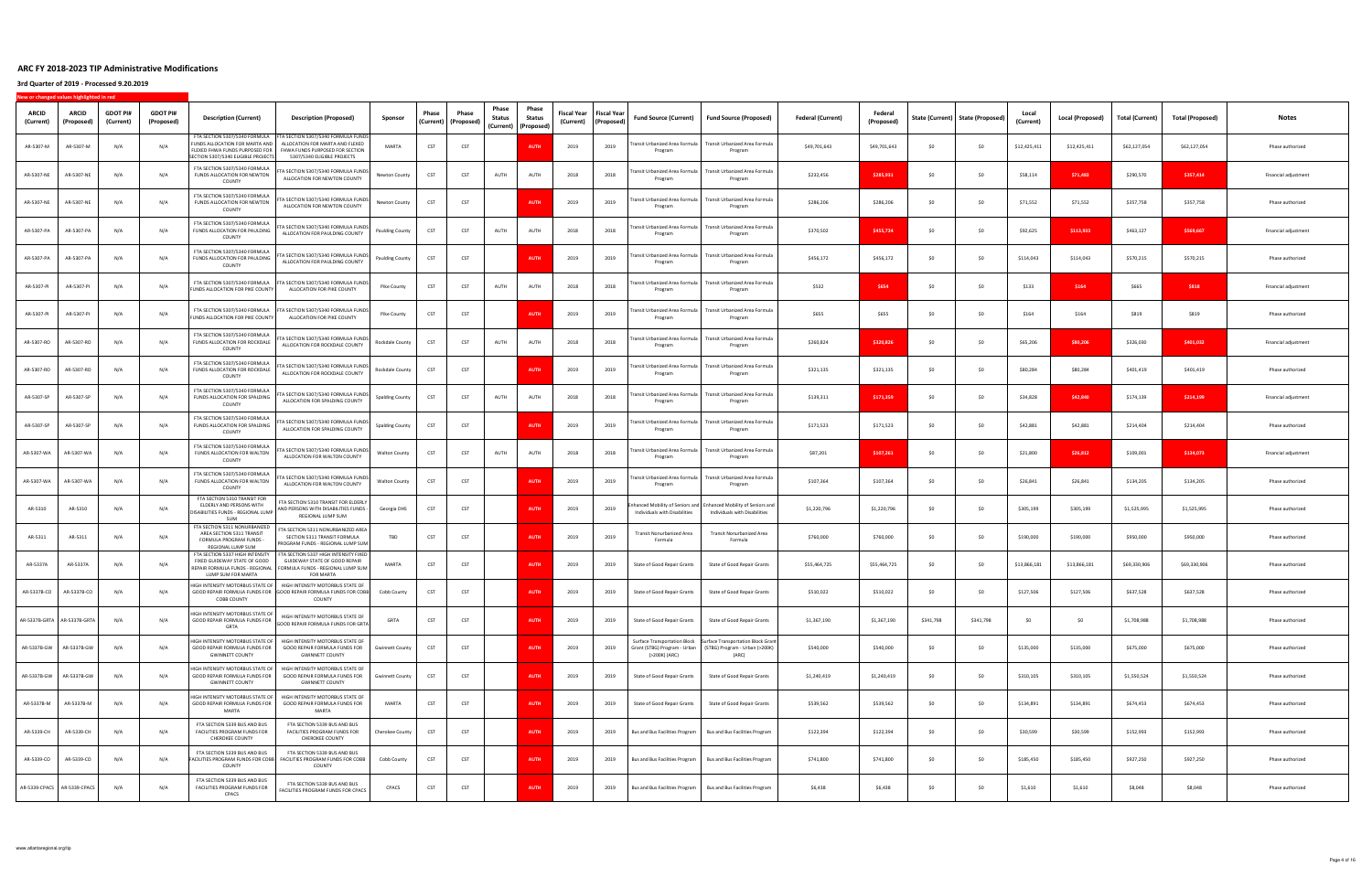| <b>ARCID</b><br>(Current) | ARCID<br>(Proposed)       | <b>GDOT PI#</b><br>(Current) | <b>GDOT PI#</b><br>(Proposed) | <b>Description (Current)</b>                                                                | <b>Description (Proposed)</b>                                                                       | Sponsor                                | Phase | Phase<br>(Current) (Proposed) | Phase<br>Status | Phase<br>Status<br>(Current)   (Proposed) | Fiscal Year<br>(Current) | Fiscal Year<br>(Proposed) | Fund Source (Current)                                                                | <b>Fund Source (Proposed)</b>                                                                                       | <b>Federal (Current)</b> | Federal<br>(Proposed) |              | State (Current)   State (Proposed) | Local<br>(Current) | Local (Proposed) | Total (Current) | <b>Total (Proposed)</b> | Notes                                                   |
|---------------------------|---------------------------|------------------------------|-------------------------------|---------------------------------------------------------------------------------------------|-----------------------------------------------------------------------------------------------------|----------------------------------------|-------|-------------------------------|-----------------|-------------------------------------------|--------------------------|---------------------------|--------------------------------------------------------------------------------------|---------------------------------------------------------------------------------------------------------------------|--------------------------|-----------------------|--------------|------------------------------------|--------------------|------------------|-----------------|-------------------------|---------------------------------------------------------|
| AR-5339-CW                | AR-5339-CW                | N/A                          | N/A                           | FTA SECTION 5339 BUS AND BUS<br>FACILITIES PROGRAM FUNDS FOR<br>COWETA COUNTY               | FTA SECTION 5339 BUS AND BUS<br>ACILITIES PROGRAM FUNDS FOR COWETA<br>COUNTY                        | Coweta County                          | CST   | CST                           |                 | <b>AUTH</b>                               | 2019                     | 2019                      | Bus and Bus Facilities Program                                                       | <b>Bus and Bus Facilities Program</b>                                                                               | \$46,539                 | \$46,539              | SO           | \$0                                | \$11,635           | \$11,635         | \$58,174        | \$58,174                | Phase authorized                                        |
| AR-5339-DO                | AR-5339-DO                | N/A                          | N/A                           | FTA SECTION 5339 BUS AND BUS<br>FACILITIES PROGRAM FUNDS FOR<br>DOUGLAS COUNTY              | FTA SECTION 5339 BUS AND BUS<br>FACILITIES PROGRAM FUNDS FOR<br>DOUGLAS COUNTY                      | Douglas County                         | CST   | CST                           |                 | <b>AUTH</b>                               | 2019                     | 2019                      | Bus and Bus Facilities Program                                                       | Bus and Bus Facilities Program                                                                                      | \$126,988                | \$126,988             | \$0          | \$0                                | \$31,747           | \$31,747         | \$158,735       | \$158,735               | Phase authorized                                        |
|                           | AR-5339-GRTA AR-5339-GRTA | N/A                          | N/A                           | FTA SECTION 5339 BUS AND BUS<br>ACILITIES PROGRAM FUNDS FOR GRTA                            | FTA SECTION 5339 BUS AND BUS<br>FACILITIES PROGRAM FUNDS FOR GRTA                                   | GRTA                                   | CST   | CST                           |                 | <b>AUTH</b>                               | 2019                     | 2019                      | <b>Bus and Bus Facilities Program</b>                                                | <b>Bus and Bus Facilities Program</b>                                                                               | \$578,509                | \$578,509             | \$144,627    | \$144,627                          | -SO                | SO.              | \$723,136       | \$723,136               | Phase authorized                                        |
| AR-5339-GW                | AR-5339-GW                | N/A                          | N/A                           | FTA SECTION 5339 BUS AND BUS<br>FACILITIES PROGRAM FUNDS FOR<br><b>GWINNETT COUNTY</b>      | FTA SECTION 5339 BUS AND BUS<br>FACILITIES PROGRAM FUNDS FOR<br><b>GWINNETT COUNTY</b>              | <b>Gwinnett County</b>                 | CST   | CST                           |                 | <b>AUTH</b>                               | 2019                     | 2019                      | Bus and Bus Facilities Program                                                       | <b>Bus and Bus Facilities Program</b>                                                                               | \$710,496                | \$710,496             | \$0          | \$0                                | \$177,624          | \$177,624        | \$888,120       | \$888,120               | Phase authorized                                        |
| AR-5339-HA                | AR-5339-HA                | N/A                          | N/A                           | FTA SECTION 5339 BUS AND BUS<br>FACILITIES PROGRAM FUNDS FOR HALL<br>COUNTY                 | FTA SECTION 5339 BUS AND BUS<br>FACILITIES PROGRAM FUNDS FOR HALL<br>COUNTY                         | <b>Hall County</b>                     | CST   | CST                           |                 | <b>AUTI</b>                               | 2019                     | 2019                      | Bus and Bus Facilities Program                                                       | <b>Bus and Bus Facilities Program</b>                                                                               | \$7,338                  | \$7,338               | \$0          | \$0                                | \$1,835            | \$1,835          | \$9,173         | \$9,173                 | Phase authorized                                        |
| AR-5339-HE                | AR-5339-HE                | $N/\ell$                     | N/A                           | FTA SECTION 5339 BUS AND BUS<br>FACILITIES PROGRAM FUNDS FOR<br><b>HENRY COUNTY</b>         | FTA SECTION 5339 BUS AND BUS<br>FACILITIES PROGRAM FUNDS FOR HENRY<br>COUNTY                        | Henry County                           | CST   | CST                           |                 | <b>AUTH</b>                               | 2019                     | 2019                      | <b>Bus and Bus Facilities Program</b>                                                | <b>Bus and Bus Facilities Program</b>                                                                               | \$126,645                | \$126,645             | SO.          | SO                                 | \$34,661           | \$34,661         | \$161,306       | \$161,306               | Phase authorized                                        |
| AR-5339-M                 | AR-5339-M                 | N/f                          | N/A                           | FTA SECTION 5339 BUS AND BUS<br>FACILITIES PROGRAM FUNDS FOR<br>MARTA                       | FTA SECTION 5339 BUS AND BUS<br>ACILITIES PROGRAM FUNDS FOR MARTA                                   | MARTA                                  | CST   | CST                           |                 | <b>AUTI</b>                               | 2019                     | 2019                      | <b>Bus and Bus Facilities Program</b>                                                | <b>Bus and Bus Facilities Program</b>                                                                               | \$4,032,037              | \$4,032,037           | \$0          | \$0                                | \$1,008,009        | \$1,008,009      | \$5,040,046     | \$5,040,046             | Phase authorized                                        |
| AR-551                    | AR-551                    | 15527                        | 15527                         | COBB EXPRESS BUS REHABILITATION                                                             | COBB EXPRESS BUS REHABILITATION                                                                     | Cobb Community<br>Fransit, Cobb County | CST   | CST                           |                 | <b>AUTI</b>                               | 2019                     | 2019                      | Surface Transportation Block<br>Grant (STBG) Program - Urban<br>(>200K) (ARC)        | <b>Surface Transportation Block Grant</b><br>(STBG) Program - Urban (>200K)<br>(ARC)                                | \$1,000,000              | \$1,000,000           | \$0          | \$0                                | \$250,000          | \$250,000        | \$1,250,000     | \$1,250,000             | Phase authorized                                        |
| AR-604                    | AR-604                    | TBD                          | TBD                           | AND RIDE EXPANSION - COBB COUNTY                                                            | GRTA MANAGED LANES SYSTEM PARK   GRTA MANAGED LANES SYSTEM PARK AND<br>RIDE EXPANSION - COBB COUNTY | GRTA                                   | CST   | CST                           |                 | <b>AUTH</b>                               | 2019                     | 2019                      | <b>Bus and Bus Facilities</b>                                                        | <b>Bus and Bus Facilities</b>                                                                                       | \$1,835,875              | \$1,835,875           | \$1,480,492  | \$1,480,492                        | -SO                | SO.              | \$3,316,367     | \$3,316,367             | Phase authorized                                        |
| AR-651                    | AR-651                    | 16364                        | 16364                         | SRTA XPRESS NORTHWEST CORRIDOR<br>SERVICE EXPANSION (OPERATING<br>ASSISTANCE)               | SRTA XPRESS NORTHWEST CORRIDOR<br>SERVICE EXPANSION (OPERATING<br>ASSISTANCE)                       | GRTA                                   | CST   | CST                           |                 | <b>AUTH</b>                               | 2019                     | 2019                      | Congestion Mitigation & Air<br>Quality Improvement (CMAQ)                            | Congestion Mitigation & Air<br>Quality Improvement (CMAQ)                                                           | \$1,300,000              | \$1,300,000           | \$325,000    | \$325,000                          | -SO                | SO.              | \$1,625,000     | \$1,625,000             | Phase authorized                                        |
| AR-957A                   | AR-957A                   | 13546                        | 13546                         | -285 INTERCHANGE RECONSTRUCTION<br>AND COLLECTOR/DISTRIBUTOR                                | I-285 INTERCHANGE RECONSTRUCTION<br>AND COLLECTOR/DISTRIBUTOR                                       | GDOT                                   | CST   | CST                           | AUTH            | AUTH                                      | 2017                     | 2017                      | Local Jurisdiction/Municipality<br>Funds                                             | <b>Local Participation</b>                                                                                          | \$0                      | \$0                   | \$0          | \$0                                | \$1,000,000        | \$1,000,000      | \$1,000,000     | \$1,000,000             | Financial adjustment (fund source modification)         |
| AR-957A                   | AR-957A                   | 13546                        | 13546                         | -285 INTERCHANGE RECONSTRUCTION<br>AND COLLECTOR/DISTRIBUTOR                                | <b>I-285 INTERCHANGE RECONSTRUCTION</b><br>AND COLLECTOR/DISTRIBUTOR                                | GDOT                                   | CST   | CST                           | AUTH            | AUTH                                      | 2018                     | 2018                      | Fransportation Funding Act (HB<br>170)                                               | <b>Transportation Funding Act (HB</b><br>170)                                                                       | SO                       | SO                    | \$2,354,177  | \$3,768,831                        | \$0                | SO.              | \$2,354,177     | \$3,768,831             | Financial adjustment                                    |
| AR-957A                   | AR-957A                   | 13546                        | 13546                         | -285 INTERCHANGE RECONSTRUCTION<br>AND COLLECTOR/DISTRIBUTOR                                | I-285 INTERCHANGE RECONSTRUCTION<br>AND COLLECTOR/DISTRIBUTOR                                       | GDOT                                   | CST   | CST                           | AUTH            | AUTH                                      | 2018                     | 2018                      | Federal Earmark Funding                                                              | <b>Repurposed Earmark (RPSO</b>                                                                                     | \$1,799,800              | \$1,799,800           | \$449,950    | \$449,950                          | \$0                | -SO              | \$2,249,750     | \$2,249,750             | Financial adjustment (fund source modification)         |
| AR-957A                   | AR-957A                   | 13546                        | 13546                         | -285 INTERCHANGE RECONSTRUCTION<br>AND COLLECTOR/DISTRIBUTOR                                | <b>I-285 INTERCHANGE RECONSTRUCTION</b><br>AND COLLECTOR/DISTRIBUTOR                                | GDOT                                   |       | <b>CST</b>                    |                 | <b>AUTH</b>                               |                          | 2018                      |                                                                                      | <b>Repurposed Earmark (RPFO)</b>                                                                                    | \$0                      | \$203,150             | \$0          | \$50,788                           | S0                 | -SO              | \$0             | \$253,938               | rogram phase for in progress federalized CST activities |
| AR-957A                   | AR-957A                   | 13546                        | 13546                         | -285 INTERCHANGE RECONSTRUCTION<br>AND COLLECTOR/DISTRIBUTOR                                | <b>I-285 INTERCHANGE RECONSTRUCTION</b><br>AND COLLECTOR/DISTRIBUTOR                                | GDOT                                   | CST   | CST                           | AUTH            | AUTH                                      | 2018                     | 2018                      | National Highway Performance<br>Program (NHPP)                                       | National Highway Performance<br>Program (NHPP)                                                                      | \$75,447,359             | \$75,244,209          | \$18,861,840 | \$18,811,052                       | \$0                | SO.              | \$94,309,199    | \$94,055,261            | Financial adjustment                                    |
| AR-957A                   | AR-957A                   | 13546                        | 13546                         | -285 INTERCHANGE RECONSTRUCTION<br>AND COLLECTOR/DISTRIBUTOR                                | I-285 INTERCHANGE RECONSTRUCTION<br>AND COLLECTOR/DISTRIBUTOR                                       | GDOT                                   | CST   | CST                           |                 |                                           | 2021                     | 2021                      | Vational Highway Performance<br>Program (NHPP)                                       | National Highway Performance<br>Program (NHPP)                                                                      | \$47,367,286             | \$59,209,107          | \$11,841,821 | \$0                                | S0                 | - SO             | \$59,209,107    | \$59,209,107            | Financial adjustment                                    |
| AR-957A                   | AR-957A                   | 13546                        | 13546                         | -285 INTERCHANGE RECONSTRUCTION<br>AND COLLECTOR/DISTRIBUTOR                                | <b>I-285 INTERCHANGE RECONSTRUCTION</b><br>AND COLLECTOR/DISTRIBUTOR                                | GDOT                                   | CST   | CST                           |                 |                                           | 2021                     | 2021                      | National Highway Freight<br>Program (NHFP)                                           | National Highway Freight Program<br>(NHFP)                                                                          | \$40,726,733             | \$42,861,857          | \$10,181,693 | \$8,046,609                        |                    | -SO              | \$50,908,426    | \$50,908,466            | Financial adjustment                                    |
| AR-957A                   | AR-957A                   | 13546                        | 13546                         | -285 INTERCHANGE RECONSTRUCTION<br>AND COLLECTOR/DISTRIBUTOR                                | <b>I-285 INTERCHANGE RECONSTRUCTION</b><br>AND COLLECTOR/DISTRIBUTOR                                | GDOT                                   | CST   | CST                           |                 | <b>AUTH</b>                               | 2020                     | 2020                      | National Highway Performance<br>Program (NHPP)                                       | National Highway Performance<br>Program (NHPP)                                                                      | \$51,684,438             | \$64,272,102          | \$12,921,109 | \$16,068,026                       | \$0                | \$0              | \$64,605,547    | \$80,340,128            | Phase authorized                                        |
| AR-957A                   | AR-957A                   | 13546                        | 13546                         | -285 INTERCHANGE RECONSTRUCTION<br>AND COLLECTOR/DISTRIBUTOR                                | <b>I-285 INTERCHANGE RECONSTRUCTION</b><br>AND COLLECTOR/DISTRIBUTOR                                | GDOT                                   | CST   | CST                           |                 | <b>AUTH</b>                               | 2020                     | 2020                      | National Highway Freight<br>Program (NHFP)                                           | National Highway Freight Program<br>(NHFP)                                                                          | \$40,323,538             | \$40,323,538          | \$10,080,885 | \$10,080,885                       | \$0                | \$0              | \$50,404,423    | \$50,404,423            | Phase authorized                                        |
| AR-ML-200                 | AR-ML-200                 | 1758                         | 1758                          | TOP END 285 - I-285 NORTH EXPRESS<br>LANES AND COLLECTOR/DISTRIBUTOR  <br>LANE IMPROVEMENTS | TOP END 285 - I-285 NORTH EXPRESS<br>LANES AND COLLECTOR/DISTRIBUTOR<br>LANE IMPROVEMENTS           | GDOT                                   | PE    | PE                            |                 | <b>AUTH</b>                               | 2020                     | 2020                      | Fransportation Funding Act (HB<br>170)                                               | <b>Transportation Funding Act (HB</b><br>170)                                                                       | \$0                      | \$0                   | \$4,500,000  | \$19,700,000                       | \$0                | \$0              | \$4,500,000     | \$19,700,000            | Phase authorized; financial adjustment                  |
| AR-ML-210                 | AR-ML-210                 | 13917                        | 13917                         | I-285 WEST EXPRESS LANES                                                                    | I-285 WEST EXPRESS LANES                                                                            | GDOT                                   | ROW   | ROW                           |                 |                                           | 2019                     | 2020                      | Repurposed Earmark                                                                   | Repurposed Earmark                                                                                                  | \$202,799                | \$202,799             | \$50,700     | \$50,700                           | \$O                | SO               | \$253,499       | \$253,499               | Phase authorized; schedule adjustment                   |
| AR-ML-210                 | AR-ML-210                 | 13917                        | 13917                         | I-285 WEST EXPRESS LANES                                                                    | I-285 WEST EXPRESS LANES                                                                            | GDOT                                   | PE    | PE                            |                 |                                           | 2021                     | 2021                      | <b>Surface Transportation Block</b><br>Grant (STBG) Program - Urban<br>(>200K) (ARC) | zhway Infrastructure – 23 US<br>33(b)(1)(A) Activities in Area<br><b>Nith a Population Over 200,000</b><br>(Z905)   | \$5,600,000              | \$5,600,000           | \$1,400,000  | \$1,400,000                        | \$0                | \$0              | \$7,000,000     | \$7,000,000             | Financial adjustment                                    |
| AR-ML-210                 | AR-ML-210                 | 13917                        | 13917                         | I-285 WEST EXPRESS LANES                                                                    | I-285 WEST EXPRESS LANES                                                                            | GDOT                                   | PE    | PE                            |                 |                                           | 2022                     | 2022                      | Surface Transportation Block<br>Grant (STBG) Program - Urban<br>(>200K) (ARC)        | ighway Infrastructure – 23 US<br>133(b)(1)(A) Activities in Area<br><b>Nith a Population Over 200,000</b><br>(2905) | \$2,240,000              | \$2,240,000           | \$560,000    | \$560,000                          | \$0                | SO.              | \$2,800,000     | \$2,800,000             | Financial adjustment                                    |
| AR-ML-210                 | AR-ML-210                 | 13917                        | 13917                         | I-285 WEST EXPRESS LANES                                                                    | I-285 WEST EXPRESS LANES                                                                            | GDOT                                   | PE    | PE                            | AUTH            | AUTH                                      | 2017                     | 2017                      | Transportation Funding Act (HB<br>170)                                               | Transportation Funding Act (HB<br>170)                                                                              | \$0                      | \$0                   | \$1,500,000  | \$1,035,523                        | S0                 | SO               | \$1,500,000     | \$1,035,523             | Financial adjustment                                    |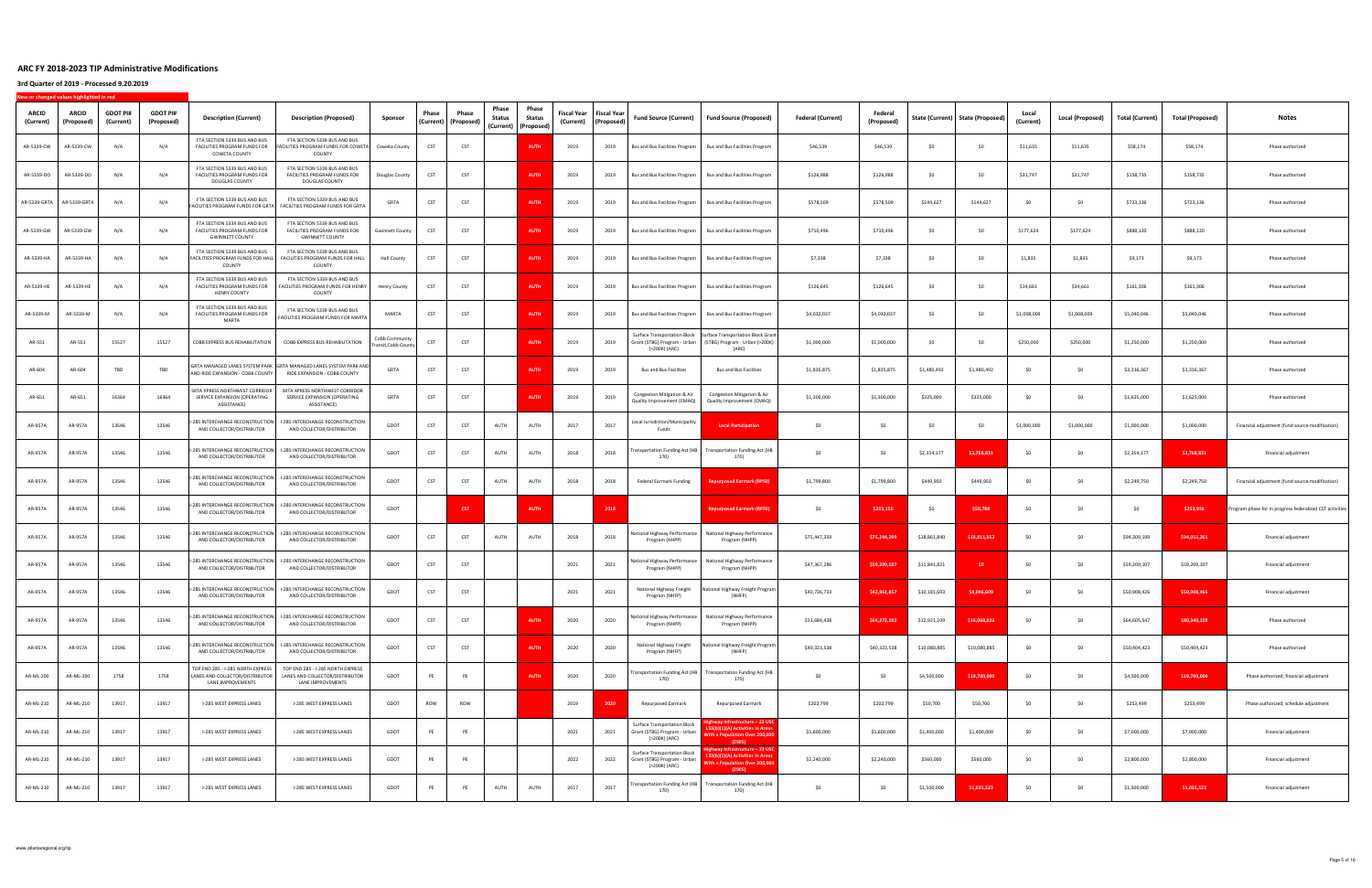| ARCID<br>(Current) | <b>ARCID</b><br>(Proposed) | <b>GDOT PI#</b><br>(Current) | <b>GDOT PI#</b><br>(Proposed) | <b>Description (Current)</b>                                                    | <b>Description (Proposed)</b>                                                                             | Sponsor                                   | Phase<br>(Current) | Phase<br>(Proposed) | Phase<br><b>Status</b> | Phase<br>Status<br>(Current) (Proposed) | Fiscal Year<br>(Current) | Fiscal Year<br>(Proposed) | <b>Fund Source (Current)</b>                                                         | <b>Fund Source (Proposed)</b>                                                                                                                                                    | <b>Federal (Current)</b> | Federal<br>(Proposed) |              | State (Current)   State (Proposed) | Local<br>(Current) | Local (Proposed) | <b>Total (Current)</b> | <b>Total (Proposed)</b> | Notes                                                                        |
|--------------------|----------------------------|------------------------------|-------------------------------|---------------------------------------------------------------------------------|-----------------------------------------------------------------------------------------------------------|-------------------------------------------|--------------------|---------------------|------------------------|-----------------------------------------|--------------------------|---------------------------|--------------------------------------------------------------------------------------|----------------------------------------------------------------------------------------------------------------------------------------------------------------------------------|--------------------------|-----------------------|--------------|------------------------------------|--------------------|------------------|------------------------|-------------------------|------------------------------------------------------------------------------|
| AR-ML-210          | AR-ML-210                  | 13917                        | 13917                         | I-285 WEST EXPRESS LANES                                                        | I-285 WEST EXPRESS LANES                                                                                  | GDOT                                      | PE                 | PE                  | AUTH                   | AUTH                                    | 2018                     | 2018                      | Repurposed Earmark                                                                   | Repurposed Earmark                                                                                                                                                               | \$1,958,864              | \$2,202,799           | \$489,716    | \$550,700                          | \$0                | SO               | \$2,448,580            | \$2,753,499             | Financial adjustment                                                         |
| AR-ML-210          | AR-ML-210                  | 13917                        | 13917                         | I-285 WEST EXPRESS LANES                                                        | I-285 WEST EXPRESS LANES                                                                                  | GDOT                                      |                    | <b>PE</b>           |                        | <b>AUTH</b>                             |                          | 2018                      |                                                                                      | <b>Repurposed Earmark (RPF9)</b>                                                                                                                                                 | \$0                      | \$127,647             | \$0          | \$31,912                           | SO.                | \$0              | \$0                    | \$159,559               | Phase added and authorized for in progress federally<br>funded PE activities |
| AR-ML-210          | AR-ML-210                  | 13917                        | 13917                         | I-285 WEST EXPRESS LANES                                                        | I-285 WEST EXPRESS LANES                                                                                  | GDOT                                      |                    | <b>PE</b>           |                        | <b>AUTH</b>                             | 2019                     | 2019                      | Grant (STBG) Program - Urban<br>(>200K) (ARC)                                        | Surface Transportation Block Surface Transportation Block Grant<br>(STBG) Program - Urban (>200K)<br>(ARC)                                                                       | \$1,700,000              | \$1,700,000           | \$425,000    | \$425,000                          | SO                 | SO               | \$2,125,000            | \$2,125,000             | Phase authorized                                                             |
| AR-ML-240          | AR-ML-240                  | 13914                        | 13914                         | I-285 EAST EXPRESS LANES                                                        | I-285 EAST EXPRESS LANES                                                                                  | GDOT                                      | PE                 | PE                  | AUTH                   | AUTH                                    | 2018                     | 2018                      | ransportation Funding Act (HB<br>170)                                                | <b>Transportation Funding Act (HB</b><br>170)                                                                                                                                    | \$0                      | \$0                   | \$3,555,158  | \$3,098,071                        | \$0                | \$0              | \$3,555,158            | \$3,098,071             | Financial adjustment                                                         |
| AR-ML-240          | AR-ML-240                  | 13914                        | 13914                         | I-285 EAST EXPRESS LANES                                                        | I-285 EAST EXPRESS LANES                                                                                  | GDOT                                      | PE                 | PE                  |                        | <b>AUTH</b>                             | 2020                     | 2020                      | ransportation Funding Act (HB<br>170)                                                | <b>Transportation Funding Act (HB</b><br>170)                                                                                                                                    | \$0                      | - SO                  | \$14,000,000 | \$14,000,000                       | SO.                | -SO              | \$14,000,000           | \$14,000,000            | Phase authorized                                                             |
| AR-ML-300          | AR-ML-300                  | 1757                         | 1757                          | SR 400 EXPRESS LANES                                                            | SR 400 EXPRESS LANES                                                                                      | GDOT                                      | ROW                | ROW                 |                        | <b>AUTI</b>                             | 2019                     | 2019                      | National Highway Performance<br>Program (NHPP)                                       | National Highway Performance<br>Program (NHPP)                                                                                                                                   | \$21,375,000             | \$15,856,000          | \$7,125,000  | \$3,964,000                        | SO.                | -SO              | \$28,500,000           | \$19,820,000            | Phase authorized; financial adjustment                                       |
| AR-ML-300          | AR-ML-300                  | 1757                         | 1757                          | SR 400 EXPRESS LANES                                                            | SR 400 EXPRESS LANES                                                                                      | GDOT                                      | PE                 | PE                  |                        | <b>AUT</b>                              | 2020                     | 2020                      | National Highway Performance<br>Program (NHPP)                                       | National Highway Performance<br>Program (NHPP)                                                                                                                                   | \$1,920,000              | \$1,920,000           | \$480,000    | \$480,000                          | -SO                | -SO              | \$2,400,000            | \$2,400,000             | Phase authorized                                                             |
| AT-240             | AT-240                     | 10322                        | 10322                         | US 78/278/SR 8 (D.L. HOLLOWELL<br>PARKWAY) PEDESTRIAN FACILITY -<br>PHASE A     | US 78/278/SR 8 (D.L. HOLLOWELL<br>PARKWAY) PEDESTRIAN FACILITY - PHASE<br>$\overline{A}$                  | City of Atlanta                           | ROW                | ROW                 |                        |                                         | 2019                     | 202                       | Local Jurisdiction/Municipality<br>Funds                                             | Local Jurisdiction/Municipality<br>Funds                                                                                                                                         | \$0                      | SO                    | SO.          | \$0                                | \$1,373,213        | \$1,373,213      | \$1,373,213            | \$1,373,213             | Schedule adjustment                                                          |
| AT-244             | AT-244                     | 13918                        | 13918                         | I-285 INTERCHANGE IMPROVEMENTS                                                  | I-285 INTERCHANGE IMPROVEMENTS                                                                            | GDOT                                      | PE                 | PE                  |                        |                                         | 2021                     | 2021                      | <b>Surface Transportation Block</b><br>Grant (STBG) Program - Urban<br>(>200K) (ARC) | ghway Infrastructure – 23 U!<br>33(b)(1)(A) Activities in Area<br>Vith a Population Over 200,00<br>(Z905)                                                                        | \$5,040,000              | \$5,040,000           | \$1,260,000  | \$1,260,000                        | -SO                | \$0              | \$6,300,000            | \$6,300,000             | Financial adjustment (fund source modification)                              |
| AT-244             | AT-244                     | 13918                        | 13918                         | I-285 INTERCHANGE IMPROVEMENTS                                                  | I-285 INTERCHANGE IMPROVEMENTS                                                                            | GDOT                                      | PE                 | PE                  |                        | <b>AUTI</b>                             | 2020                     | 2020                      | Surface Transportation Block<br>Grant (STBG) Program - Urban<br>(>200K) (ARC)        | <b>Surface Transportation Block Grant</b><br>(STBG) Program - Urban (>200K)<br>(ARC)                                                                                             | \$2,200,000              | \$2,200,000           | \$550,000    | \$550,000                          | SO.                | \$0              | \$2,750,000            | \$2,750,000             | Phase authorized                                                             |
| AT-244             | AT-244                     | 13918                        | 13918                         | I-285 INTERCHANGE IMPROVEMENTS                                                  | I-285 INTERCHANGE IMPROVEMENTS                                                                            | GDOT                                      | PE                 | PE                  |                        | <b>AUTH</b>                             | 2020                     | 2020                      | 133(b)(1)(A) Activities in Areas<br>(Z005)                                           | Highway Infrastructure - 23 USC Highway Infrastructure - 23 USC<br>133(b)(1)(A) Activities in Areas<br>With a Population Over 200,000   With a Population Over 200,000<br>(Z005) | \$1,000,000              | \$1,000,000           | \$250,000    | \$250,000                          | SO.                | \$0              | \$1,250,000            | \$1,250,000             | Phase authorized                                                             |
| AT-269             | AT-269                     | 12586                        | 12586                         | PONCE DE LEON AVENUE / BELTLINE<br>PEDESTRIAN CONNECTION                        | PONCE DE LEON AVENUE / BELTLINE<br>PEDESTRIAN CONNECTION                                                  | Atlanta BeltLine<br>Inc., City of Atlanta | CST                | CST                 |                        | AUTH                                    | 2019                     | 2019                      | <b>Surface Transportation Block</b><br>(>200K) (ARC)                                 | <b>Surface Transportation Block Gran</b><br>Grant (STBG) Program - Urban (STBG) Program - Urban (>200K)<br>(ARC)                                                                 | \$5,274,028              | \$5,274,028           | \$0          | \$0                                | \$1,318,507        | \$1,318,507      | \$6,592,535            | \$6,592,535             | Phase authorized                                                             |
| AT-277A            | AT-277A                    | 14993                        | 14993                         | CYCLE ATLANTA PHASE 1.0 -<br>IMPLEMENTATION                                     | CYCLE ATLANTA PHASE 1.0 -<br>IMPLEMENTATION                                                               | City of Atlanta                           | CST                | CST                 |                        |                                         | 2019                     | 2020                      | Local Jurisdiction/Municipality<br>Funds                                             | Local Jurisdiction/Municipality<br>Funds                                                                                                                                         | \$0                      | \$0                   | - SO         | \$0                                | \$2,950,000        | \$2,950,000      | \$2,950,000            | \$2,950,000             | Schedule adjustment                                                          |
| AT-280             | AT-280                     | 12596                        | 12596                         | US 23/SR 42 (MORELAND AVENUE)<br>MULTIMODAL INTERSECTION<br>IMPROVEMENTS        | US 23/SR 42 (MORELAND AVENUE)<br>MULTIMODAL INTERSECTION<br>IMPROVEMENTS                                  | GDOT                                      | PE                 | PE                  | AUTH                   | AUTH                                    | 2014                     | 2014                      | STP - Urban (>200K) (ARC)                                                            | STP - Urban (>200K) (ARC)                                                                                                                                                        | \$320,000                | \$120,000             | \$80,000     | \$30,000                           |                    | -SO              | \$400,000              | \$150,000               | Financial adjustment                                                         |
| AT-280             | AT-280                     | 12596                        | 12596                         | US 23/SR 42 (MORELAND AVENUE)<br>MULTIMODAL INTERSECTION<br><b>IMPROVEMENTS</b> | US 23/SR 42 (MORELAND AVENUE)<br>MULTIMODAL INTERSECTION<br>IMPROVEMENTS                                  | GDOT                                      | PE                 | PE                  | AUTH                   | AUTH                                    | 2014                     | 2014                      | <b>Surface Transportation Block</b><br>Grant (STBG) Program Flex<br>(GDOT)           | Surface Transportation Block Grant<br>(STBG) Program Flex (GDOT)                                                                                                                 | \$213,600                | \$320,000             | \$53,400     | \$80,000                           |                    | \$0              | \$267,000              | \$400,000               | Financial adjustment                                                         |
| AT-280             | AT-280                     | 12596                        | 12596                         | US 23/SR 42 (MORELAND AVENUE)<br>MULTIMODAL INTERSECTION<br>IMPROVEMENTS        | US 23/SR 42 (MORELAND AVENUE)<br>MULTIMODAL INTERSECTION<br>IMPROVEMENTS                                  | GDOT                                      | ROW                | ROW                 |                        |                                         | 2021                     | 2021                      | Congestion Mitigation & Air<br>Quality Improvement (CMAQ)                            | Congestion Mitigation & Air<br>Quality Improvement (CMAQ)                                                                                                                        | \$845,600                | \$761,328             | \$211,400    | \$190,332                          |                    | \$0              | \$1,057,000            | \$951,660               | Financial adjustment                                                         |
| AT-280             | AT-280                     | 12596                        | 12596                         | US 23/SR 42 (MORELAND AVENUE)<br>MULTIMODAL INTERSECTION<br><b>IMPROVEMENTS</b> | US 23/SR 42 (MORELAND AVENUE)<br>MULTIMODAL INTERSECTION<br><b>IMPROVEMENTS</b>                           | GDOT                                      | UTL                | UTL                 |                        |                                         | 2022                     | 2022                      | Congestion Mitigation & Air<br>Quality Improvement (CMAQ)                            | Congestion Mitigation & Air<br>Quality Improvement (CMAQ)                                                                                                                        | \$78,654                 | \$84,239              | \$19,664     | \$21,060                           |                    | -SO              | \$98,318               | \$105,299               | Financial adjustment                                                         |
| AT-280             | AT-280                     | 12596                        | 12596                         | US 23/SR 42 (MORELAND AVENUE)<br>MULTIMODAL INTERSECTION<br>IMPROVEMENTS        | US 23/SR 42 (MORELAND AVENUE)<br>MULTIMODAL INTERSECTION<br>IMPROVEMENTS                                  | GDOT                                      | CST                | CST                 |                        |                                         | 2022                     | 2022                      | Congestion Mitigation & Air<br>Quality Improvement (CMAQ)                            | Congestion Mitigation & Air<br>Quality Improvement (CMAQ)                                                                                                                        | \$984,323                | \$860,616             | \$246,081    | \$215,154                          | \$0                | \$0              | \$1,230,404            | \$1,075,770             | Financial adjustment                                                         |
| AT-287             | AT-287                     | 12823                        | 12823                         | US 19/41 (NORTHSIDE DRIVE) SIGNAL<br>UPGRADES                                   | US 19/41/SR 3 (NORTHSIDE DRIVE)<br><b>SIGNAL UPGRADES</b>                                                 | GDOT                                      | UTL                | UTL                 |                        |                                         | 2022                     | 2022                      | Congestion Mitigation & Air<br>Quality Improvement (CMAQ)                            | Congestion Mitigation & Air<br>Quality Improvement (CMAQ)                                                                                                                        | \$502,700                | \$497,831             | \$0          | \$0                                | \$0                | SO               | \$502,700              | \$497,831               | Financial adjustment; update project description                             |
| AT-287             | AT-287                     | 12823                        | 12823                         | US 19/41 (NORTHSIDE DRIVE) SIGNAL<br>UPGRADES                                   | US 19/41/SR 3 (NORTHSIDE DRIVE)<br><b>SIGNAL UPGRADES</b>                                                 | GDOT                                      | CST                | CST                 |                        |                                         | 2022                     | 2022                      | Congestion Mitigation & Air<br>Quality Improvement (CMAQ)                            | Congestion Mitigation & Air<br>Quality Improvement (CMAQ)                                                                                                                        | \$1,758,398              | \$2,018,316           | \$0          | \$0                                | \$0                | \$0              | \$1,758,398            | \$2,018,316             | Financial adjustment; update project description                             |
| AT-288             | AT-288                     | 12821                        | 12821                         | (14TH STREET) SIGNAL UPGRADES                                                   | US 41 (NORTHSIDE DRIVE) AND US 19 US 41/SR 3 (NORTHSIDE DRIVE) AND US<br>19 (14TH STREET) SIGNAL UPGRADES | GDOT                                      | UTL                | UTL                 |                        |                                         | 2022                     | 2022                      | Congestion Mitigation & Air<br>Quality Improvement (CMAQ)                            | Congestion Mitigation & Air<br>Quality Improvement (CMAQ)                                                                                                                        | \$275,000                | \$124,848             | \$0          | \$0                                | \$0                | SO               | \$275,000              | \$124,848               | Financial adjustment; update project description                             |
| AT-288             | AT-288                     | 12821                        | 12821                         | (14TH STREET) SIGNAL UPGRADES                                                   | US 41 (NORTHSIDE DRIVE) AND US 19 US 41/SR 3 (NORTHSIDE DRIVE) AND US<br>19 (14TH STREET) SIGNAL UPGRADES | GDOT                                      | CST                | CST                 |                        |                                         | 2022                     | 2022                      | Congestion Mitigation & Air<br>Quality Improvement (CMAQ)                            | Congestion Mitigation & Air<br>Quality Improvement (CMAQ)                                                                                                                        | \$1,564,870              | \$2,059,771           | \$0          | \$0                                | \$0                | \$0              | \$1,564,870            | \$2,059,771             | Financial adjustment; update project description                             |
| AT-289             | AT-289                     | 12825                        | 12825                         | SR 237 (PIEDMONT ROAD) SIGNAL<br>UPGRADES                                       | SR 237 (PIEDMONT ROAD) SIGNAL<br>UPGRADES                                                                 | GDOT                                      | UTL                |                     |                        |                                         | 2019                     |                           | Congestion Mitigation & Air<br>Quality Improvement (CMAQ)                            |                                                                                                                                                                                  | \$96,477                 | \$0                   | \$24,119     | \$0                                | \$0                | \$0              | \$120,596              | \$0                     | Phase dropped (consolidated into CST)                                        |
| AT-293             | AT-293                     | 12827                        | 12827                         | US 23 (MORELAND AVENUE) AND SR<br>154 (MEMORIAL DRIVE) SIGNAL<br>UPGRADES       | US 23 (MORELAND AVENUE) AND SR 154<br>(MEMORIAL DRIVE) SIGNAL UPGRADES                                    | GDOT                                      | PE                 | PE                  | AUTH                   | AUTH                                    | 2018                     | 2018                      | Surface Transportation Block<br>Grant (STBG) Program Flex<br>(GDOT)                  | Surface Transportation Block Grant<br>(STBG) Program Flex (GDOT)                                                                                                                 | \$45,000                 | \$98,401              | \$0          | \$0                                | \$0                | \$0              | \$45,000               | \$98,401                | Financial adjustment                                                         |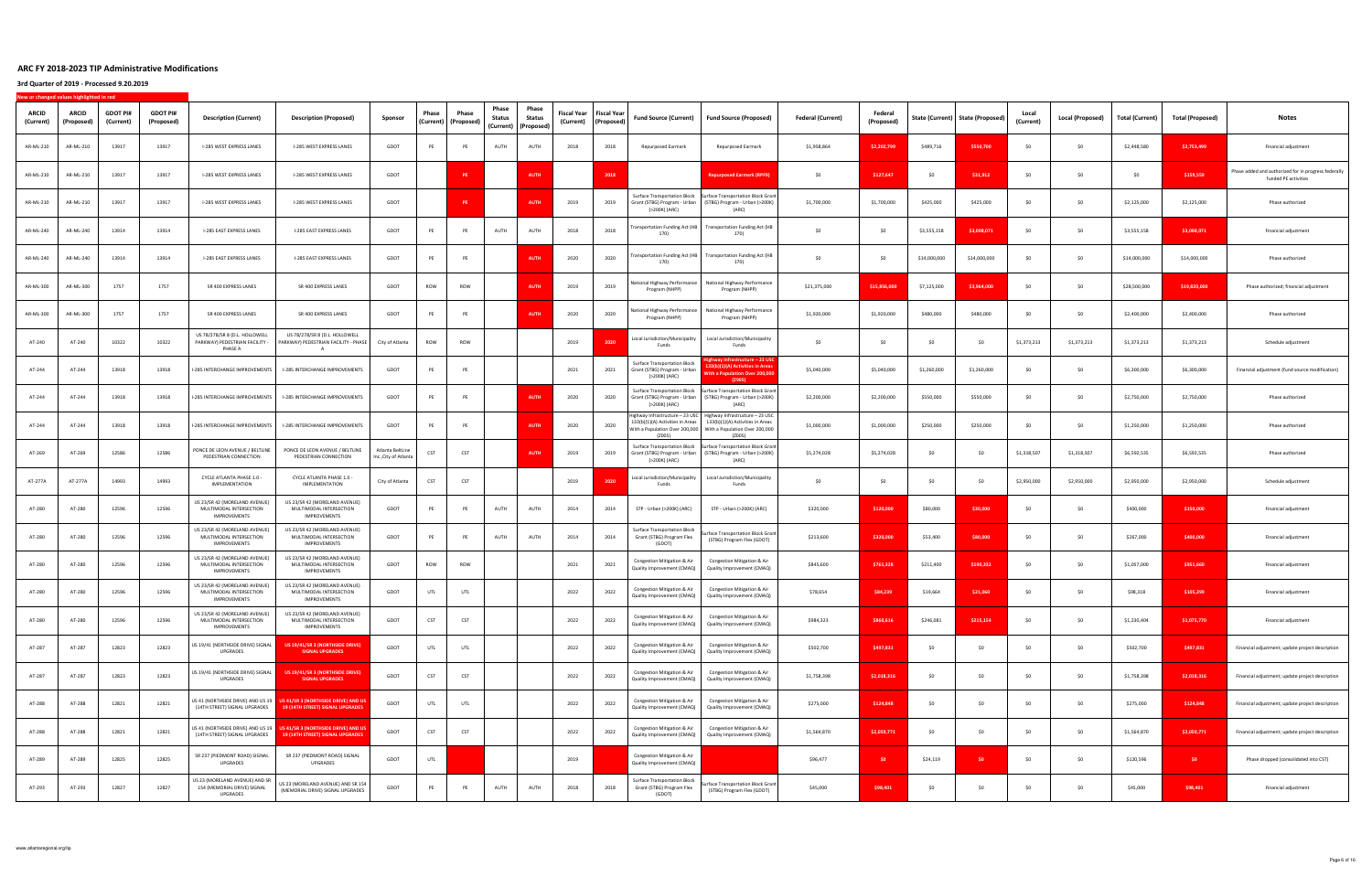| ARCID<br>(Current) | ARCID<br>(Proposed) | <b>GDOT PI#</b><br>(Current) | <b>GDOT PI#</b><br>(Proposed) | <b>Description (Current)</b>                                              | <b>Description (Proposed)</b>                                                          | Sponsor              | Phase | Phase<br>(Current) (Proposed) | Phase<br><b>Status</b> | Phase<br>Status<br>(Current)   (Proposed) | Fiscal Year<br>(Current)  | <b>Fiscal Year</b><br>(Proposed) | <b>Fund Source (Current)</b>                                                         | <b>Fund Source (Proposed)</b>                                                                                                             | <b>Federal (Current)</b> | Federal<br>(Proposed) |                | State (Current)   State (Proposed) | Local<br>(Current) | <b>Local (Proposed)</b> | <b>Total (Current)</b> | <b>Total (Proposed)</b> | Notes                                                                   |
|--------------------|---------------------|------------------------------|-------------------------------|---------------------------------------------------------------------------|----------------------------------------------------------------------------------------|----------------------|-------|-------------------------------|------------------------|-------------------------------------------|---------------------------|----------------------------------|--------------------------------------------------------------------------------------|-------------------------------------------------------------------------------------------------------------------------------------------|--------------------------|-----------------------|----------------|------------------------------------|--------------------|-------------------------|------------------------|-------------------------|-------------------------------------------------------------------------|
| AT-309             | AT-309              | 15294                        | 15294                         | REPLACEMENT                                                               | MARTIN LUTHER KING JR DRIVE BRIDGE   MARTIN LUTHER KING JR DRIVE BRIDGE<br>REPLACEMENT | City of Atlanta      | ROW   | ROW                           |                        |                                           | 2019                      | 2020                             | Local Jurisdiction/Municipality<br>Funds                                             | Local Jurisdiction/Municipality<br>Funds                                                                                                  | \$0                      | S <sub>0</sub>        | SO             | \$0                                | \$1,999,200        | \$1,999,200             | \$1,999,200            | \$1,999,200             | Schedule adjustment                                                     |
| <b>BA-005C</b>     | <b>BA-005C</b>      | 10555                        | 10555                         | INTERCHANGE                                                               | VINDER WEST BYPASS: PHASE 3 - NEW   WINDER WEST BYPASS: PHASE 3 - NEW<br>INTERCHANGE   | <b>Barrow County</b> | PE    | PE                            |                        | <b>AUTH</b>                               | 2020                      | 2020                             | ransportation Funding Act (HB<br>170)                                                | <b>Transportation Funding Act (HB</b><br>170)                                                                                             | \$0                      | \$0                   | \$180,000      | \$180,000                          | SO.                | \$0                     | \$180,000              | \$180,000               | Phase authorized                                                        |
| BA-027             | BA-027              | 8430                         | 8430                          | SR 316 - NEW INTERCHANGE                                                  | SR 316 - NEW INTERCHANGE                                                               | GDOT                 |       | <b>ROW</b>                    |                        | <b>AUTH</b>                               |                           | 2019                             |                                                                                      | <b>Repurposed Earmark (RPF9)</b>                                                                                                          | SO                       | \$101.575             | \$474,730      | \$25,394                           | \$0                | SO                      | \$474,730              | \$126,969               | Phase added to in progress ROW; Phase authorized                        |
| BA-027             | BA-027              | 8430                         | 8430                          | SR 316 - NEW INTERCHANGE                                                  | SR 316 - NEW INTERCHANGE                                                               | GDOT                 | ROW   | ROW                           |                        | <b>AUTH</b>                               | 2019                      | 2019                             | National Highway Performance<br>Program (NHPP)                                       | National Highway Performance<br>Program (NHPP)                                                                                            | \$1,705,080              | \$3,308,586           | \$426,270      | \$827,146                          | SO.                | SO.                     | \$2,131,350            | \$4,135,732             | Phase authorized; financial adjustment                                  |
| BA-027             | BA-027              | 8430                         | 8430                          | SR 316 - NEW INTERCHANGE                                                  | SR 316 - NEW INTERCHANGE                                                               | GDOT                 | ROW   | ROW                           |                        | <b>AUTH</b>                               | 2019                      | 2019                             | Repurposed Earmark                                                                   | Repurposed Earmark                                                                                                                        | \$1,898,920              | \$3,797,839           | \$474,730      | \$949,460                          | SO.                | -SO                     | \$2,373,650            | \$4,747,299             | Phase authorized; financial adjustment                                  |
| BA-027             | BA-027              | 8430                         | 8430                          | SR 316 - NEW INTERCHANGE                                                  | SR 316 - NEW INTERCHANGE                                                               | GDOT                 | PE    | PE                            | AUTH                   | AUTH                                      | 2012                      | 2012                             | National Highway System                                                              | National Highway System                                                                                                                   | \$480,000                | \$960,000             | \$120,000      | \$240,000                          | SO.                | -SO                     | \$600,000              | \$1,200,000             | Financial adjustment                                                    |
| BA-027             | BA-027              | 8430                         | 8430                          | SR 316 - NEW INTERCHANGE                                                  | SR 316 - NEW INTERCHANGE                                                               | GDOT                 | PE    | PE                            | AUTH                   | AUTH                                      | 2019                      | 2019                             | National Highway Performance<br>Program (NHPP)                                       | National Highway Performance<br>Program (NHPP)                                                                                            | \$160,000                | \$320,000             | \$40,000       | \$80,000                           | SO.                | -SC                     | \$200,000              | \$400,000               | Financial adjustment                                                    |
| BA-027             | BA-027              | 8430                         | 8430                          | SR 316 - NEW INTERCHANGE                                                  | SR 316 - NEW INTERCHANGE                                                               | GDOT                 | UTL   | UTL                           |                        |                                           | 2020                      | 2020                             | ransportation Funding Act (HB<br>170)                                                | <b>Transportation Funding Act (HB</b><br>170)                                                                                             | \$0                      | \$0                   | \$510,300      | \$1,061,424                        |                    | \$0                     | \$510,300              | \$1,061,424             | Financial adjustment                                                    |
| BA-027             | BA-027              | 8430                         | 8430                          | SR 316 - NEW INTERCHANGE                                                  | SR 316 - NEW INTERCHANGE                                                               | GDOT                 | CST   |                               |                        |                                           | 2020                      |                                  | Transportation Funding Act (HB<br>170)                                               |                                                                                                                                           | \$0                      | \$0                   | \$724,648      | \$0                                | \$0                | \$0                     | \$724,648              | \$0                     | Phase dropped                                                           |
| BA-027             | BA-027              | 8430                         | 8430                          | SR 316 - NEW INTERCHANGE                                                  | SR 316 - NEW INTERCHANGE                                                               | GDOT                 | CST   | CST                           |                        |                                           | 2020                      | 2020                             | <b>BUILD Grant</b>                                                                   | <b>BUILD Grant</b>                                                                                                                        | \$12,400,000             | \$24,821,050          | \$0            | \$0                                | \$0                | SO                      | \$12,400,000           | \$24,821,050            | Financial adjustment (discretionary grant award)                        |
| BA-028             | BA-028              | 8431                         | 8431                          | SR 316 - NEW INTERCHANGE                                                  | SR 316 - NEW INTERCHANGE                                                               | GDOT                 | UTL   |                               |                        |                                           | 2020                      |                                  | ransportation Funding Act (HB<br>170)                                                |                                                                                                                                           | \$0                      | \$0                   | \$253,380      | SO <sub>1</sub>                    | \$0                | \$0                     | \$253,380              | \$0                     | Phase dropped (consolidated into CST)                                   |
| BA-028             | BA-028              | 8431                         | 8431                          | SR 316 - NEW INTERCHANGE                                                  | SR 316 - NEW INTERCHANGE                                                               | GDOT                 | CST   | CST                           |                        |                                           | 2020                      | 2020                             | Transportation Funding Act (HB<br>170)                                               | <b>Transportation Funding Act (HB</b><br>170)                                                                                             | \$0                      | S <sub>0</sub>        | \$25,137,772   | \$27,470,529                       | \$0                | SO                      | \$25,137,772           | \$27,470,529            | Financial adjustment                                                    |
| BA-040             | BA-040              | 15323                        | 15323                         | EXCHANGE BOULEVARD EXTENSION                                              | EXCHANGE BOULEVARD EXTENSION                                                           | GDOT                 | ROW   | ROW                           |                        |                                           | LR 2024-2030 LR 2024-2030 |                                  | Transportation Funding Act (HB<br>170)                                               | <b>Transportation Funding Act (HB</b><br>170)                                                                                             | \$0                      | - SO                  | \$10,503,000   | \$7,779,000                        | SO.                | S <sub>0</sub>          | \$10,503,000           | \$7,779,000             | Financial adjustment                                                    |
| BA-040             | BA-040              | 15323                        | 15323                         | EXCHANGE BOULEVARD EXTENSION                                              | EXCHANGE BOULEVARD EXTENSION                                                           | GDOT                 | ALL   | ALL                           |                        |                                           | LR 2024-2030 LR 2024-2030 |                                  | Transportation Funding Act (HB<br>170)                                               | Transportation Funding Act (HB<br>170)                                                                                                    | \$0                      | \$0                   | \$8,294,418    | \$9,615,196                        | SO.                | -SC                     | \$8,294,418            | \$9,615,196             | Financial adjustment                                                    |
| CH-010A2           | CH-010A2            | 13526                        | 13526                         | BELLS FERRY ROAD WIDENING                                                 | BELLS FERRY ROAD WIDENING                                                              | Cherokee County      |       | <b>PE</b>                     |                        | <b>AUTH</b>                               |                           | 2020                             |                                                                                      | ransportation Funding Act (<br>170)                                                                                                       | \$0                      | S <sub>0</sub>        | S <sub>0</sub> | \$1,000,000                        |                    | S <sub>0</sub>          | \$0                    | \$1,000,000             | Phase added and authorized                                              |
| CH-010B            | CH-010B             | 13525                        | 13525                         | BELLS FERRY ROAD BRIDGE<br>REPLACEMENT AND APPROACH<br>IMPROVEMENTS       | BELLS FERRY ROAD BRIDGE REPLACEMENT<br>AND APPROACH IMPROVEMENTS                       | GDOT                 |       | PE                            |                        |                                           |                           | 2021                             |                                                                                      | ransportation Funding Act (F<br>170)                                                                                                      | \$0                      | \$0                   | \$0            | \$1,000,000                        |                    | S <sub>0</sub>          | \$0                    | \$1,000,000             | New phase programmed                                                    |
| CH-020B            | CH-020B             | 3681                         | 3681                          | SR 20 (CUMMING HIGHWAY)<br>WIDENING (PE FOR CH-231, CH-232<br>AND CH-233) | SR 20 (CUMMING HIGHWAY) WIDENING<br>(PE FOR CH-231, CH-232 AND CH-233)                 | GDOT                 | PE    | PE                            | AUTH                   | AUTH                                      | 2016                      | 2016                             | Transportation Funding Act (HB<br>170)                                               | <b>Transportation Funding Act (HB</b><br>170                                                                                              | \$0                      | \$0                   | \$13,000,000   | \$18,248,828                       |                    | S <sub>0</sub>          | \$13,000,000           | \$18,248,828            | Financial adjustment                                                    |
| CH-030             | CH-030              | 16365                        | 16365                         | IMPROVEMENTS                                                              | SR 92 (ALABAMA ROAD) INTERSECTION SR 92 (ALABAMA ROAD) INTERSECTION<br>IMPROVEMENTS    | Cherokee County      | ROW   | ROW                           |                        |                                           | 2020                      | 2021                             | (>200K) (ARC)                                                                        | Surface Transportation Block   Surface Transportation Block Grant<br>Grant (STBG) Program - Urban (STBG) Program - Urban (>200K)<br>(ARC) | \$1,000,000              | \$1,000,000           | \$0            | \$0                                | \$400,000          | \$400,000               | \$1,400,000            | \$1,400,000             | Schedule adjustment                                                     |
| CH-180             | CH-180              | 2525                         | 2525                          | SR 372 SPUR (BALL GROUND BYPASS) -<br>NEW ALIGNMENT                       | SR 372 SPUR (BALL GROUND BYPASS)<br>NEW ALIGNMENT                                      | City of Ball Ground  | ALL   | ALL                           |                        |                                           | LR 2031-2040 LR 2031-2040 |                                  | Local Jurisdiction/Municipality<br>Funds                                             | Local Jurisdiction/Municipality<br>Funds                                                                                                  | \$0                      | \$0                   | \$0            | \$0                                | \$14,700,000       | \$10,850,000            | \$14,700,000           | \$10,850,000            | Financial adjustment                                                    |
| CH-227             | CH-227              | 12601                        | 12601                         |                                                                           | CANTON ROAD PEDESTRIAN FACILITIES CANTON ROAD PEDESTRIAN FACILITIES                    | Cherokee County      | CST   | CST                           |                        | <b>AUTH</b>                               | 2019                      | 2019                             | (>200K) (ARC)                                                                        | Surface Transportation Block Surface Transportation Block Grant<br>Grant (STBG) Program - Urban   (STBG) Program - Urban (>200K)<br>(ARC) | \$444,503                | \$684,419             | \$0            | \$0                                | \$111,126          | \$171,105               | \$555,629              | \$855,524               | Itilities and construction activities consolidated; phase<br>authorized |
| CH-227             | CH-227              | 12601                        | 12601                         |                                                                           | CANTON ROAD PEDESTRIAN FACILITIES CANTON ROAD PEDESTRIAN FACILITIES Cherokee County    |                      | UTL   |                               |                        |                                           | 2019                      |                                  | <b>Surface Transportation Block</b><br>Grant (STBG) Program - Urban<br>(>200K) (ARC) |                                                                                                                                           | \$239,916                | SO <sub>2</sub>       | \$0            | \$0                                | \$59,979           | SO <sub>2</sub>         | \$299,895              | \$0                     | Utilities and construction activities consolidated                      |
| CH-231             | CH-231              | 14131                        | 14131                         | SR 20 (CUMMING HIGHWAY)<br>WIDENING                                       | SR 20 (CUMMING HIGHWAY) WIDENING                                                       | GDOT                 | ROW   | ROW                           | AUTH                   | AUTH                                      | 2020                      | 2020                             | 170)                                                                                 | Transportation Funding Act (HB Transportation Funding Act (HB<br>170)                                                                     | \$0                      | \$0                   | \$6,471,500    | \$6,971,500                        | \$0                | \$0                     | \$6,471,500            | \$6,971,500             | Financial adjustment; phase authorized                                  |
| CH-231             | CH-231              | 14131                        | 14131                         | SR 20 (CUMMING HIGHWAY)<br>WIDENING                                       | SR 20 (CUMMING HIGHWAY) WIDENING                                                       | GDOT                 | UTL   | UTL                           |                        |                                           | 2022                      | 2022                             | <b>Transportation Funding Act (HB</b><br>170)                                        | <b>Transportation Funding Act (HB</b><br>170)                                                                                             | \$0                      | \$0                   | \$1,975,000    | \$2,008,153                        | \$0                | \$0                     | \$1,975,000            | \$2,008,153             | Financial adjustment                                                    |
| CH-231             | CH-231              | 14131                        | 14131                         | SR 20 (CUMMING HIGHWAY)<br>WIDENING                                       | SR 20 (CUMMING HIGHWAY) WIDENING                                                       | GDOT                 | CST   | CST                           |                        |                                           | 2022                      | 2022                             | Transportation Funding Act (HB<br>170)                                               | <b>Transportation Funding Act (HB</b><br>170)                                                                                             | \$0                      | \$0                   | \$22,316,055   | \$27,074,801                       | \$0                | \$0                     | \$22,316,055           | \$27,074,801            | Financial adjustment                                                    |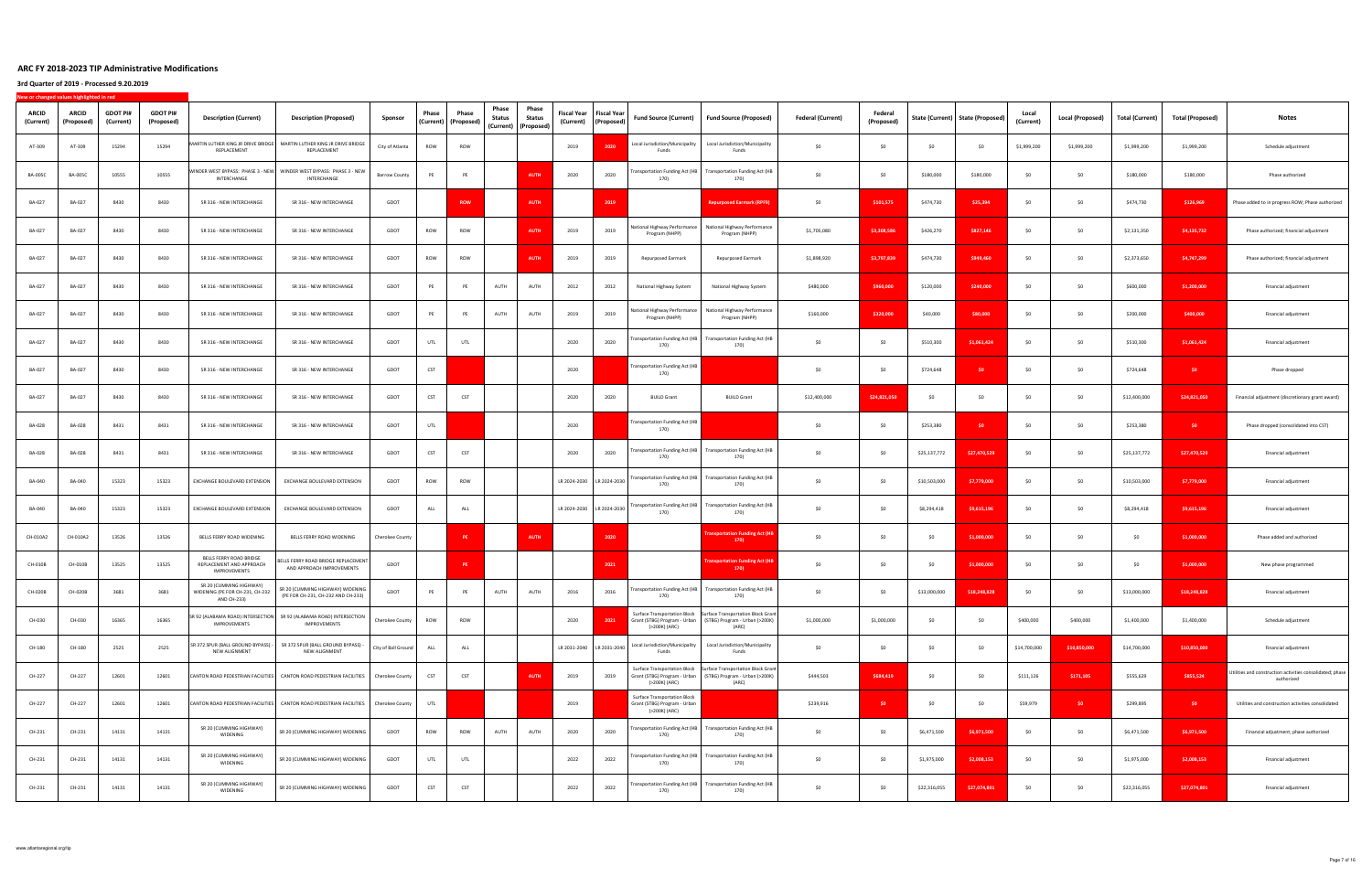| ARCID<br>(Current) | <b>ARCID</b><br>(Proposed) | <b>GDOT PI#</b><br>(Current) | <b>GDOT PI#</b><br>(Proposed) | <b>Description (Current)</b>                                 | <b>Description (Proposed)</b>                                                                     | Sponsor                  | Phase<br>(Current) | Phase<br>(Proposed) | Phase<br>Status | Phase<br>Status<br>(Current) (Proposed) | <b>Fiscal Year</b><br>(Current) | <b>Fiscal Year</b><br>(Proposed) | Fund Source (Current)                                                                | Fund Source (Proposed)                                                                                                                    | <b>Federal (Current)</b> | Federal<br>(Proposed) |                | State (Current) State (Proposed) | Local<br>(Current) | <b>Local (Proposed)</b> | Total (Current) | <b>Total (Proposed)</b> | Notes                                                            |
|--------------------|----------------------------|------------------------------|-------------------------------|--------------------------------------------------------------|---------------------------------------------------------------------------------------------------|--------------------------|--------------------|---------------------|-----------------|-----------------------------------------|---------------------------------|----------------------------------|--------------------------------------------------------------------------------------|-------------------------------------------------------------------------------------------------------------------------------------------|--------------------------|-----------------------|----------------|----------------------------------|--------------------|-------------------------|-----------------|-------------------------|------------------------------------------------------------------|
| CH-233             | CH-233                     | 14133                        | 14133                         | SR 20 (CUMMING HIGHWAY)<br>WIDENING                          | SR 20 (CUMMING HIGHWAY) WIDENING                                                                  | GDOT                     | ROW                | ROW                 |                 |                                         | 2023                            | 2023                             | <b>Fransportation Funding Act (HB</b><br>170)                                        | <b>Transportation Funding Act (HB</b><br>170)                                                                                             | \$0                      | \$0                   | \$12,801,000   | \$14,930,000                     |                    | S <sub>0</sub>          | \$12,801,000    | \$14,930,000            | Financial adjustment                                             |
| CL-015             | CL-015                     | 721290-                      | 721290-                       | SR 85 WIDENING                                               | SR 85 WIDENING                                                                                    | GDOT                     | PE                 | PE                  | AUTH            | AUTH                                    | 2019                            | 2019                             | ransportation Funding Act (HB<br>170)                                                | <b>Transportation Funding Act (HB</b><br>170)                                                                                             | \$0                      | \$0                   | \$325,000      | \$345,000                        | SO.                | \$0                     | \$325,000       | \$345,000               | Financial adjustment                                             |
| CL-015             | CL-015                     | 721290-                      | 721290-                       | SR 85 WIDENING                                               | SR 85 WIDENING                                                                                    | GDOT                     |                    | PE                  |                 |                                         |                                 | 2020                             |                                                                                      | <b>Insportation Funding Act (F</b><br>170)                                                                                                | \$0                      | \$0                   | S <sub>0</sub> | \$2,200,000                      | SO.                | \$0                     | SO              | \$2,200,000             | New phase programmed                                             |
| CL-015             | CL-015                     | 721290-                      | 721290-                       | SR 85 WIDENING                                               | SR 85 WIDENING                                                                                    | GDOT                     | UTL                | UTL                 |                 |                                         | 2021                            | 2022                             | <b>Fransportation Funding Act (HB</b><br>170)                                        | <b>Transportation Funding Act (HB</b><br>170)                                                                                             | \$0                      | \$0                   | \$1,298,125    | \$1,298,125                      | - SO               | \$0                     | \$1,298,125     | \$1,298,125             | Schedule adjustment                                              |
| CL-015             | CL-015                     | 721290-                      | 721290-                       | SR 85 WIDENING                                               | SR 85 WIDENING                                                                                    | GDOT                     | CST                | CST                 |                 |                                         | 2021                            | 2022                             | ransportation Funding Act (HB<br>170)                                                | <b>Transportation Funding Act (HB</b><br>170)                                                                                             | \$0                      | S0                    | \$28,860,476   | \$28,860,476                     | - SO               | - SO                    | \$28,860,476    | \$28,860,476            | Schedule adjustment                                              |
| CL-017             | CL-017                     | 751775-                      | 751775-                       | BATTLECREEK ROAD WIDENING                                    | BATTLECREEK ROAD WIDENING                                                                         | Clayton County           |                    | <b>CST</b>          |                 |                                         |                                 | 2020                             |                                                                                      | <b>iurface Transportation Bloc</b><br>nt (STBG) Program Flex (GD                                                                          | \$0                      | \$1,575,978           | \$0            | \$393,995                        | SO.                | \$0                     | SO              | \$1,969,973             | Financial adjustment to existing federalized CST                 |
| CL-019             | CL-019                     | 751770-                      | 751770-                       | MOUNT ZION BOULEVARD WIDENING                                | MOUNT ZION BOULEVARD WIDENING                                                                     | Clayton County           |                    | <b>CST</b>          |                 |                                         |                                 | 2020                             |                                                                                      | <b>Surface Transportation Block</b><br>ant (STBG) Program Flex (GDO                                                                       | \$0                      | \$13,467,143          | \$0            | \$3,366,786                      | SO.                | \$0                     | SO              | \$16,833,929            | Phase programmed for in progress fedearlized CST<br>activities   |
| CL-200             | CL-200                     | 16023                        | 16023                         | FOREST PARKWAY PAVEMENT<br>REHABILITATION                    | FOREST PARKWAY PAVEMENT<br>REHABILITATION                                                         | Clayton County           | CST                | CST                 |                 | <b>AUTH</b>                             | 2019                            | 2019                             | <b>Surface Transportation Block</b><br>(>200K) (ARC)                                 | <b>Surface Transportation Block Grant</b><br>Grant (STBG) Program - Urban (STBG) Program - Urban (>200K)<br>(ARC)                         | \$4,000,000              | \$4,000,000           | SO.            | SO                               | \$1,000,000        | \$1,000,000             | \$5,000,000     | \$5,000,000             | Phase authorized                                                 |
| CL-243             | CL-243                     | N/A                          | N/A                           | VALLEY HILL ROAD WIDENING                                    | VALLEY HILL ROAD WIDENING                                                                         | Clayton County           | CST                | CST                 |                 | <b>AUTH</b>                             | 2019                            | 2019                             | Local Jurisdiction/Municipality<br>Funds                                             | Local Jurisdiction/Municipality<br>Funds                                                                                                  | \$0                      | \$0                   | \$0            | \$0                              | \$12,460,800       | \$12,460,800            | \$12,460,800    | \$12,460,800            | Phase authorized                                                 |
| CL-267             | CL-267                     | 12603                        | 12603                         | VALLEY HILL ROAD BRIDGE<br>REPLACEMENT                       | VALLEY HILL ROAD BRIDGE REPLACEMENT                                                               | Clayton County           | CST                | CST                 |                 | <b>AUTH</b>                             | 2019                            | 2019                             | <b>Surface Transportation Block</b><br>Grant (STBG) Program - Urban<br>(>200K) (ARC) | <b>Surface Transportation Block Grant</b><br>(STBG) Program - Urban (>200K)<br>(ARC)                                                      | \$4,905,810              | \$4,905,810           | \$0            | \$0                              | \$2,225,862        | \$2,225,862             | \$7,131,672     | \$7,131,672             | Phase authorized                                                 |
| CL-267             | CL-267                     | 12603                        | 12603                         | VALLEY HILL ROAD BRIDGE<br>REPLACEMENT                       | VALLEY HILL ROAD BRIDGE REPLACEMENT                                                               | Clayton County           |                    | <b>CST</b>          |                 | <b>AUTH</b>                             |                                 | 2019                             |                                                                                      | 40304                                                                                                                                     | \$0                      | \$0                   | \$0            | \$0                              | \$0                | \$32,000                | \$0             | \$32,000                | Phase added and authorized                                       |
| CL-AR-247          | CL-AR-247                  | 722030-                      | 722030-                       | US 19/41 (TARA BOULEVARD)<br>WIDENING                        | US 19/41 (TARA BOULEVARD) WIDENING                                                                | GDOT                     | UTL                |                     |                 |                                         | 2020                            |                                  | <b>Transportation Funding Act (HB</b><br>170)                                        |                                                                                                                                           | \$0                      | SO                    | \$874,288      |                                  | -SO                | SO                      | \$874,288       | \$0                     | Consolidate UTL phase into CST                                   |
| CL-AR-247          | CL-AR-247                  | 722030-                      | 722030-                       | US 19/41 (TARA BOULEVARD)<br>WIDENING                        | US 19/41 (TARA BOULEVARD) WIDENING                                                                | GDOT                     | CST                | CST                 |                 | <b>AUTH</b>                             | 2020                            | 2020                             | 170)                                                                                 | Fransportation Funding Act (HB Transportation Funding Act (HB<br>170)                                                                     | \$0                      | S0                    | \$27,006,241   | \$27,880,529                     | SO.                | \$0                     | \$27,006,241    | \$27,880,529            | Consolidate UTL phase into CST; phase authorized                 |
| CO-100A            | CO-100A                    | TBD                          | 0016954                       | HYDE FARM - JOHNSON FERRY TRAIL<br>(PE ACTIVITIES ONLY)      | HYDE FARM - JOHNSON FERRY TRAIL (PE<br>ACTIVITIES ONLY)                                           | National Park<br>Service | PE                 | PE                  |                 |                                         | 2020                            | 2020                             | ransportation Alternatives<br>(ARC)                                                  | <b>Transportation Alternatives</b><br>(Section 133(h)) - Urban (>200K)   (Section 133(h)) - Urban (>200K)<br>(ARC)                        | \$43,200                 | \$43,200              | \$0            | \$0                              | \$10,800           | \$10,800                | \$54,000        | \$54,000                | PI assigned                                                      |
| CO-380             | CO-380                     | 13967                        | 13967                         | WINDY HILL ROAD - TERRELL MILL<br>ROAD CONNECTOR             | WINDY HILL ROAD - TERRELL MILL ROAD<br>CONNECTOR                                                  | Cobb County              | CST                | CST                 |                 | <b>AUT</b>                              | 2019                            | 2019                             | Local Jurisdiction/Municipality<br>Funds                                             | Local Jurisdiction/Municipality<br>Funds                                                                                                  | \$0                      | SO                    | SO             | \$0                              | \$3,096,282        | \$2,617,062             | \$3,096,282     | \$2,617,062             | Phase authorized; financial adjustment                           |
| CO-380             | CO-380                     | 13967                        | 13967                         | WINDY HILL ROAD - TERRELL MILL<br>ROAD CONNECTOR             | WINDY HILL ROAD - TERRELL MILL ROAD<br>CONNECTOR                                                  | Cobb County              | CST                | CST                 |                 | <b>AUTH</b>                             | 2019                            | 2019                             | ransportation Funding Act (HB<br>170)                                                | <b>Transportation Funding Act (HB</b><br>170)                                                                                             | \$0                      | \$0                   | \$14,495,130   | \$14,477,000                     |                    | \$0                     | \$14,495,130    | \$14,477,000            | Phase authorized; financial adjustment                           |
| CO-380             | CO-380                     | 13967                        | 13967                         | WINDY HILL ROAD - TERRELL MILL<br>ROAD CONNECTOR             | WINDY HILL ROAD - TERRELL MILL ROAD<br>CONNECTOR                                                  | Cobb County              | UTL                | UTL                 |                 | <b>AUTH</b>                             | 2019                            | 2019                             | Local Jurisdiction/Municipality                                                      | Local Jurisdiction/Municipality<br>Funds                                                                                                  | SO                       | SO                    | SO             | \$0                              | \$550,000          | \$360,000               | \$550,000       | \$360,000               | Phase authorized; financial adjustment                           |
| CO-380             | CO-380                     | 13967                        | 13967                         | WINDY HILL ROAD - TERRELL MILL<br>ROAD CONNECTOR             | WINDY HILL ROAD - TERRELL MILL ROAD<br>CONNECTOR                                                  | Cobb County              | ROW                | ROW                 |                 | <b>AUTH</b>                             | 2019                            | 2019                             | Georgia Transportation<br>Infrastructure Bank                                        | Georgia Transportation<br>Infrastructure Bank                                                                                             | \$0                      | \$0                   | \$1,500,000    | \$1,500,000                      | \$0                | \$0                     | \$1,500,000     | \$1,500,000             | Phase authorized                                                 |
| CO-402             | CO-402                     | TBD                          | TBD                           | AND RIDE EXPANSION - COBB COUNTY                             | GRTA MANAGED LANES SYSTEM PARK GRTA MANAGED LANES SYSTEM PARK AND<br>RIDE EXPANSION - COBB COUNTY | GRTA                     | CST                | CST                 |                 | AUTH                                    | 2019                            | 2019                             | <b>Bus and Bus Facilities</b>                                                        | <b>Bus and Bus Facilities</b>                                                                                                             | \$1,103,829              | \$1,103,829           | \$4,015,000    | \$4,015,000                      | \$0                | \$0                     | \$5,118,829     | \$5,118,829             | Phase authorized                                                 |
| CO-442             | CO-442                     | 0016431                      | 0016431                       | IMPROVEMENTS                                                 | SR 5 (ATLANTA STREET) INTERSECTION   SR 5 (ATLANTA STREET) INTERSECTION<br>IMPROVEMENTS           | City of Marietta         | PE                 | PE                  |                 |                                         | 2019                            | 2019                             | Local Jurisdiction/Municipality<br>Funds                                             | Local Jurisdiction/Municipality<br>Funds                                                                                                  | \$0                      | \$0                   | \$0            | \$0                              | \$432,536          | \$432,536               | \$432,536       | \$432,536               | Project canceled by sponsor                                      |
| CO-447             | CO-447                     | 12808                        | 12808                         | <b>BOB CALLAN TRUNK TRAIL PHASE II -</b><br><b>SECTION B</b> | <b>BOB CALLAN TRUNK TRAIL PHASE II -</b><br>SECTION B                                             | Cobb County              | CST                | CST                 |                 |                                         | 2020                            | 2021                             | (>200K) (ARC)                                                                        | Surface Transportation Block   Surface Transportation Block Grant<br>Grant (STBG) Program - Urban (STBG) Program - Urban (>200K)<br>(ARC) | \$1,979,746              | \$1,979,746           | \$0            | \$0                              | \$494,937          | \$494,937               | \$2,474,683     | \$2,474,683             | Schedule adjustment                                              |
| CO-447             | CO-447                     | 12808                        | 12808                         | <b>BOB CALLAN TRUNK TRAIL PHASE II -</b><br><b>SECTION B</b> | BOB CALLAN TRUNK TRAIL PHASE II -<br><b>SECTION B</b>                                             | Cobb County              | ROW                | ROW                 |                 |                                         | 2020                            | 2020                             | Local Jurisdiction/Municipality<br>Funds                                             | <b>urface Transportation Block</b><br>Grant (STBG) Program - Urban<br>(>200K) (ARC)                                                       | \$0                      | \$204,800             | \$0            | \$0                              | \$237,000          | \$51,200                | \$237,000       | \$256,000               | Financial adjustment to previously federalized ROW<br>activities |
| CO-450B            | CO-450B                    | 13239                        | 13239                         | SOUTH BARRETT PARKWAY RELIEVER:<br>PHASE 3                   | SOUTH BARRETT PARKWAY RELIEVER:<br>PHASE 3                                                        | Cobb County              | CST                | CST                 |                 |                                         | 2021                            | 2021                             | Surface Transportation Block<br>(>200K) (ARC)                                        | Surface Transportation Block Grant<br>Grant (STBG) Program - Urban (STBG) Program - Urban (>200K)<br>(ARC)                                | \$7,200,000              | \$7,200,000           | \$0            | \$0                              | \$16,914,248       | \$18,762,485            | \$24,114,248    | \$25,962,485            | Financial adjustment                                             |
| CO-450B            | CO-450B                    | 13239                        | 13239                         | SOUTH BARRETT PARKWAY RELIEVER:<br>PHASE 3                   | SOUTH BARRETT PARKWAY RELIEVER:<br>PHASE 3                                                        | Cobb County              | ROW                | ROW                 |                 | <b>AUTH</b>                             | 2019                            | 2019                             | Georgia Transportation<br>Infrastructure Bank                                        | Georgia Transportation<br>Infrastructure Bank                                                                                             | \$0                      | \$0                   | \$1,500,000    | \$1,500,000                      | - SO               | \$0                     | \$1,500,000     | \$1,500,000             | Phase authorized                                                 |
|                    |                            |                              |                               |                                                              |                                                                                                   |                          |                    |                     |                 |                                         |                                 |                                  |                                                                                      |                                                                                                                                           |                          |                       |                |                                  |                    |                         |                 |                         |                                                                  |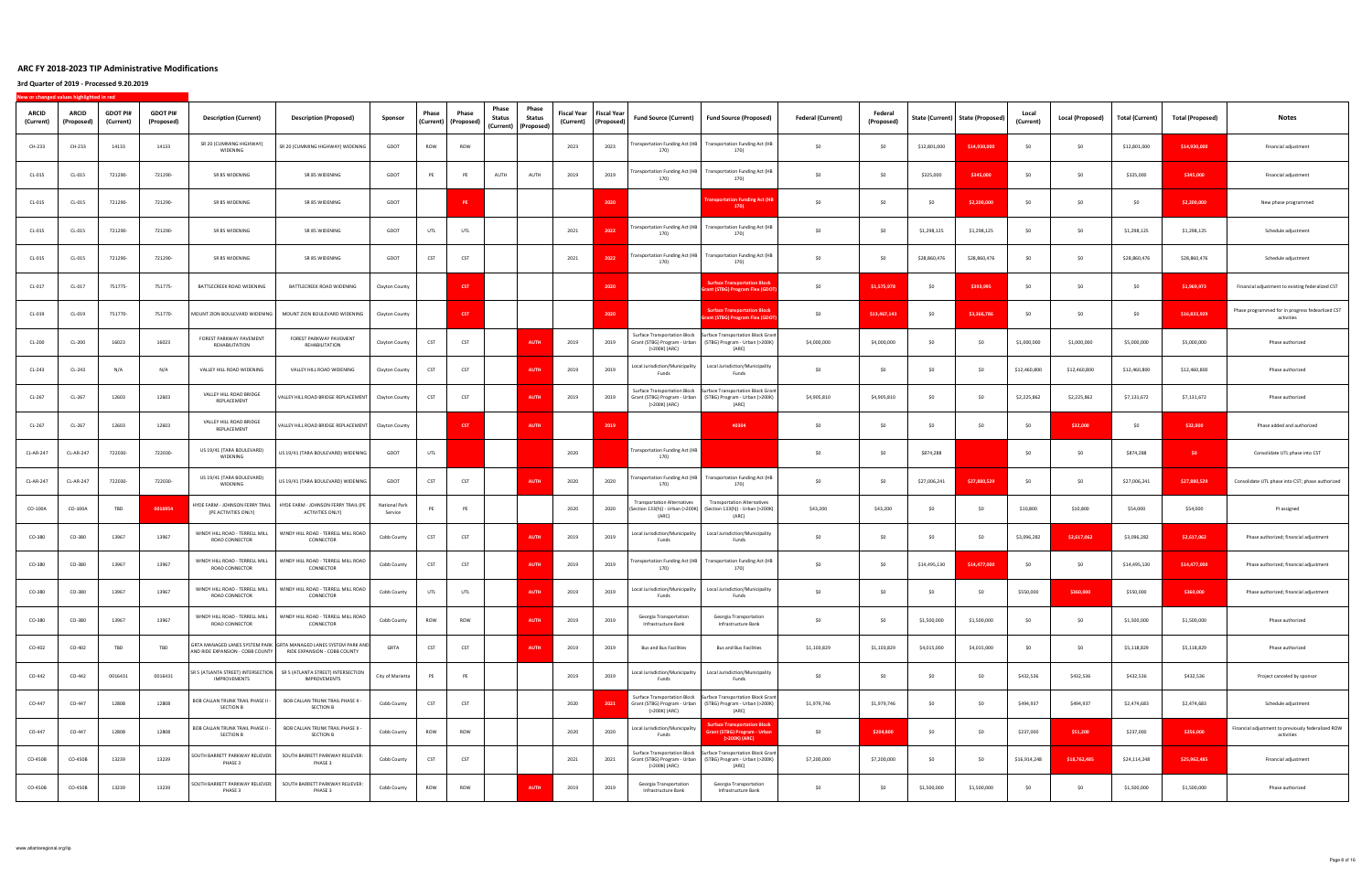| <b>ARCID</b><br>(Current) | ARCID<br>(Proposed) | <b>GDOT PI#</b><br>(Current) | <b>GDOT PI#</b><br>(Proposed) | <b>Description (Current)</b>                                                                 | <b>Description (Proposed)</b>                                                                    | Sponsor                                  | Phase | Phase<br>(Current) (Proposed) | Phase<br><b>Status</b> | Phase<br>Status<br>(Current) (Proposed) | Fiscal Year<br>(Current) | <b>Fiscal Year</b><br>(Proposed) | <b>Fund Source (Current)</b>                                                         | <b>Fund Source (Proposed)</b>                                                                                                           | <b>Federal (Current)</b> | Federal<br>(Proposed) |             | State (Current)   State (Proposed) | Local<br>(Current) | <b>Local (Proposed)</b> | <b>Total (Current)</b> | <b>Total (Proposed)</b> | Notes                                                                    |
|---------------------------|---------------------|------------------------------|-------------------------------|----------------------------------------------------------------------------------------------|--------------------------------------------------------------------------------------------------|------------------------------------------|-------|-------------------------------|------------------------|-----------------------------------------|--------------------------|----------------------------------|--------------------------------------------------------------------------------------|-----------------------------------------------------------------------------------------------------------------------------------------|--------------------------|-----------------------|-------------|------------------------------------|--------------------|-------------------------|------------------------|-------------------------|--------------------------------------------------------------------------|
| CO-450B                   | CO-450B             | 13239                        | 13239                         | SOUTH BARRETT PARKWAY RELIEVER:<br>PHASE 3                                                   | SOUTH BARRETT PARKWAY RELIEVER:<br>PHASE 3                                                       | Cobb County                              | ROW   | ROW                           |                        | AUTH                                    | 2019                     | 2019                             | <b>Surface Transportation Block</b><br>Grant (STBG) Program - Urban<br>(>200K) (ARC) | <b>Surface Transportation Block Grant</b><br>(STBG) Program - Urban (>200K)<br>(ARC)                                                    | \$4,824,000              | \$4,824,000           | SO          | S <sub>0</sub>                     | \$1,206,000        | \$1,206,000             | \$6,030,000            | \$6,030,000             | Phase authorized                                                         |
| CO-462                    | CO-462              | 15042                        | 15042                         | ROTTENWOOD CREEK TRAIL - PHASE 1                                                             | ROTTENWOOD CREEK TRAIL - PHASE 1                                                                 | City of Marietta                         | CST   | CST                           |                        |                                         | 2021                     | 2022                             | Local Jurisdiction/Municipality<br>Funds                                             | Local Jurisdiction/Municipality<br>Funds                                                                                                | \$0                      | S <sub>0</sub>        | \$0         | \$0                                | \$3,500,000        | \$10,113,739            | \$3,500,000            | \$10,113,739            | Schedule and financial adjustment                                        |
| CO-462                    | CO-462              | 15042                        | 15042                         | ROTTENWOOD CREEK TRAIL - PHASE 1                                                             | ROTTENWOOD CREEK TRAIL - PHASE 1                                                                 | City of Marietta                         |       | UTL.                          |                        |                                         |                          | 2022                             |                                                                                      | ocal Jurisdiction/Municipal.<br><b>Funds</b>                                                                                            | SO                       | \$0                   | \$0         | \$0                                |                    | \$251,191               | \$0                    | \$251,191               | Add utility phase                                                        |
| CO-464                    | CO-464              | N/A                          | N/A                           | WINDY HILL BOULEVARD WIDENING<br>AND COMPLETE STREETS                                        | WINDY HILL BOULEVARD WIDENING AND<br><b>COMPLETE STREETS</b>                                     | City of Smyrna                           | ROW   | ROW                           |                        | <b>AUTH</b>                             | 2019                     | 2019                             | Local Jurisdiction/Municipality<br>Funds                                             | Local Jurisdiction/Municipality<br>Funds                                                                                                | SO                       | \$0                   | \$0         | \$0                                | \$18,000,000       | \$18,000,000            | \$18,000,000           | \$18,000,000            | Phase authorized                                                         |
| CO-468                    | CO-468              | 15279                        | 15279                         | <b>KENNESAW MOUNTAIN TRAIL</b><br>PEDESTRIAN IMPROVEMENTS                                    | KENNESAW MOUNTAIN TRAIL PEDESTRIAN<br><b>IMPROVEMENTS</b>                                        | Cobb County                              | ROW   | ROW                           |                        | <b>AUTI</b>                             | 2019                     | 2019                             | Federal Earmark Funding                                                              | Federal Earmark Funding                                                                                                                 | \$1,248,000              | \$1,248,000           | \$0         | \$0                                | \$312,000          | \$312,000               | \$1,560,000            | \$1,560,000             | Phase authorized                                                         |
| CO-469                    | CO-469              | 16366                        | 16366                         | OBBLINC WEEKEND TRANSIT SERVICE<br>(OPERATING ASSISTANCE)                                    | COBBLINC WEEKEND TRANSIT SERVICE<br>(OPERATING ASSISTANCE)                                       | Cobb County                              | CST   | CST                           |                        | <b>AUTI</b>                             | 2020                     | 2020                             | Congestion Mitigation & Air<br>Quality Improvement (CMAQ)                            | Congestion Mitigation & Air<br>Quality Improvement (CMAQ)                                                                               | \$1,360,000              | \$1,360,000           | S0          | \$0                                | \$340,000          | \$340,000               | \$1,700,000            | \$1,700,000             | Phase authorized                                                         |
| CO-471                    | $CO-471$            | 16034                        | 16034                         | SR 139 (MABLETON PARKWAY) TRAIL -<br>PHASE I                                                 | SR 139 (MABLETON PARKWAY) TRAIL<br><b>PHASE</b>                                                  | Cobb County                              | CST   | CST                           |                        | <b>AUTI</b>                             | 2019                     | 2019                             | Surface Transportation Block<br>Grant (STBG) Program - Urban<br>(>200K) (ARC)        | <b>Surface Transportation Block Grant</b><br>(STBG) Program - Urban (>200K)<br>(ARC)                                                    | \$2,042,400              | \$2,042,400           | \$0         | \$0                                | \$510,600          | \$510,600               | \$2,553,000            | \$2,553,000             | Phase authorized                                                         |
| CO-471                    | CO-471              | 16034                        | 16034                         | SR 139 (MABLETON PARKWAY) TRAIL -<br>PHASE I                                                 | SR 139 (MABLETON PARKWAY) TRAIL<br>PHASE I                                                       | Cobb County                              | CST   | CST                           |                        | <b>AUTI</b>                             | 2019                     | 2019                             | Fransportation Alternatives<br>(Section 133(h)) - Urban (>200K)<br>(ARC)             | <b>Transportation Alternatives</b><br>(Section 133(h)) - Urban (>200K)<br>(ARC)                                                         | \$1,237,600              | \$1,237,600           | S0          | \$0                                | \$309,400          | \$309,400               | \$1,547,000            | \$1,547,000             | Phase authorized                                                         |
| CO-472                    | CO-472              | 0016036                      | 0016036                       | SR 139 (MABLETON PARKWAY) TRAIL -<br>PHASE II                                                | SR 139 (MABLETON PARKWAY) TRAIL<br>PHASE II                                                      | Cobb County                              | N/A   | N/A                           | N/A                    | N/A                                     | N/A                      | N/A                              | N/A                                                                                  | N/A                                                                                                                                     | N/A                      | N/A                   | N/A         | N/A                                | N/A                | N/A                     | N/A                    | N/A                     | edocument previously authorized/completed project<br>per sponsor request |
| CO-AR-308                 | CO-AR-308           | 15051                        | 15051                         | I-75 NORTH MANAGED LANE ACCESS<br><b>RAMPS</b>                                               | I-75 NORTH MANAGED LANE ACCESS<br><b>RAMPS</b>                                                   | Cobb<br>ounty, Cumberland<br><b>CID</b>  | CST   | CST                           |                        |                                         | 2021                     | 2021                             | Surface Transportation Block<br>Grant (STBG) Program - Urban<br>(>200K) (ARC)        | hway Infrastructure – 23 U<br>33(b)(1)(A) Activities in Arc<br>ith a Population Over 200,00<br>(Z905)                                   | \$6,000,000              | \$6,000,000           | \$0         | \$0                                | \$7,209,934        | \$4,827,391             | \$13,209,934           | \$10,827,391            | Financial adjustment                                                     |
| CO-AR-308                 | CO-AR-308           | 15051                        | 15051                         | I-75 NORTH MANAGED LANE ACCESS<br>RAMPS                                                      | I-75 NORTH MANAGED LANE ACCESS<br><b>RAMPS</b>                                                   | Cobb<br>ounty, Cumberland<br><b>CID</b>  |       | <b>ROW</b>                    |                        |                                         | 2020                     | 2020                             | Local Jurisdiction/Municipality<br>Funds                                             | <b>INFRA</b>                                                                                                                            | \$0                      | \$687,000             | \$0         | \$0                                | \$687,000          | SO.                     | \$687,000              | \$687,000               | Financial adjustment (fund source modification)                          |
| CO-AR-308                 | CO-AR-308           | 15051                        | 15051                         | I-75 NORTH MANAGED LANE ACCESS<br>RAMPS                                                      | I-75 NORTH MANAGED LANE ACCESS<br>RAMPS                                                          | Cobb<br>County, Cumberland<br><b>CID</b> |       | <b>CST</b>                    |                        |                                         |                          | 2021                             |                                                                                      | <b>INFRA</b>                                                                                                                            | \$0                      | \$2,383,000           | \$0         | \$0                                | SO.                | SO                      | \$0                    | \$2,383,000             | New discretionary phase programmed                                       |
| CO-AR-308                 | CO-AR-308           | 15051                        | 15051                         | I-75 NORTH MANAGED LANE ACCESS<br>RAMPS                                                      | I-75 NORTH MANAGED LANE ACCESS<br>RAMPS                                                          | Cobb<br>ounty, Cumberland<br><b>CID</b>  | UTL   | UTL                           |                        |                                         | 2021                     | 2021                             | Local Jurisdiction/Municipality<br>Funds                                             | <b>INFRA</b>                                                                                                                            | \$0                      | \$1,930,000           | \$0         | \$0                                | \$1,930,000        | SO.                     | \$1,930,000            | \$1,930,000             | Financial adjustment (fund source modification)                          |
| CW-011                    | $CW-011$            | 332180                       | 332180-                       | SR 16 INTERSECTION IMPROVEMENTS                                                              | SR 16 INTERSECTION IMPROVEMENTS                                                                  | GDOT                                     | ROW   | ROW                           |                        |                                         | 2019                     | 2020                             | Local Jurisdiction/Municipality<br>Funds                                             | Local Jurisdiction/Municipality<br>Funds                                                                                                | SO                       | \$0                   | SO          | \$0                                | \$613,000          | \$613,000               | \$613,000              | \$613,000               | Schedule adjustment                                                      |
| CW-049                    | CW-049              | 9294                         | 9294                          | CHATTAHOOCHEE HILL COUNTRY<br>REGIONAL GREENWAY TRAIL SYSTEM:<br>COWETA COUNTY PILOT SEGMENT | CHATTAHOOCHEE HILL COUNTRY<br>REGIONAL GREENWAY TRAIL SYSTEM:<br>COWETA COUNTY PILOT SEGMENT     | Coweta County                            | CST   | CST                           |                        | <b>AUTH</b>                             | 2019                     | 2019                             | Local Jurisdiction/Municipality<br>Funds                                             | Local Jurisdiction/Municipality<br>Funds                                                                                                | \$0                      | S <sub>0</sub>        | \$0         | S <sub>0</sub>                     | \$242,618          | \$290,650               | \$242,618              | \$290,650               | Phase authorized; financial adjustment                                   |
| CW-049                    | CW-049              | 9294                         | 9294                          | CHATTAHOOCHEE HILL COUNTRY<br>REGIONAL GREENWAY TRAIL SYSTEM:<br>COWETA COUNTY PILOT SEGMENT | CHATTAHOOCHEE HILL COUNTRY<br>REGIONAL GREENWAY TRAIL SYSTEM:<br>COWETA COUNTY PILOT SEGMENT     | Coweta County                            | CST   | CST                           |                        | <b>AUTH</b>                             | 2019                     | 2019                             | <b>Federal Earmark Funding</b>                                                       | Federal Earmark Funding                                                                                                                 | \$333,751                | \$303,031             | \$0         | \$0                                | \$83,438           | \$75,758                | \$417,189              | \$378,789               | Phase authorized; financial adjustment                                   |
| CW-049                    | CW-049              | 9294                         | 9294                          | CHATTAHOOCHEE HILL COUNTRY<br>REGIONAL GREENWAY TRAIL SYSTEM:<br>COWETA COUNTY PILOT SEGMENT | CHATTAHOOCHEE HILL COUNTRY<br>REGIONAL GREENWAY TRAIL SYSTEM:<br>COWETA COUNTY PILOT SEGMENT     | Coweta County                            | PE    | PE                            | AUTH                   | AUTH                                    | 2014                     | 2014                             | <b>Federal Earmark Funding</b>                                                       | <b>Federal Earmark Funding</b>                                                                                                          | \$127,399                | \$146,919             | \$0         | S <sub>0</sub>                     | \$31,850           | \$36,730                | \$159,249              | \$183,649               | Financial adjustment                                                     |
| CW-075                    | CW-075              | 12610                        | 12610                         | AND BRIDGE REPLACEMENT                                                                       | SR 16 INTERSECTION IMPROVEMENTS SR 16 INTERSECTION IMPROVEMENTS AND<br><b>BRIDGE REPLACEMENT</b> | City of Senoia                           |       | CST                           |                        | <b>AUTH</b>                             | 2019                     | 2019                             | (>200K) (ARC)                                                                        | Surface Transportation Block Surface Transportation Block Grant<br>Grant (STBG) Program - Urban (STBG) Program - Urban (>200K)<br>(ARC) | \$500,000                | \$500,000             | \$0         | \$0                                | \$125,000          | \$125,000               | \$625,000              | \$625,000               | Phase authorized                                                         |
| CW-076                    | CW-076              | 13195                        | 13195                         | MADRAS CONNECTOR - PHASE 1                                                                   | MADRAS CONNECTOR - PHASE 1                                                                       | Coweta County                            |       | PE                            |                        |                                         |                          | 2020                             |                                                                                      | <b>Surface Transportation Block</b><br><b>Grant (STBG) Program - Urban</b><br>(>200K) (ARC)                                             | \$0                      | \$350,121             | \$0         | \$0                                | SO                 | \$87,530                | \$0                    | \$437,651               | Financial adjustment for in progress PE activities                       |
| CW-078                    | CW-078              | 13717                        | 13717                         | SR 54 BRIDGE REPLACEMENT                                                                     | SR 54 BRIDGE REPLACEMENT                                                                         | GDOT                                     | PE    | PE                            | AUTH                   | AUTH                                    | 2016                     | 2016                             | <b>Surface Transportation Block</b><br>Grant (STBG) Program Flex<br>(GDOT)           | urface Transportation Block Grant<br>(STBG) Program Flex (GDOT)                                                                         | \$853,618                | \$921,618             | \$213,404   | \$230,404                          | \$0                | \$0                     | \$1,067,022            | \$1,152,022             | Financial adjustment                                                     |
| DK-274                    | DK-274              | 13971                        | 13971                         | <b>IMPROVEMENTS</b>                                                                          | SR 236 (LAVISTA ROAD) INTERSECTION   SR 236 (LAVISTA ROAD) INTERSECTION<br>IMPROVEMENTS          | GDOT                                     | ROW   | ROW                           | AUTH                   | AUTH                                    | 2019                     | 2019                             | Transportation Funding Act (HB<br>170)                                               | <b>Transportation Funding Act (HB</b><br>170)                                                                                           | SO                       | S <sub>0</sub>        | \$5,662,500 | \$5,970,000                        | SO                 | SO                      | \$5,662,500            | \$5,970,000             | Financial adjustment                                                     |
| DK-274                    | DK-274              | 13971                        | 13971                         | IMPROVEMENTS                                                                                 | SR 236 (LAVISTA ROAD) INTERSECTION   SR 236 (LAVISTA ROAD) INTERSECTION<br>IMPROVEMENTS          | GDOT                                     | PE    | PE                            | AUTH                   | AUTH                                    | 2016                     | 2016                             | STP - Statewide Flexible (GDOT) STP - Statewide Flexible (GDOT)                      |                                                                                                                                         | \$800,000                | \$920,000             | \$200,000   | \$230,000                          | \$0                | \$0                     | \$1,000,000            | \$1,150,000             | Financial adjustment                                                     |
| DK-344A                   | DK-344A             | 2669                         | 2669                          | UPGRADES TO APPROXIMATELY 40<br>SIGNALS IN DEKALB COUNTY                                     | UPGRADES TO APPROXIMATELY 40<br>SIGNALS IN DEKALB COUNTY                                         | GDOT                                     | UTL   | <b>UTL</b>                    |                        |                                         | 2020                     | 2021                             | <b>Surface Transportation Block</b><br>Grant (STBG) Program Flex<br>(GDOT)           | Surface Transportation Block Grant<br>(STBG) Program Flex (GDOT)                                                                        | \$452,574                | \$452,574             | \$0         | \$0                                | \$0                | \$0                     | \$452,574              | \$452,574               | Schedule adjustment                                                      |
| DK-344A                   | DK-344A             | 2669                         | 2669                          | UPGRADES TO APPROXIMATELY 40<br>SIGNALS IN DEKALB COUNTY                                     | UPGRADES TO APPROXIMATELY 40<br>SIGNALS IN DEKALB COUNTY                                         | GDOT                                     | CST   | CST                           |                        |                                         | 2020                     | 2021                             | Surface Transportation Block<br>Grant (STBG) Program Flex<br>(GDOT)                  | Surface Transportation Block Grant<br>(STBG) Program Flex (GDOT)                                                                        | \$6,471,285              | \$7,554,110           | \$0         | \$0                                | SO.                | \$0                     | \$6,471,285            | \$7,554,110             | Schedule adjustment; financial adjustment                                |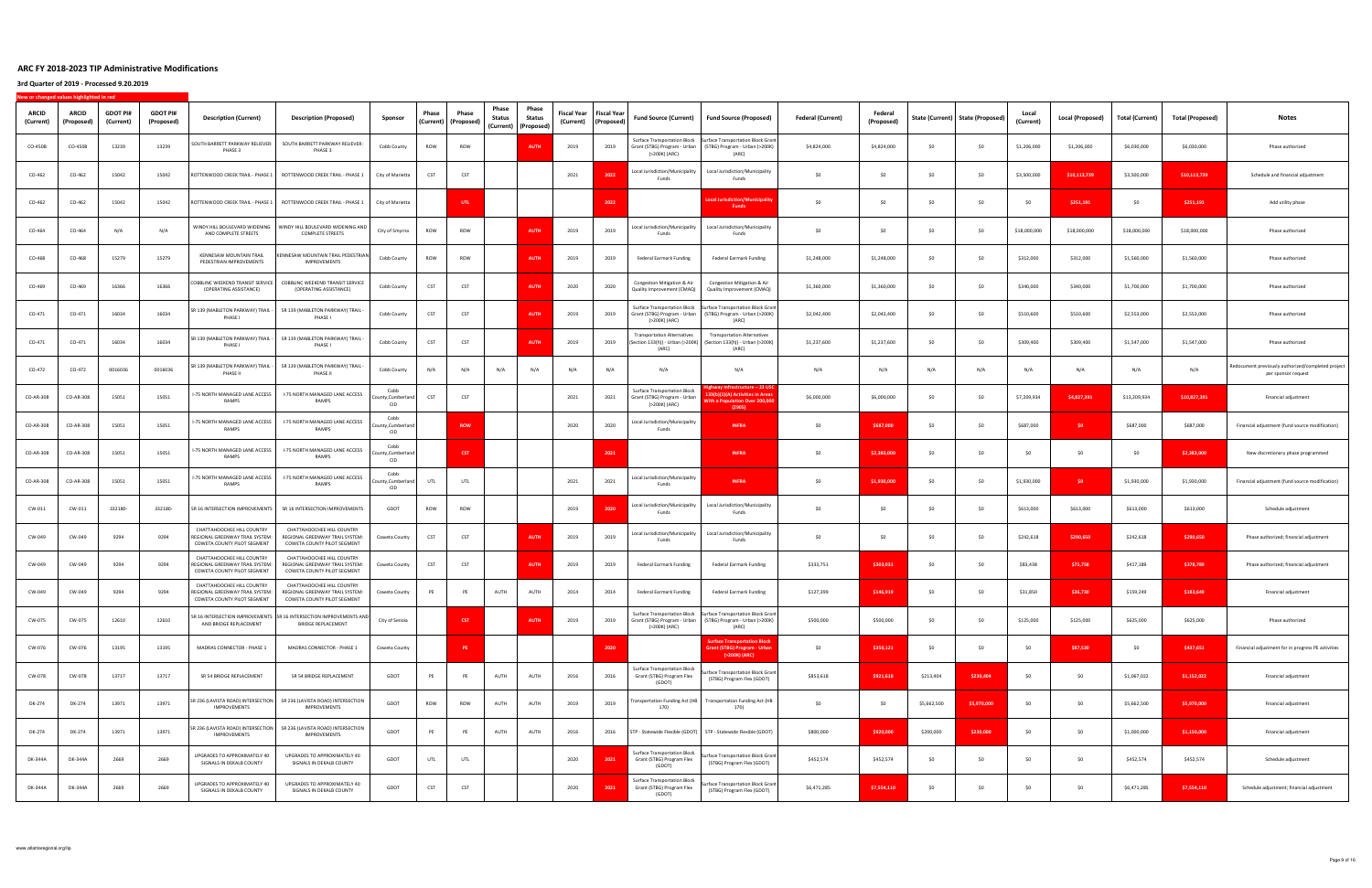| <b>ARCID</b><br>(Current) | <b>ARCID</b><br>(Proposed) | <b>GDOT PI#</b><br>(Current) | <b>GDOT PI#</b><br>(Proposed) | <b>Description (Current)</b>                                                  | <b>Description (Proposed)</b>                                                              | Sponsor               | Phase<br>(Current) | Phase<br>(Proposed) | Phase<br><b>Status</b> | Phase<br>Status<br>(Current) (Proposed) | <b>Fiscal Year</b><br>(Current) | <b>Fiscal Yea</b><br>(Proposed | <b>Fund Source (Current)</b>                                                         | <b>Fund Source (Proposed)</b>                                                                                                                     | <b>Federal (Current)</b> | Federal<br>(Proposed) |             | State (Current)   State (Proposed) | (Current)    | Local (Proposed) | Total (Current) | <b>Total (Proposed)</b> | Notes                                                                                |
|---------------------------|----------------------------|------------------------------|-------------------------------|-------------------------------------------------------------------------------|--------------------------------------------------------------------------------------------|-----------------------|--------------------|---------------------|------------------------|-----------------------------------------|---------------------------------|--------------------------------|--------------------------------------------------------------------------------------|---------------------------------------------------------------------------------------------------------------------------------------------------|--------------------------|-----------------------|-------------|------------------------------------|--------------|------------------|-----------------|-------------------------|--------------------------------------------------------------------------------------|
| DK-344C                   | DK-344C                    | 6999                         | 6999                          | UPGRADES TO APPROXIMATELY 25<br>SIGNALS IN DEKALB COUNTY                      | UPGRADES TO APPROXIMATELY 25<br>SIGNALS IN DEKALB COUNTY                                   | GDOT                  | UTL                | UTL                 |                        |                                         | 2020                            | 2022                           | Surface Transportation Block<br>Grant (STBG) Program Flex<br>(GDOT)                  | Surface Transportation Block Grant<br>(STBG) Program Flex (GDOT)                                                                                  | \$443,700                | \$435,000             | SO          | SO                                 | - SC         | S0               | \$443,700       | \$435,000               | Schedule adjustment; financial adjustment                                            |
| DK-344C                   | DK-344C                    | 6999                         | 6999                          | <b>UPGRADES TO APPROXIMATELY 25</b><br>SIGNALS IN DEKALB COUNTY               | UPGRADES TO APPROXIMATELY 25<br>SIGNALS IN DEKALB COUNTY                                   | GDOT                  | CST                | CST                 |                        |                                         | 2020                            | 2022                           | <b>Surface Transportation Block</b><br>Grant (STBG) Program Flex<br>(GDOT)           | rface Transportation Block Grant<br>(STBG) Program Flex (GDOT)                                                                                    | \$3,398,776              | \$3,266,798           | \$0         | SO                                 | - SO         | - \$0            | \$3,398,776     | \$3,266,798             | Schedule adjustment; financial adjustment                                            |
| DK-348                    | DK-348                     | TBD                          | TBD                           | US 29/78/278/SR 8 (PONCE DE LEON<br>AVENUE) BRIDGE REPLACEMENT                | US 29/78/278/SR 8 (PONCE DE LEON<br>AVENUE) BRIDGE REPLACEMENT                             | GDOT                  | CST                | CST                 |                        |                                         | 2019                            |                                | National Highway Performance<br>Program (NHPP)                                       | National Highway Performance<br>Program (NHPP)                                                                                                    | \$883,455                |                       | \$220,864   |                                    | -SO          |                  | \$1,104,319     | SO <sub>2</sub>         | Project canceled by sponsor                                                          |
| DK-406                    | DK-406                     | 0012611                      | 0012611                       | CLAIREMONT-COMMERCE-CHURCH<br>BICYCLE/PEDESTRIAN IMPROVEMENTS                 | CLAIREMONT-COMMERCE-CHURCH<br>BICYCLE/PEDESTRIAN IMPROVEMENTS                              | City of Decatur       | CST                | CST                 |                        | <b>AUTH</b>                             | 2019                            | 2019                           | <b>Surface Transportation Block</b><br>(>200K) (ARC)                                 | <b>Surface Transportation Block Grant</b><br>Grant (STBG) Program - Urban (STBG) Program - Urban (>200K)<br>(ARC)                                 | \$1,357,768              | \$1,357,768           | \$0         | \$0                                | \$339,442    | \$339,442        | \$1,697,210     | \$1,697,210             | Phase authorized                                                                     |
| DK-416                    | DK-416                     | 10474                        | 10474                         | US 23/29 (PONCE DE LEON AVENUE)                                               | US 23/29 (PONCE DE LEON AVENUE)                                                            | GDOT                  | ROW                | ROW                 |                        |                                         | 2019                            | 2020                           | Surface Transportation Block<br>Grant (STBG) Program Flex<br>(GDOT)                  | rface Transportation Block Grant<br>(STBG) Program Flex (GDOT)                                                                                    | \$526,400                | \$526,400             | \$131,600   | \$131,600                          | - SO         | -SO              | \$658,000       | \$658,000               | Schedule adjustment                                                                  |
| DK-416                    | DK-416                     | 10474                        | 10474                         | US 23/29 (PONCE DE LEON AVENUE)                                               | US 23/29 (PONCE DE LEON AVENUE)                                                            | GDOT                  | CST                | CST                 |                        |                                         | 2023                            | 2023                           | Surface Transportation Block<br>Grant (STBG) Program Flex<br>(GDOT)                  | rface Transportation Block Grant<br>(STBG) Program Flex (GDOT)                                                                                    | \$1,870,891              | \$2,564,431           | \$467,723   | \$641,108                          |              | \$0              | \$2,338,614     | \$3,205,539             | Financial adjustment                                                                 |
| DK-422                    | DK-422                     | 12819                        | 12819                         | US 23/SR 42 (MORELAND AVENUE)<br>SIGNAL UPGRADES                              | US 23/SR 42 (MORELAND AVENUE) SIGNAL<br>UPGRADES                                           | GDOT                  | UTL                |                     |                        |                                         | 2019                            |                                | Congestion Mitigation & Air<br>Quality Improvement (CMAQ)                            |                                                                                                                                                   | \$244,800                | - \$0                 | \$61,200    | SO.                                |              | -SO              | \$306,000       | <b>SO</b>               | Consolidate UTL phase into CST                                                       |
| DK-422                    | DK-422                     | 12819                        | 12819                         | US 23/SR 42 (MORELAND AVENUE)<br>SIGNAL UPGRADES                              | JS 23/SR 42 (MORELAND AVENUE) SIGNAL<br>UPGRADES                                           | GDOT                  | CST                | CST                 | AUTH                   | AUTH                                    | 2019                            | 2019                           | Congestion Mitigation & Air<br>Quality Improvement (CMAQ)                            | Congestion Mitigation & Air<br>Quality Improvement (CMAQ)                                                                                         | \$1,831,774              | \$1,869,026           | \$457,943   | \$467,257                          |              | SO.              | \$2,289,717     | \$2,336,283             | Consolidate UTL phase into CST                                                       |
| DK-442                    | DK-442                     | 13991                        | 13991                         | SR 42 BRIDGE REPLACEMENT                                                      | SR 42 BRIDGE REPLACEMENT                                                                   | GDOT                  | ROW                | ROW                 |                        |                                         | 2020                            | 2020                           | Surface Transportation Block<br>Grant (STBG) Program Flex<br>(GDOT)                  | rface Transportation Block Grant<br>(STBG) Program Flex (GDOT)                                                                                    | \$200,000                | \$622,400             | \$50,000    | \$155,600                          | -SO          | \$0              | \$250,000       | \$778,000               | Consolidate UTL phase into CST; phase authorized                                     |
| DK-443                    | DK-443                     | 15629                        | 15629                         | SR 236 (LAVISTA ROAD) PEDESTRIAN<br>IMPROVEMENTS                              | SR 236 (LAVISTA ROAD) PEDESTRIAN<br><b>IMPROVEMENTS</b>                                    | GDOT                  | ROW                | ROW                 |                        |                                         | 2021                            | 2021                           | Surface Transportation Block<br>Grant (STBG) Program Flex<br>(GDOT)                  | rface Transportation Block Grant<br>(STBG) Program Flex (GDOT)                                                                                    | \$320,000                | \$320,000             | \$80,000    | \$80,000                           | - SO         | \$0              | \$400,000       | \$400,000               | Change description to: SR 236 (LAVISTA ROAD) FROM<br>LEAFMORE PLACE TO PANGBORN ROAD |
| DK-AR-241                 | DK-AR-241                  | 13915                        | 13915                         | I-285 INTERCHANGE IMPROVEMENTS                                                | I-285 INTERCHANGE IMPROVEMENTS                                                             | GDOT                  | PE                 | PE                  | AUTH                   | AUTH                                    | 2017                            | 2017                           | ransportation Funding Act (HB<br>170)                                                | <b>Transportation Funding Act (HB</b><br>170)                                                                                                     | \$0                      | \$0                   | \$3,800,000 | \$3,515,588                        | -SO          | \$0              | \$3,800,000     | \$3,515,588             | Financial adjustment                                                                 |
| DK-AR-241                 | DK-AR-241                  | 13915                        | 13915                         | I-285 INTERCHANGE IMPROVEMENTS                                                | I-285 INTERCHANGE IMPROVEMENTS                                                             | GDOT                  | PE                 | PE                  |                        |                                         | 2021                            | 2021                           | <b>Surface Transportation Block</b><br>Grant (STBG) Program - Urban<br>(>200K) (ARC) | hwav Infrastructure – 23 US<br>33(b)(1)(A) Activities in Area<br>Vith a Population Over 200,000<br>(2905)                                         | \$3,440,000              | \$3,440,000           | \$860,000   | \$860,000                          | - SO         | S0               | \$4,300,000     | \$4,300,000             | Financial adjustment (fund source modification)                                      |
| DK-AR-241                 | DK-AR-241                  | 13915                        | 13915                         | I-285 INTERCHANGE IMPROVEMENTS                                                | I-285 INTERCHANGE IMPROVEMENTS                                                             | GDOT                  | PE                 | PE                  |                        | <b>AUTH</b>                             | 2020                            | 2020                           | 133(b)(1)(A) Activities in Areas<br>With a Population Over 200,000<br>(2005)         | Highway Infrastructure - 23 USC   Highway Infrastructure - 23 USC<br>133(b)(1)(A) Activities in Areas<br>With a Population Over 200,000<br>(2005) | \$8,240,000              | \$8,240,000           | \$2,060,000 | \$2,060,000                        | -SO          | \$0              | \$10,300,000    | \$10,300,000            | Phase authorized                                                                     |
| DO-220A                   | DO-220A                    | 4428                         | 4428                          | LEE ROAD: SEGMENT 2 - WIDENING                                                | LEE ROAD: SEGMENT 2 - WIDENING                                                             | Douglas County        | CST                | CST                 |                        |                                         | 2023                            | 2020                           | Local Jurisdiction/Municipality<br>Funds                                             | Local Jurisdiction/Municipality<br>Funds                                                                                                          | \$0                      | -SO                   | SO.         | \$0                                | \$13,533,108 | \$17,027,613     | \$13,533,108    | \$17,027,613            | Schedule adjustment; financial adjustment                                            |
| DO-220A                   | DO-220A                    | 4428                         | 4428                          | LEE ROAD: SEGMENT 2 - WIDENING                                                | LEE ROAD: SEGMENT 2 - WIDENING                                                             | Douglas County        | CST                | CST                 |                        |                                         | 2023                            | 2020                           | Surface Transportation Block<br>Grant (STBG) Program Flex<br>(GDOT)                  | <b>Isportation Funding Act (H</b><br>170)                                                                                                         | \$3,160,240              | - \$0                 | \$790,060   | \$3,950,300                        |              | - SO             | \$3,950,300     | \$3,950,300             | Schedule adjustment                                                                  |
| DO-296                    | DO-296                     | 12621                        | 12621                         | MAXHAM ROAD CONGESTION<br>REDUCTION AND TRAFFIC FLOW<br>IMPROVEMENTS          | AXHAM ROAD CONGESTION REDUCTION<br>AND TRAFFIC FLOW IMPROVEMENTS                           | Douglas County        | CST                | CST                 | AUTH                   | AUTH                                    | 2019                            | 2019                           | Congestion Mitigation & Air<br>Quality Improvement (CMAQ)                            | Congestion Mitigation & Air<br>Quality Improvement (CMAQ)                                                                                         | \$1,798,256              | \$2,280,465           | \$0         | \$0                                | \$449,564    | \$570,116        | \$2,247,820     | \$2,850,581             | Financial adjustment                                                                 |
| DO-298                    | DO-298                     | 12877                        | 12877                         | CHC REGIONAL GREENWAY TRAIL -<br>DOUGLAS COUNTY EXTENSION                     | CHC REGIONAL GREENWAY TRAIL -<br>DOUGLAS COUNTY EXTENSION                                  | Douglas County        | ROW                | ROW                 |                        |                                         | 2019                            | 2021                           | Local Jurisdiction/Municipality<br>Funds                                             | Local Jurisdiction/Municipality<br>Funds                                                                                                          | SO                       | SO                    | -SO         | SO                                 | \$741,300    | \$2,688,000      | \$741,300       | \$2,688,000             | Schedule and financial adjustment                                                    |
| DO-298                    | DO-298                     | 12877                        | 12877                         | CHC REGIONAL GREENWAY TRAIL -<br>DOUGLAS COUNTY EXTENSION                     | CHC REGIONAL GREENWAY TRAIL -<br>DOUGLAS COUNTY EXTENSION                                  | Douglas County        | CST                | CST                 |                        |                                         | 2020                            | 2023                           | Local Jurisdiction/Municipality<br>Funds                                             | Local Jurisdiction/Municipality<br>Funds                                                                                                          | \$0                      | \$0                   | \$0         | \$0                                | \$9,303,700  | \$20,858,697     | \$9,303,700     | \$20,858,697            | Schedule and financial adjustment                                                    |
| DO-300                    | DO-300                     | 15072                        | 15072                         |                                                                               | RIVERSIDE PARKWAY BRIDGE UPGRADE   RIVERSIDE PARKWAY BRIDGE UPGRADE   City of Douglasville |                       | CST                | CST                 |                        |                                         | 2021                            | 2021                           | <b>Surface Transportation Block</b><br>(>200K) (ARC)                                 | Surface Transportation Block Grant<br>Grant (STBG) Program - Urban (STBG) Program - Urban (>200K)<br>(ARC)                                        | \$504,000                | \$530,321             | \$0         | \$0                                | \$126,000    | \$132,580        | \$630,000       | \$662,901               | Financial adjustment                                                                 |
| FA-100A                   | FA-100A                    | 16058                        | 16058                         | FAYETTE COUNTY RESURFACING<br>PROGRAM - FY 2019                               | FAYETTE COUNTY RESURFACING<br>PROGRAM - FY 2019                                            | <b>Fayette County</b> | CST                | CST                 |                        | <b>AUTH</b>                             | 2019                            | 2019                           | <b>Surface Transportation Block</b><br>(>200K) (ARC)                                 | <b>Surface Transportation Block Grant</b><br>Grant (STBG) Program - Urban (STBG) Program - Urban (>200K)<br>(ARC)                                 | \$2,896,311              | \$2,896,311           | \$0         | \$0                                | \$724,078    | \$724,078        | \$3,620,389     | \$3,620,389             | Phase authorized                                                                     |
| FA-349                    | FA-349                     | 8598                         | 8598                          | EBENEZER CHURCH ROAD BRIDGE<br>REPLACEMENT                                    | EBENEZER CHURCH ROAD BRIDGE<br>REPLACEMENT                                                 | GDOT                  | ROW                | ROW                 |                        |                                         | 2020                            | 2020                           | Local Jurisdiction/Municipality<br>Funds                                             | Local Jurisdiction/Municipality<br>Funds                                                                                                          | \$0                      | S <sub>0</sub>        | \$0         | \$0                                | \$463,000    | \$160,000        | \$463,000       | \$160,000               | Financial adjustment                                                                 |
| FA-352                    | FA-352                     | 12624                        | 12624                         | REDWINE ROAD AND STARRS MILL<br>SCHOOL COMPLEX MULTI-USE PATH                 | REDWINE ROAD AND STARRS MILL SCHOOL<br>COMPLEX MULTI-USE PATH                              | Fayette County        |                    | <b>CST</b>          |                        |                                         |                                 | 2020                           |                                                                                      | <b>Surface Transportation Block</b><br>Grant (STBG) Program - Urbar<br>(>200K) (ARC)                                                              | \$0                      | \$665,705             | \$0         | \$0                                | SO           | \$166,426        | \$0             | \$832,131               | Financial adjustment for in progress CST activities                                  |
| FN-067B                   | FN-067B                    | 721790                       | 721790                        | SR 9 (ALPHARETTA HIGHWAY / MAIN<br>STREET) OPERATIONAL<br><b>IMPROVEMENTS</b> | SR 9 (ALPHARETTA HIGHWAY / MAIN<br>STREET) OPERATIONAL IMPROVEMENTS                        | GDOT                  | UTL                | UTL                 |                        |                                         | 2021                            | 2021                           | <b>Fransportation Funding Act (HB</b><br>170)                                        | Transportation Funding Act (HB<br>170)                                                                                                            | \$0                      | \$0                   | \$2,694,090 | \$2,070,426                        | SO           | \$0              | \$2,694,090     | \$2,070,426             | Financial adjustment                                                                 |
| FN-170                    | FN-170                     | N/A                          | N/A                           | WINDWARD PARKWAY                                                              | WINDWARD PARKWAY                                                                           | City of Alpharetta    | ROW                | ROW                 |                        | <b>AUTH</b>                             | 2019                            | 2019                           | Local Jurisdiction/Municipality<br>Funds                                             | Local Jurisdiction/Municipality<br>Funds                                                                                                          | \$0                      | SO                    | \$0         | \$0                                | \$500,000    | \$500,000        | \$500,000       | \$500,000               | Phase authorized                                                                     |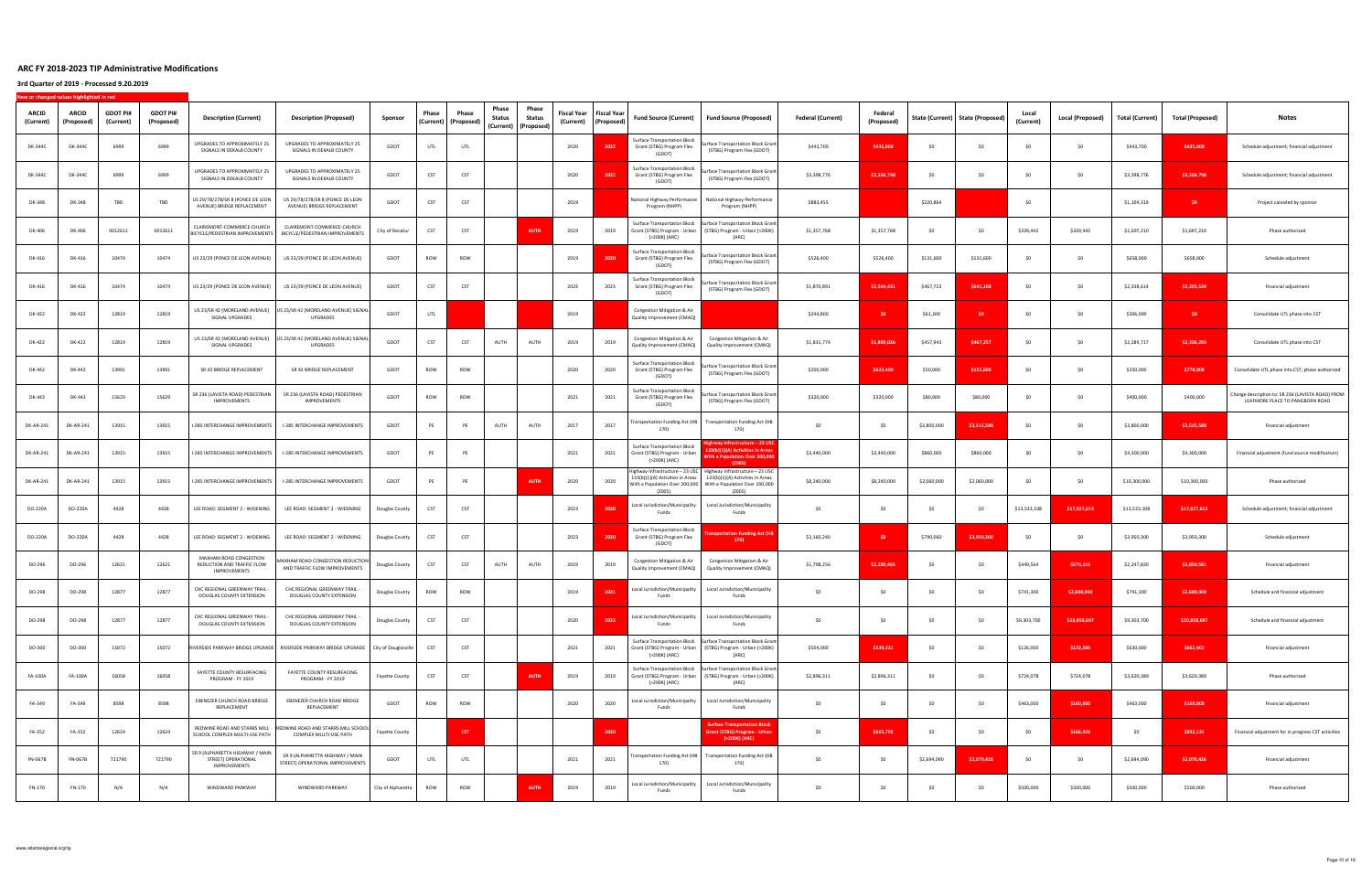| ARCID<br>(Current) | <b>ARCID</b><br>(Proposed) | <b>GDOT PI#</b><br>(Current) | <b>GDOT PI#</b><br>(Proposed) | <b>Description (Current)</b>                              | <b>Description (Proposed)</b>                                                                                                 | Sponsor               | Phase      | Phase<br>(Current) (Proposed) | Phase<br><b>Status</b> | Phase<br>Status<br>(Current) (Proposed) | Fiscal Year<br>(Current) | <b>Fiscal Year</b><br>(Proposed) | <b>Fund Source (Current)</b>                                                         | <b>Fund Source (Proposed)</b>                                                                                                               | <b>Federal (Current)</b> | Federal<br>(Proposed) |              | State (Current) State (Proposed) | Local<br>(Current) | Local (Proposed) | Total (Current) | Total (Proposed) | Notes                                              |
|--------------------|----------------------------|------------------------------|-------------------------------|-----------------------------------------------------------|-------------------------------------------------------------------------------------------------------------------------------|-----------------------|------------|-------------------------------|------------------------|-----------------------------------------|--------------------------|----------------------------------|--------------------------------------------------------------------------------------|---------------------------------------------------------------------------------------------------------------------------------------------|--------------------------|-----------------------|--------------|----------------------------------|--------------------|------------------|-----------------|------------------|----------------------------------------------------|
| FN-175             | FN-175                     | N/A                          | N/A                           | HAYNES BRIDGE ROAD                                        | HAYNES BRIDGE ROAD                                                                                                            | City of Alpharetta    | ROW        | ROW                           |                        | <b>AUTH</b>                             | 2019                     | 2019                             | Local Jurisdiction/Municipality<br>Funds                                             | Local Jurisdiction/Municipality<br>Funds                                                                                                    | SO                       | S <sub>0</sub>        | SO           | \$0                              | \$1,000,000        | \$1,000,000      | \$1,000,000     | \$1,000,000      | Phase authorized                                   |
| FN-176             | FN-176                     | TBD                          | TBD                           | SR 120 (OLD MILTON PARKWAY)                               | SR 120 (OLD MILTON PARKWAY)                                                                                                   | City of Alpharetta    | ROW        | ROW                           |                        | <b>AUTH</b>                             | 2019                     | 2019                             | Local Jurisdiction/Municipality<br>Funds                                             | Local Jurisdiction/Municipality<br>Funds                                                                                                    | \$0                      | \$0                   | \$0          | \$0                              | \$2,000,000        | \$2,000,000      | \$2,000,000     | \$2,000,000      | Phase authorized                                   |
| FN-178A            | FN-178A                    | TBD                          | TBD                           | MEDLOCK BRIDGE ROAD WIDENING<br>(PHASE 1)                 | MEDLOCK BRIDGE ROAD WIDENING<br>(PHASE 1)                                                                                     | City of Johns Creek   | PE         | PE                            |                        | <b>AUTH</b>                             | 2019                     | 2019                             | Local Jurisdiction/Municipality<br>Funds                                             | Local Jurisdiction/Municipality<br>Funds                                                                                                    | SO                       | \$0                   | \$0          | \$0                              | \$250,000          | \$250,000        | \$250,000       | \$250,000        | Phase authorized                                   |
| FN-178B            | FN-178B                    | TBD                          | TBD                           | MEDLOCK BRIDGE ROAD WIDENING<br>(PHASE 2)                 | MEDLOCK BRIDGE ROAD WIDENING<br>(PHASE 2)                                                                                     | City of Johns Creek   | PE         | PE                            |                        | <b>AUTH</b>                             | 2019                     | 2019                             | Local Jurisdiction/Municipality<br>Funds                                             | Local Jurisdiction/Municipality<br>Funds                                                                                                    | \$0                      | \$0                   | \$0          | \$0                              | \$100,000          | \$100,000        | \$100,000       | \$100,000        | Phase authorized                                   |
| FN-178C            | FN-178C                    | TBD                          | TBD                           | MEDLOCK BRIDGE ROAD WIDENING<br>(PHASE 3)                 | MEDLOCK BRIDGE ROAD WIDENING<br>(PHASE 3)                                                                                     | City of Johns Creek   | PE         | PE                            |                        | AUTH                                    | 2019                     | 2019                             | Local Jurisdiction/Municipality<br>Funds                                             | Local Jurisdiction/Municipality<br>Funds                                                                                                    | \$0                      | \$0                   | \$0          | \$0                              | \$350,000          | \$350,000        | \$350,000       | \$350,000        | Phase authorized                                   |
| FN-222             | FN-222                     | 7838                         | 7838                          |                                                           | SR 9 (CUMMING HIGHWAY) WIDENING SR 9 (CUMMING HIGHWAY) WIDENING                                                               | GDOT                  |            | PE                            |                        | <b>AUTH</b>                             |                          | 2020                             |                                                                                      | sportation Funding Act (H<br>170)                                                                                                           | SO                       | S <sub>0</sub>        | \$0          | \$200,000                        | SO.                | \$0              | \$0             | \$200,000        | Phase added and authorized                         |
| FN-222             | FN-222                     | 7838                         | 7838                          |                                                           | SR 9 (CUMMING HIGHWAY) WIDENING SR 9 (CUMMING HIGHWAY) WIDENING                                                               | GDOT                  | UTL        | UTL                           |                        |                                         | 2023                     | 2023                             | Transportation Funding Act (HB<br>170)                                               | Transportation Funding Act (HB<br>170)                                                                                                      | SO                       | \$0                   | \$1,664,775  | \$1,831,253                      | \$0                | -SO              | \$1,664,775     | \$1,831,253      | Financial adjustment                               |
| FN-222             | FN-222                     | 7838                         | 7838                          |                                                           | SR 9 (CUMMING HIGHWAY) WIDENING SR 9 (CUMMING HIGHWAY) WIDENING                                                               | GDOT                  | CST        | CST                           |                        |                                         | 2023                     | 2023                             | <b>Transportation Funding Act (HB</b><br>170)                                        | <b>Transportation Funding Act (HB</b><br>170)                                                                                               | \$0                      | \$0                   | \$28,249,598 | \$28,915,861                     | \$0                | \$0              | \$28,249,598    | \$28,915,861     | Financial adjustment                               |
| FN-264             | FN-264                     | 721000-                      | 721000-                       | SR 120 (ABBOTTS BRIDGE ROAD /<br>DULUTH HIGHWAY) WIDENING | SR 120 (ABBOTTS BRIDGE ROAD / DULUTH  <br>HIGHWAY) WIDENING                                                                   | GDOT                  | PE         | PE                            | AUTH                   | AUTH                                    | 2012                     | 2012                             | STP - Statewide Flexible (GDOT)                                                      | STP - Statewide Flexible (GDOT)                                                                                                             | \$4,742,093              | \$4,997,279           | \$1,185,523  | \$1,249,320                      | \$0                | SO.              | \$5,927,616     | \$6,246,599      | Financial adjustment                               |
| FN-264             | FN-264                     | 721000-                      | 721000-                       | SR 120 (ABBOTTS BRIDGE ROAD /<br>DULUTH HIGHWAY) WIDENING | SR 120 (ABBOTTS BRIDGE ROAD / DULUTH<br>HIGHWAY) WIDENING                                                                     | GDOT                  | ROW        |                               |                        |                                         | 2020                     |                                  | Repurposed Earmark                                                                   |                                                                                                                                             | \$719,920                | \$0                   | \$179,980    | \$0                              | SO                 | SO               | \$899,900       | \$0              | Phase dropped                                      |
| FN-264             | FN-264                     | 721000-                      | 721000-                       | SR 120 (ABBOTTS BRIDGE ROAD /<br>DULUTH HIGHWAY) WIDENING | SR 120 (ABBOTTS BRIDGE ROAD / DULUTH<br>HIGHWAY) WIDENING                                                                     | GDOT                  | ROW        | ROW                           |                        |                                         | 2019                     | 2020                             | <b>Surface Transportation Block</b><br>Grant (STBG) Program Flex<br>(GDOT)           | iurface Transportation Block Grant<br>(STBG) Program Flex (GDOT)                                                                            | \$4,469,321              | \$4,720,000           | \$1,117,330  | \$1,180,000                      | \$0                | \$0              | \$5,586,651     | \$5,900,000      | Financial and schedule adjustment                  |
| FN-275             | FN-275                     | 10385                        | 10385                         | STREET - PHASE II                                         | SANDY SPRINGS CIRCLE COMPLETE SANDY SPRINGS CIRCLE COMPLETE STREET -<br>PHASE II                                              | City of Sandy Springs | <b>CST</b> | CST                           | AUTH                   | AUTH                                    | 2019                     | 2019                             | <b>Surface Transportation Block</b><br>Grant (STBG) Program - Urban<br>(>200K) (ARC) | Surface Transportation Block Grant<br>(STBG) Program - Urban (>200K)<br>(ARC)                                                               | \$2,411,565              | \$3,307,547           | \$0          | \$0                              | \$602,891          | \$826,887        | \$3,014,456     | \$4,134,434      | Utilities and construction activities consolidated |
| FN-275             | FN-275                     | 10385                        | 10385                         | STREET - PHASE II                                         | SANDY SPRINGS CIRCLE COMPLETE SANDY SPRINGS CIRCLE COMPLETE STREET<br>PHASE II                                                | City of Sandy Springs | UTL        |                               |                        |                                         | 2019                     |                                  | <b>Surface Transportation Block</b><br>Grant (STBG) Program - Urban<br>(>200K) (ARC) |                                                                                                                                             | \$895,982                |                       | \$0          | \$0                              | \$223,996          | SO.              | \$1,119,978     | \$0              | Phase dropped (consolidated into CST)              |
| <b>FN-288A</b>     | FN-288A                    | 13947                        | 13947                         | BARNWELL ROAD OPERATIONAL<br>IMPROVEMENTS                 | BARNWELL ROAD OPERATIONAL<br>IMPROVEMENTS                                                                                     | City of Johns Creek   | ROW        | ROW                           |                        | <b>AUTH</b>                             | 2019                     | 2019                             | (>200K) (ARC)                                                                        | Surface Transportation Block   Surface Transportation Block Grant<br>Grant (STBG) Program - Urban (STBG) Program - Urban (>200K)<br>(ARC)   | \$1,600,000              | \$1,600,000           | \$0          | \$0                              | \$400,000          | \$400,000        | \$2,000,000     | \$2,000,000      | Phase authorized                                   |
| FN-292             | FN-292                     | TBD                          | TBD                           | BIG CREEK PARKWAY - PHASE II                              | BIG CREEK PARKWAY - PHASE II                                                                                                  | City of Roswell       | ROW        | ROW                           |                        | <b>AUTH</b>                             | 2019                     | 2019                             | Local Jurisdiction/Municipality<br>Funds                                             | Local Jurisdiction/Municipality<br>Funds                                                                                                    | \$0                      | S <sub>0</sub>        | SO           | \$0                              | \$15,000,000       | \$15,000,000     | \$15,000,000    | \$15,000,000     | Phase authorized                                   |
| FN-302             | FN-302                     | 15078                        | 15078                         | BIG CREEK GREENWAY CONNECTION                             | BIG CREEK GREENWAY CONNECTION                                                                                                 | City of Milton        | ROW        | ROW                           |                        |                                         | 2019                     | 2020                             | Local Jurisdiction/Municipality<br>Funds                                             | Local Jurisdiction/Municipality<br>Funds                                                                                                    | \$0                      | \$0                   | \$0          | \$0                              | \$1,000,000        | \$1,000,000      | \$1,000,000     | \$1,000,000      | Schedule adjustment                                |
| FN-304             | FN-304                     | 15023                        | 15023                         | PATH 400 TRAIL EXTENSION                                  | PATH 400 TRAIL EXTENSION                                                                                                      | City of Sandy Springs |            | PE                            |                        | <b>AUTH</b>                             | 2019                     | 2019                             | (>200K) (ARC)                                                                        | Surface Transportation Block Surface Transportation Block Grant<br>Grant (STBG) Program - Urban (STBG) Program - Urban (>200K)<br>(AKL)     | \$830,400                | \$830,400             | SO           | \$0                              | \$207,600          | \$207,600        | \$1,038,000     | \$1,038,000      | Phase authorized                                   |
| FS-209             | FS-209                     | 9643                         | 9643                          | USE TRAIL - PHASE I                                       | SOUTH FULTON SCENIC BYWAY MULTI- SOUTH FULTON SCENIC BYWAY MULTI-USE Chattahoochee Hills<br>TRAIL - PHASE I                   |                       | <b>CST</b> | CST                           |                        |                                         | 2019                     | 2020                             | <b>Federal Earmark Funding</b>                                                       | <b>Federal Earmark Funding</b>                                                                                                              | \$449,950                | \$449,950             | \$0          | \$0                              | \$112,487          | \$112,487        | \$562,437       | \$562,437        | Schedule adjustment                                |
| FS-217             | FS-217                     | 731830-                      | 731830-                       | CAMPBELLTON ROAD INTERSECTION<br>IMPROVEMENT              | CAMPBELLTON ROAD INTERSECTION<br><b>IMPROVEMENT</b>                                                                           | GDOT                  | UTL        |                               |                        |                                         | 2019                     |                                  | <b>Surface Transportation Block</b><br>Grant (STBG) Program Flex<br>(GDOT)           |                                                                                                                                             | \$1,081,041              | \$0                   | \$0          | \$0                              | \$0                | \$0              | \$1,081,041     | \$0              | Phase dropped (consolidated into CST)              |
| FS-234             | FS-234                     | 12636                        | 12636                         | WEST BROAD STREET BICYCLE AND<br>PEDESTRIAN FACILITIES    | WEST BROAD STREET BICYCLE AND<br>PEDESTRIAN FACILITIES                                                                        | City of Fairburn      | CST        | CST                           |                        | <b>AUTH</b>                             | 2019                     | 2019                             | (>200K) (ARC)                                                                        | Surface Transportation Block   Surface Transportation Block Grant<br>Grant (STBG) Program - Urban   (STBG) Program - Urban (>200K)<br>(ARC) | \$3,321,940              | \$3,321,940           | \$0          | \$0                              | \$830,485          | \$830,485        | \$4,152,425     | \$4,152,425      | Phase authorized                                   |
| FS-280             | FS-280                     | 0015080/001288               | 0015080/0012882               | GLOBAL GATEWAY CONNECTOR                                  | GLOBAL GATEWAY CONNECTOR                                                                                                      | City of College Park  | ROW        | ROW                           |                        | <b>AUTH</b>                             | 2019                     | 2019                             | Local Jurisdiction/Municipality<br>Funds                                             | Local Jurisdiction/Municipality<br>Funds                                                                                                    | \$0                      | \$0                   | \$0          | \$0                              | \$25,000           | \$25,000         | \$25,000        | \$25,000         | Phase authorized                                   |
| FS-282             | FS-282                     | 12818                        | 12818                         | US 19/41/SR 3 (METROPOLITAN<br>PARKWAY) SIGNAL UPGRADES   | US 19/41/SR 3 (METROPOLITAN PARKWAY)<br>PARKWAY) AND SR 6 (CAMP CREEK AND SR 6 (CAMP CREEK PARKWAY) SIGNAL<br><b>UPGRADES</b> | GDOT                  | UTL        |                               |                        |                                         | 2019                     |                                  | Congestion Mitigation & Air<br>Quality Improvement (CMAQ)                            |                                                                                                                                             | \$83,232                 | \$0                   | \$20,808     | \$0                              | \$0                | \$0              | \$104,040       | \$0              | Phase dropped (consolidated into CST)              |
| FS-289             | FS-289                     | 13948                        | 13948                         | BUFFINGTON ROAD WIDENING                                  | BUFFINGTON ROAD WIDENING                                                                                                      | GDOT                  |            | PE                            |                        |                                         |                          | 2020                             |                                                                                      | ransportation Funding Act (H<br>170                                                                                                         | \$0                      | \$0                   | \$0          | \$500,000                        | \$0                | \$0              | \$0             | \$500,000        | New phase programmed                               |
| FS-289             | FS-289                     | 13948                        | 13948                         | BUFFINGTON ROAD WIDENING                                  | BUFFINGTON ROAD WIDENING                                                                                                      | GDOT                  | ROW        | ROW                           |                        | <b>AUTH</b>                             | 2019                     | 2019                             | Transportation Funding Act (HB<br>170)                                               | Transportation Funding Act (HB<br>170)                                                                                                      | \$0                      | \$0                   | \$14,625,000 | \$14,625,000                     | \$0                | \$0              | \$14,625,000    | \$14,625,000     | Phase authorized                                   |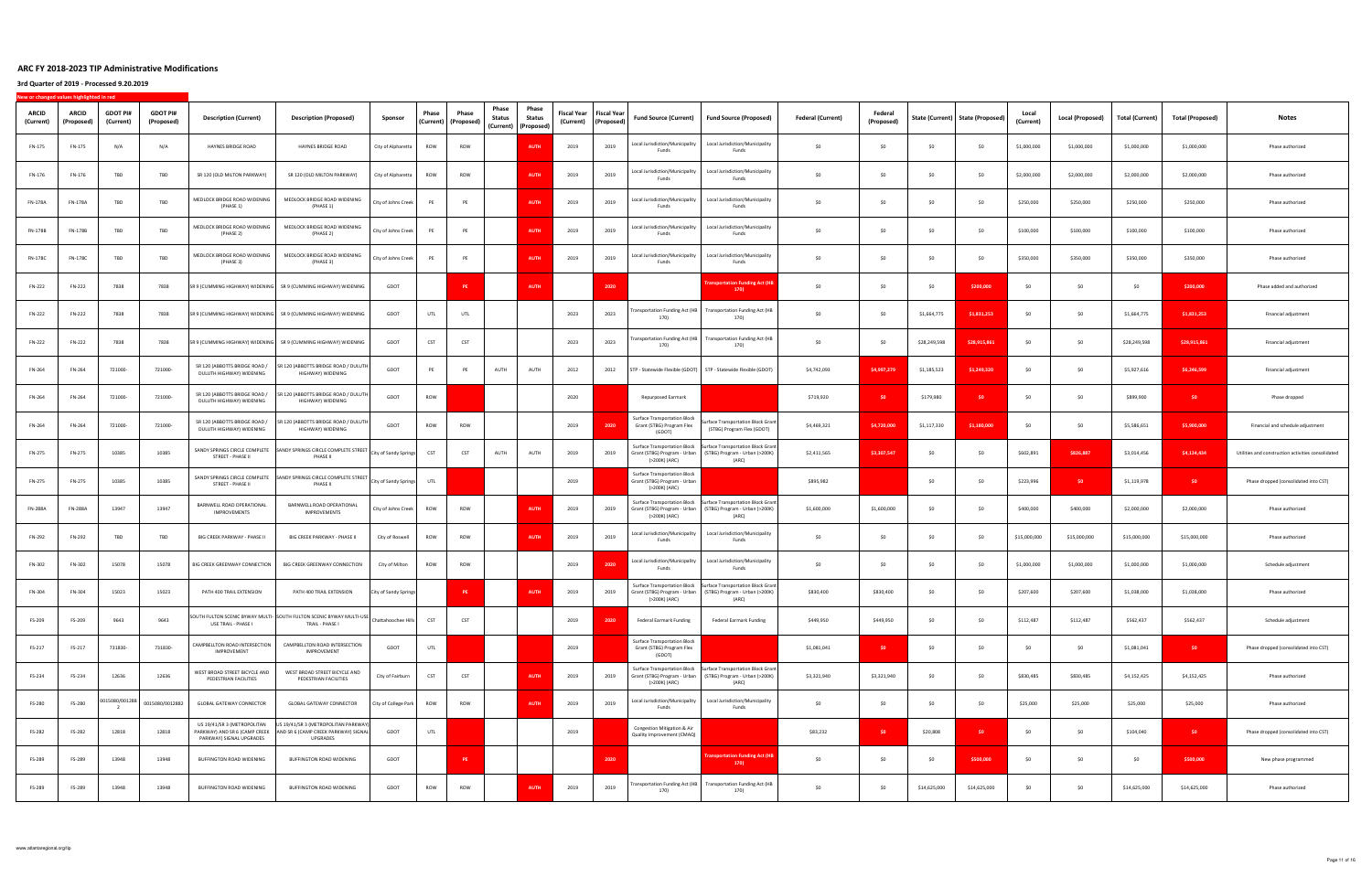| ARCID<br>(Current) | <b>ARCID</b><br>(Proposed) | <b>GDOT PI#</b><br>(Current) | <b>GDOT PI#</b><br>(Proposed) | <b>Description (Current)</b>                                          | <b>Description (Proposed)</b>                                                          | Sponsor                | Phase      | Phase<br>(Current)   (Proposed) | Phase<br>Status | Phase<br>Status<br>(Current) (Proposed) | <b>Fiscal Year</b><br>(Current) | <b>Fiscal Year</b><br>(Proposed) | <b>Fund Source (Current)</b>                                               | Fund Source (Proposed)                                                                                            | <b>Federal (Current)</b> | Federal<br>(Proposed) |              | State (Current)   State (Proposed) | Loca<br>(Current) | <b>Local (Proposed)</b> | Total (Current) | <b>Total (Proposed)</b> | <b>Notes</b>                                                                                                                                                                                               |
|--------------------|----------------------------|------------------------------|-------------------------------|-----------------------------------------------------------------------|----------------------------------------------------------------------------------------|------------------------|------------|---------------------------------|-----------------|-----------------------------------------|---------------------------------|----------------------------------|----------------------------------------------------------------------------|-------------------------------------------------------------------------------------------------------------------|--------------------------|-----------------------|--------------|------------------------------------|-------------------|-------------------------|-----------------|-------------------------|------------------------------------------------------------------------------------------------------------------------------------------------------------------------------------------------------------|
| FS-AR-183          | FS-AR-183                  | 7842                         | 7842                          | <b>I-85 SOUTH INTERCHANGE</b><br>IMPROVEMENTS                         | <b>I-85 SOUTH INTERCHANGE</b><br>IMPROVEMENTS                                          | GDOT                   | N/A        | N/A                             | N/A             | N/A                                     | N/A                             | N/A                              | N/A                                                                        | N/A                                                                                                               | N/A                      | N/A                   | N/A          | N/A                                | N/A               | N/A                     | N/A             | N/A                     | Fix data entry error in lanes (4 to 6) and length (1.9).<br>Modeled properly during TIP 5 but PLANIT not updated.<br>Update detailed description to match concept report.<br>Move from upgrade to capacity |
| FT-001A            | FT-001A                    | 7843                         | 7843                          | SR 9 (ATLANTA HIGHWAY) WIDENING                                       | SR 9 (ATLANTA HIGHWAY) WIDENING                                                        | GDOT                   | UTL        | UTL                             |                 |                                         | 2022                            | 2022                             | ransportation Funding Act (HB<br>170)                                      | <b>Transportation Funding Act (HB</b><br>170)                                                                     | \$0                      | SO.                   | \$1,318,919  | \$750,187                          | SO.               | \$0                     | \$1,318,919     | \$750,187               | Financial adjustment                                                                                                                                                                                       |
| FT-001A            | FT-001A                    | 7843                         | 7843                          |                                                                       | SR 9 (ATLANTA HIGHWAY) WIDENING SR 9 (ATLANTA HIGHWAY) WIDENING                        | GDOT                   | CST        | CST                             |                 |                                         | 2022                            | 2022                             | <b>Fransportation Funding Act (HB</b><br>170)                              | Transportation Funding Act (HB<br>170)                                                                            | \$0                      | \$0                   | \$8,718,719  | \$8,850,652                        | -SO               | SO                      | \$8,718,719     | \$8,850,652             | Financial adjustment                                                                                                                                                                                       |
| FT-001B            | FT-001B                    | 7844                         | 7844                          | WIDENING                                                              | SR 9 (ATLANTA HIGHWAY): SEGMENT 2 - SR 9 (ATLANTA HIGHWAY): SEGMENT 2 -<br>WIDENING    | GDOT                   | UTL        | UTL                             |                 |                                         | 2022                            | 2022                             | <b>Fransportation Funding Act (HB</b><br>170)                              | <b>Transportation Funding Act (HB</b><br>170)                                                                     | \$0                      | SO.                   | \$1,872,031  | \$2,344,330                        | SO.               | \$0                     | \$1,872,031     | \$2,344,330             | Financial adjustment                                                                                                                                                                                       |
| FT-001B            | FT-001B                    | 7844                         | 7844                          | WIDENING                                                              | SR 9 (ATLANTA HIGHWAY): SEGMENT 2   SR 9 (ATLANTA HIGHWAY): SEGMENT 2<br>WIDENING      | GDOT                   | CST        | CST                             |                 |                                         | 2022                            | 2022                             | ransportation Funding Act (HB<br>170)                                      | <b>Transportation Funding Act (HB</b><br>170)                                                                     | \$0                      | SO.                   | \$19,077,575 | \$20,124,383                       | -SO               | \$0                     | \$19,077,575    | \$20,124,383            | Financial adjustment                                                                                                                                                                                       |
| FT-001C            | FT-001C                    | 8357                         | 8357                          | WIDENING                                                              | SR 9 (ATLANTA HIGHWAY): SEGMENT 3   SR 9 (ATLANTA HIGHWAY): SEGMENT 3 -<br>WIDENING    | GDOT                   | UTL        | UTL                             |                 |                                         | 2022                            | 2022                             | 170)                                                                       | Fransportation Funding Act (HB Transportation Funding Act (HB<br>170)                                             | \$0                      | \$0                   | \$4,745,281  | \$5,783,971                        | -SO               | SO.                     | \$4,745,281     | \$5,783,971             | Financial adjustment                                                                                                                                                                                       |
| FT-001C            | FT-001C                    | 8357                         | 8357                          | WIDENING                                                              | SR 9 (ATLANTA HIGHWAY): SEGMENT 3 - SR 9 (ATLANTA HIGHWAY): SEGMENT 3 -<br>WIDENING    | GDOT                   | CST        | CST                             |                 |                                         | 2022                            | 2022                             | <b>Fransportation Funding Act (HB</b><br>170)                              | <b>Transportation Funding Act (HB</b><br>170)                                                                     | \$0                      | -SO                   | \$27,000,786 | \$28,708,722                       |                   | SO.                     | \$27,000,786    | \$28,708,722            | Financial adjustment                                                                                                                                                                                       |
| FT-001D            | FT-001D                    | 121690-                      | 121690-                       | WIDENING                                                              | - SR 9 (ATLANTA HIGHWAY): SEGMENT 4   SR 9 (ATLANTA HIGHWAY): SEGMENT 4<br>WIDENING    | GDOT                   |            | <b>PE</b>                       |                 | <b>AUTH</b>                             |                                 | 2020                             |                                                                            | sportation Funding Act<br>170)                                                                                    | \$0                      | SO                    | \$0          | \$80,542                           |                   | SO.                     | \$0             | \$80,542                | Phase authorized; schedule adjustment                                                                                                                                                                      |
| FT-001D            | FT-001D                    | 121690-                      | 121690-                       | WIDENING                                                              | SR 9 (ATLANTA HIGHWAY): SEGMENT 4 · SR 9 (ATLANTA HIGHWAY): SEGMENT 4<br>WIDENING      | GDOT                   | UTL        | UTL                             |                 |                                         | 2023                            | 2023                             | ransportation Funding Act (HB<br>170)                                      | <b>Transportation Funding Act (HB</b><br>170)                                                                     | \$0                      | SO.                   | \$1,831,930  | \$1,260,000                        | -SO               | \$0                     | \$1,831,930     | \$1,260,000             | Financial adjustment                                                                                                                                                                                       |
| FT-030             | FT-030                     | 6915                         | 6915                          | SR 371 (POST ROAD)                                                    | SR 371 (POST ROAD)                                                                     | Forsyth County         | ROW        | ROW                             |                 |                                         | LR 2024-2030 LR 2024-2030       |                                  | ransportation Funding Act (HB  <br>170)                                    | <b>Transportation Funding Act (HB</b><br>170)                                                                     | \$0                      | \$0                   | \$15,045,000 | \$19,425,594                       | - SO              | \$0                     | \$15,045,000    | \$19,425,594            | Financial adjustment                                                                                                                                                                                       |
| FT-031             | FT-031                     | 13965                        | 13965                         | SR 371 (POST ROAD)                                                    | SR 371 (POST ROAD)                                                                     | Forsyth County         | ALL        | ALL                             |                 |                                         | LR 2031-2040 LR 2031-2040       |                                  | <b>Fransportation Funding Act (HB</b><br>170)                              | <b>Transportation Funding Act (HB</b><br>170)                                                                     | \$0                      | \$0                   | \$38,570,521 | \$38,418,522                       | SO.               | \$0                     | \$38,570,521    | \$38,418,522            | Financial adjustment                                                                                                                                                                                       |
| FT-061A            | FT-061A                    | 2862                         | 2862                          | HIGHWAY) WIDENING                                                     | SR 20 (CANTON HIGHWAY / CUMMING   SR 20 (CANTON HIGHWAY / CUMMING<br>HIGHWAY) WIDENING | GDOT                   | ROW        | ROW                             |                 | <b>AUTH</b>                             | 2020                            | 2020                             | <b>Fransportation Funding Act (HB</b><br>170)                              | Transportation Funding Act (HB<br>170)                                                                            | \$0                      | <b>SO</b>             | \$44,216,718 | \$44,316,718                       | -SO               | \$0                     | \$44,216,718    | \$44,316,718            | Phase authorized; financial adjustment                                                                                                                                                                     |
| FT-062D            | FT-062D                    | 13369                        | 13369                         | SR 400 - NEW INTERCHANGE                                              | SR 400 - NEW INTERCHANGE                                                               | GDOT                   |            | PE                              |                 | <b>AUTH</b>                             |                                 | 2019                             |                                                                            | ortation Funding Act (I<br>170)                                                                                   | \$0                      | SO.                   | \$0          | \$55,000                           | -SO               | \$0                     | \$0             | \$55,000                | Phase added and authorized                                                                                                                                                                                 |
| FT-062D            | FT-062D                    | 13369                        | 13369                         | SR 400 - NEW INTERCHANGE                                              | SR 400 - NEW INTERCHANGE                                                               | GDOT                   | UTL        | UTL                             |                 |                                         | 2020                            | 2020                             | Local Jurisdiction/Municipality<br>Funds                                   | Local Jurisdiction/Municipality<br>Funds                                                                          | \$0                      | \$0                   | \$0          | \$0                                | \$6,000,000       | \$664,235               | \$6,000,000     | \$664,235               | Financial adjustment                                                                                                                                                                                       |
| FT-062D            | FT-062D                    | 13369                        | 13369                         | SR 400 - NEW INTERCHANGE                                              | SR 400 - NEW INTERCHANGE                                                               | GDOT                   | CST        | CST                             |                 |                                         | 2020                            | 2020                             | <b>Fransportation Funding Act (HB</b><br>170)                              | <b>Transportation Funding Act (HB</b><br>170)                                                                     | \$0                      | <b>SO</b>             | \$7,000,000  | \$16,000,000                       | - SO              | \$0                     | \$7,000,000     | \$16,000,000            | Financial adjustment                                                                                                                                                                                       |
| FT-062D            | FT-062D                    | 13369                        | 13369                         | SR 400 - NEW INTERCHANGE                                              | SR 400 - NEW INTERCHANGE                                                               | GDOT                   | CST        | CST                             |                 |                                         | 2020                            | 2020                             | Local Jurisdiction/Municipality<br>Funds                                   | Local Jurisdiction/Municipality<br>Funds                                                                          | \$0                      | \$0                   | \$0          | \$0                                | \$18,247,499      | \$9,247,799             | \$18,247,499    | \$9,247,799             | Financial adjustment                                                                                                                                                                                       |
| FT-062D            | FT-062D                    | 13369                        | 13369                         | SR 400 - NEW INTERCHANGE                                              | SR 400 - NEW INTERCHANGE                                                               | GDOT                   | PE         | PE                              | AUTH            | AUTH                                    | 2016                            | 2016                             | <b>Transportation Funding Act (HB</b><br>170)                              | <b>Transportation Funding Act (HB</b><br>170)                                                                     | SO                       | \$0                   | \$55,000     | \$80,000                           |                   | SO                      | \$55,000        | \$80,000                | Financial adjustment                                                                                                                                                                                       |
| FT-313             | FT-313                     | 3682                         | 3682                          | SR 20 WIDENING                                                        | SR 20 WIDENING                                                                         | GDOT                   | ROW        | ROW                             |                 | <b>AUTH</b>                             | 2020                            | 2020                             | <b>Fransportation Funding Act (HB</b><br>170)                              | <b>Transportation Funding Act (HB</b><br>170)                                                                     | \$0                      | \$0                   | \$16,904,745 | \$16,904,745                       | \$0               | \$0                     | \$16,904,745    | \$16,904,745            | Phase authorized                                                                                                                                                                                           |
| FT-324             | FT-324                     | 7526                         | 7526                          | SR 400 - NEW INTERCHANGE<br>INCLUDING WIDENING AND AUXILIARY<br>LANES | SR 400 - NEW INTERCHANGE INCLUDING<br>WIDENING AND AUXILIARY LANES                     | Forsyth County         | ROW        | ROW                             | AUTH            | AUTH                                    | 2017                            | 2017                             | Local Jurisdiction/Municipality<br>Funds                                   | <b>Surface Transportation Block</b><br>ant (STBG) Program Flex (GDO)                                              | \$0                      | \$4,720,000           | \$0          | \$0                                | \$3,630,000       | \$1,180,000             | \$3,630,000     | \$5,900,000             | Financial adjustment to federalized ROW                                                                                                                                                                    |
| FT-324             | FT-324                     | 7526                         | 7526                          | SR 400 - NEW INTERCHANGE<br>INCLUDING WIDENING AND AUXILIARY<br>LANES | SR 400 - NEW INTERCHANGE INCLUDING<br>WIDENING AND AUXILIARY LANES                     | Forsyth County         | ROW        | ROW                             | AUTH            | AUTH                                    | 2017                            | 2017                             | Surface Transportation Block<br>(>200K) (ARC)                              | <b>Surface Transportation Block Grant</b><br>Grant (STBG) Program - Urban (STBG) Program - Urban (>200K)<br>(ARC) | \$4,000,000              | \$4,000,000           | \$0          | \$74,000                           | \$1,000,000       | \$926,000               | \$5,000,000     | \$5,000,000             | Financial adjustment                                                                                                                                                                                       |
| FT-324             | FT-324                     | 7526                         | 7526                          | SR 400 - NEW INTERCHANGE<br>INCLUDING WIDENING AND AUXILIARY<br>LANES | SR 400 - NEW INTERCHANGE INCLUDING<br>WIDENING AND AUXILIARY LANES                     | Forsyth County         | CST        | CST                             |                 |                                         | 2020                            | 2020                             | Local Jurisdiction/Municipality<br>Funds                                   | Local Jurisdiction/Municipality<br>Funds                                                                          | \$0                      | SO                    | \$0          | \$0                                | \$10,378,014      | \$23,481,322            | \$10,378,014    | \$23,481,322            | Financial adjustment                                                                                                                                                                                       |
| GW-388             | GW-388                     | 0012698                      | 0012698                       | I-85 NORTH - NEW INTERCHANGE                                          | I-85 NORTH - NEW INTERCHANGE                                                           | <b>Gwinnett County</b> | CST        | CST                             |                 | AUTH                                    | 2019                            | 2019                             | Local Jurisdiction/Municipality<br>Funds                                   | Local Jurisdiction/Municipality<br>Funds                                                                          | \$0                      | \$0                   | \$0          | \$0                                | \$4,548,225       | \$4,548,225             | \$4,548,225     | \$4,548,225             | Phase authorized                                                                                                                                                                                           |
| GW-290             | GW-290                     | 132986-                      | 132986-                       | SR 120 (DULUTH HIGHWAY) BRIDGE<br>REPLACEMENT                         | SR 120 (DULUTH HIGHWAY) BRIDGE<br>REPLACEMENT                                          | GDOT                   | <b>CST</b> | CST                             |                 |                                         | 2020                            | 2020                             | <b>Surface Transportation Block</b><br>Grant (STBG) Program Flex<br>(GDOT) | Surface Transportation Block Grant<br>(STBG) Program Flex (GDOT)                                                  | \$3,568,023              | \$5,526,876           | \$892,006    | \$1,381,719                        | SO.               | \$0                     | \$4,460,029     | \$6,908,595             | Financial adjustment                                                                                                                                                                                       |
| GW-290             | GW-290                     | 132986-                      | 132986-                       | SR 120 (DULUTH HIGHWAY) BRIDGE<br>REPLACEMENT                         | SR 120 (DULUTH HIGHWAY) BRIDGE<br>REPLACEMENT                                          | GDOT                   | ROW        | ROW                             | AUTH            | AUTH                                    | 2005                            | 2005                             | On-System Bridges                                                          | On-System Bridges                                                                                                 | \$172,585                | \$952,585             | \$43,146     | \$238,146                          | SO.               | \$0                     | \$215,731       | \$1,190,731             | Financial adjustment                                                                                                                                                                                       |
|                    |                            |                              |                               |                                                                       |                                                                                        |                        |            |                                 |                 |                                         |                                 |                                  |                                                                            |                                                                                                                   |                          |                       |              |                                    |                   |                         |                 |                         |                                                                                                                                                                                                            |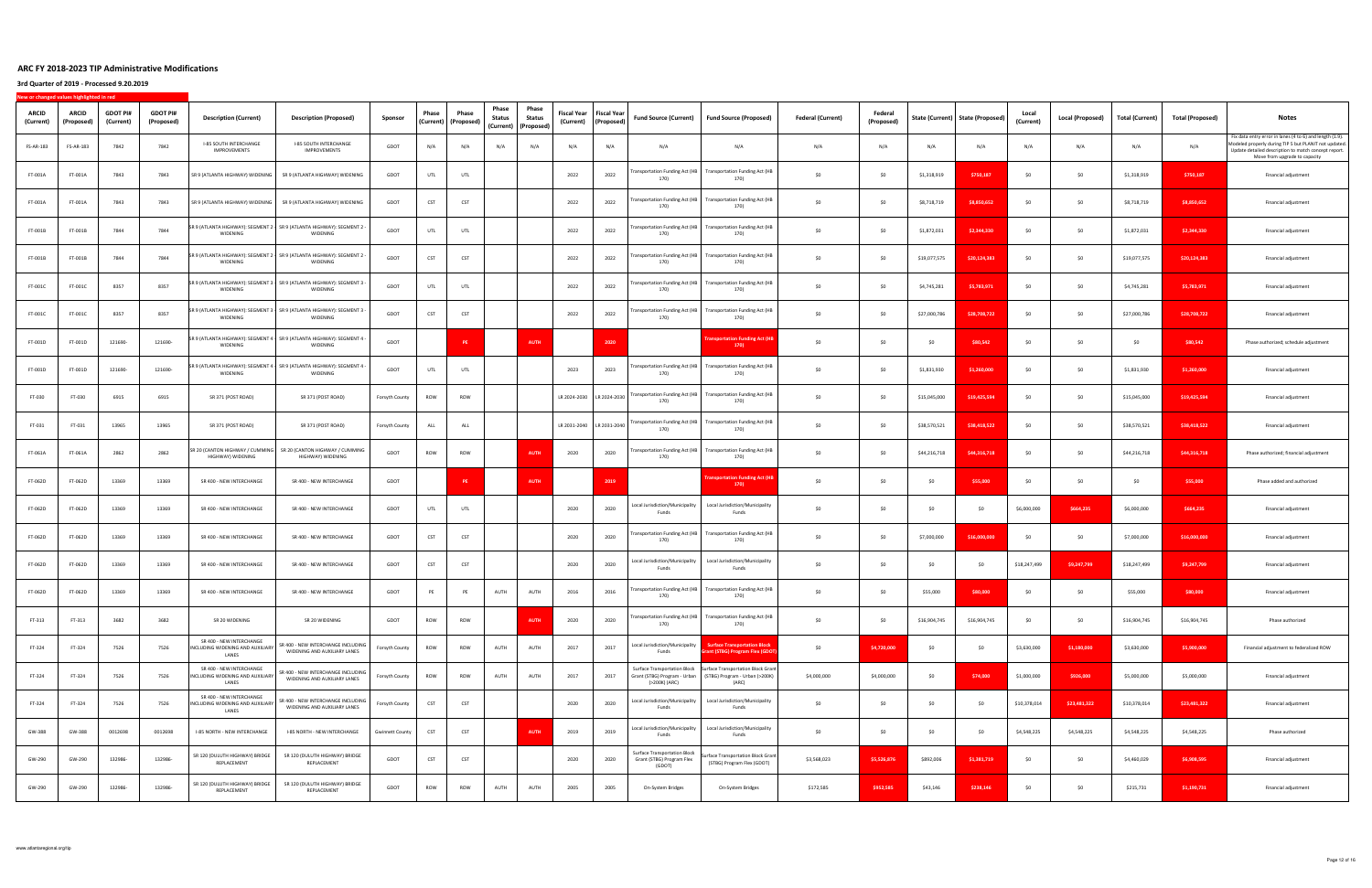| <b>ARCID</b><br>(Current) | <b>ARCID</b><br>(Proposed) | <b>GDOT PI#</b><br>(Current) | <b>GDOT PI#</b><br>(Proposed) | <b>Description (Current)</b>                            | <b>Description (Proposed)</b>                                                       | Sponsor                     | Phase      | Phase<br>(Current) (Proposed) | Phase<br>Status | Phase<br>Status<br>(Current) (Proposed) | <b>Fiscal Year</b><br>(Current) | Fiscal Year<br>(Proposed) | <b>Fund Source (Current)</b>                                                    | <b>Fund Source (Proposed)</b>                                                                                                           | <b>Federal (Current)</b> | Federal<br>(Proposed) |           | State (Current)   State (Proposed) | Local<br>(Current) | Local (Proposed) | Total (Current) | Total (Proposed) | Notes                                                                                                   |
|---------------------------|----------------------------|------------------------------|-------------------------------|---------------------------------------------------------|-------------------------------------------------------------------------------------|-----------------------------|------------|-------------------------------|-----------------|-----------------------------------------|---------------------------------|---------------------------|---------------------------------------------------------------------------------|-----------------------------------------------------------------------------------------------------------------------------------------|--------------------------|-----------------------|-----------|------------------------------------|--------------------|------------------|-----------------|------------------|---------------------------------------------------------------------------------------------------------|
| GW-308B                   | GW-308B                    | 6924                         | 6924                          | SUGARLOAF PARKWAY EXTENSION:<br>PHASE 2 - NEW ALIGNMENT | SUGARLOAF PARKWAY EXTENSION: PHASE<br>2 - NEW ALIGNMENT                             | <b>Gwinnett County</b>      | ROW        | ROW                           |                 |                                         | 2020                            | 2020                      | Local Jurisdiction/Municipality<br>Funds                                        | Local Jurisdiction/Municipality<br>Funds                                                                                                | \$0                      | SO                    | \$0       | \$0                                | \$39,597,000       | \$60,000,000     | \$39,597,000    | \$60,000,000     | Financial adjustment                                                                                    |
| GW-331                    | GW-331                     | 7535                         | 7535                          | NORTH EVERMORE PARKWAY - NEW<br>ALIGNMENT               | NORTH EVERMORE PARKWAY - NEW<br>ALIGNMENT                                           | <b>Gwinnett County</b>      | UTL        |                               |                 |                                         | 2020                            |                           | Local Jurisdiction/Municipality<br>Funds                                        |                                                                                                                                         | \$0                      | \$0                   | \$0       | \$0                                | \$1,591,628        | \$0              | \$1,591,628     | \$0              | Consolidate UTL into CST                                                                                |
| GW-331                    | GW-331                     | 7535                         | 7535                          | NORTH EVERMORE PARKWAY - NEW<br>ALIGNMENT               | NORTH EVERMORE PARKWAY - NEW<br>ALIGNMENT                                           | <b>Gwinnett County</b>      | CST        | CST                           |                 |                                         | 2020                            | 2021                      | Federal Earmark Funding                                                         | <b>Federal Earmark Funding</b>                                                                                                          | \$2,184,426              | \$2,184,426           | SO        | \$0                                | \$2,745,179        | \$546,106        | \$4,929,605     | \$2,730,532      | Schedule and financial adjustment                                                                       |
| GW-331                    | GW-331                     | 7535                         | 7535                          | NORTH EVERMORE PARKWAY - NEW<br>ALIGNMENT               | NORTH EVERMORE PARKWAY - NEW<br>ALIGNMENT                                           | <b>Gwinnett County</b>      |            | CST                           |                 |                                         |                                 | 2021                      |                                                                                 | ocal Jurisdiction/Municipalit<br>Funds                                                                                                  | \$0                      | \$0                   | \$0       | \$0                                | SO.                | \$7,039,581      | \$0             | \$7,039,581      | Schedule and financial adjustment                                                                       |
| GW-389                    | GW-389                     | 13104                        | 13104                         | I-85 NORTH - NEW INTERCHANGE                            | I-85 NORTH - NEW INTERCHANGE                                                        | Gwinnett County             | ROW        | ROW                           |                 |                                         | 2020                            | 2021                      | Local Jurisdiction/Municipality<br>Funds                                        | Local Jurisdiction/Municipality<br>Funds                                                                                                | \$0                      | SO                    | \$0       | \$0                                | \$4,000,000        | \$4,000,000      | \$4,000,000     | \$4,000,000      | Schedule adjustment                                                                                     |
| GW-392                    | GW-392                     | 13062                        | 13062                         | SR 13 INTERSECTION IMPROVEMENTS                         | SR 13 INTERSECTION IMPROVEMENTS                                                     | City of Duluth              | CST        | CST                           |                 | <b>AUTH</b>                             | 2019                            | 2019                      | <b>Fransportation Funding Act (HB</b><br>170)                                   | <b>Transportation Funding Act (HB</b><br>170)                                                                                           | \$O                      | SO                    | \$744,000 | \$744,000                          | SO.                | SO               | \$744,000       | \$744,000        | Phase authorized                                                                                        |
| GW-392                    | GW-392                     | 13062                        | 13062                         | SR 13 INTERSECTION IMPROVEMENTS                         | SR 13 INTERSECTION IMPROVEMENTS                                                     | City of Duluth              | CST        | CST                           |                 | <b>AUTI</b>                             | 2019                            | 2019                      | Local Jurisdiction/Municipality<br>Funds                                        | Local Jurisdiction/Municipality<br>Funds                                                                                                | SO                       | SO                    | SO        | \$0                                | \$186,000          | \$155,740        | \$186,000       | \$155,740        | Phase authorized                                                                                        |
| GW-392                    | GW-392                     | 13062                        | 13062                         | SR 13 INTERSECTION IMPROVEMENTS                         | SR 13 INTERSECTION IMPROVEMENTS                                                     | City of Duluth              |            | <b>CST</b>                    |                 | <b>AUTH</b>                             |                                 | 2019                      |                                                                                 | 40304                                                                                                                                   | \$0                      | \$0                   | \$0       | \$0                                | \$0                | \$5,000          | \$0             | \$5,000          | Phase added and authorized                                                                              |
| GW-393                    | GW-393                     | TBD                          | TBD                           |                                                         | SR 141 SOUTHBOUND IMPROVEMENTS SR 141 SOUTHBOUND IMPROVEMENTS                       | City of Peachtre<br>Corners | ROW        | ROW                           |                 | <b>AUTH</b>                             | 2019                            | 2019                      | Local Jurisdiction/Municipality<br>Funds                                        | Local Jurisdiction/Municipality<br>Funds                                                                                                | \$0                      | \$0                   | \$0       | \$0                                | \$500,000          | \$500,000        | \$500,000       | \$500,000        | Phase authorized                                                                                        |
| GW-399                    | GW-399                     | TBD                          | TBD                           | SPALDING DRIVE WIDENING                                 | SPALDING DRIVE WIDENING                                                             | <b>Gwinnett County</b>      | ROW        | ROW                           |                 | <b>AUTH</b>                             | 2019                            | 2019                      | Local Jurisdiction/Municipality<br>Funds                                        | Local Jurisdiction/Municipality<br>Funds                                                                                                | \$0                      | \$0                   | \$0       | \$0                                | \$1,500,000        | \$1,500,000      | \$1,500,000     | \$1,500,000      | Phase authorized                                                                                        |
| GW-402                    | GW-402                     | 14160                        | 14160                         | ROGERS BRIDGE CONNECTION                                | ROGERS BRIDGE CONNECTION                                                            | City of Duluth              | CST        | CST                           |                 |                                         | 2020                            | 2020                      | <b>Transportation Alternatives</b><br>(Section 133(h)) - Urban (>200K)<br>(ARC) | <b>Transportation Alternative</b><br>(Section 133(h)) - Urban (>200K)<br>(ARC)                                                          | \$3,440,000              | \$4,475,288           | \$0       | \$360,000                          | \$964,000          | \$758,822        | \$4,404,000     | \$5,594,110      | Financial adjustment                                                                                    |
| GW-402                    | GW-402                     | 14160                        | 14160                         | ROGERS BRIDGE CONNECTION                                | ROGERS BRIDGE CONNECTION                                                            | City of Duluth              | UTL        |                               |                 |                                         | 2020                            |                           | <b>Transportation Alternatives</b><br>(Section 133(h)) - Urban (>200K)<br>(ARC) |                                                                                                                                         | \$240,000                | \$0                   | \$0       | \$0                                | \$60,000           | SO.              | \$300,000       | \$0              | Consolidate UTL phase into CST                                                                          |
| GW-406                    | GW-406                     | TBD                          | TBD                           | SR 324 IMPROVEMENTS AND<br>WIDENING                     | SR 324 IMPROVEMENTS AND WIDENING                                                    | <b>Gwinnett County</b>      | CST        | CST                           |                 | AUTH                                    | 2019                            | 2019                      | Local Jurisdiction/Municipality<br>Funds                                        | Local Jurisdiction/Municipality<br>Funds                                                                                                | \$0                      | - SO                  | SO.       | \$0                                | \$1,800,000        | \$1,800,000      | \$1,800,000     | \$1,800,000      | Phase authorized                                                                                        |
| GW-408                    | GW-408                     | 15088                        | 15088                         | IMPROVEMENTS                                            | MORENO STREET BICYCLE/PEDESTRIAN   MORENO STREET BICYCLE/PEDESTRIAN<br>IMPROVEMENTS | City of Buford              | ROW        | ROW                           |                 |                                         | 2019                            | 2020                      | Local Jurisdiction/Municipality<br>Funds                                        | Local Jurisdiction/Municipality<br>Funds                                                                                                | \$0                      | \$0                   | \$0       | \$0                                | \$438,600          | \$172,441        | \$438,600       | \$172,441        | Schedule adjustment; financial adjustment                                                               |
| GW-408                    | GW-408                     | 15088                        | 15088                         | IMPROVEMENTS                                            | MORENO STREET BICYCLE/PEDESTRIAN   MORENO STREET BICYCLE/PEDESTRIAN<br>IMPROVEMENTS | City of Buford              | CST        | CST                           |                 |                                         | 2021                            | 202                       | Local Jurisdiction/Municipality<br>Funds                                        | Local Jurisdiction/Municipality<br>Funds                                                                                                | \$0                      | SO                    | \$0       | \$0                                | \$2,554,552        | \$6,605,662      | \$2,554,552     | \$6,605,662      | Schedule adjustment; financial adjustment                                                               |
| GW-410                    | GW-410                     | 15439                        | 15439                         | WIDENING                                                | SR 20 (NELSON BROGDON BOULEVARD) SR 20 (NELSON BROGDON BOULEVARD)<br>WIDENING       | <b>Gwinnett County</b>      | ROW        | ROW                           |                 |                                         | 2020                            | 2021                      | Local Jurisdiction/Municipality<br>Funds                                        | Local Jurisdiction/Municipality<br>Funds                                                                                                | \$0                      | \$0                   | \$0       | \$0                                | \$1,500,000        | \$1,500,000      | \$1,500,000     | \$1,500,000      | Schedule adjustment                                                                                     |
| GW-418                    | GW-418                     | 16071                        | 16071                         | INDIAN TRAIL PARK AND RIDE LOT<br><b>IMPROVEMENTS</b>   | INDIAN TRAIL PARK AND RIDE LOT<br>IMPROVEMENTS                                      | <b>Gwinnett County</b>      | CST        | CST                           |                 | <b>AUTH</b>                             | 2019                            | 2019                      | (>200K) (ARC)                                                                   | Surface Transportation Block Surface Transportation Block Grant<br>Grant (STBG) Program - Urban (STBG) Program - Urban (>200K)<br>(AKL) | \$460,000                | \$460,000             | SO        | \$0                                | \$115,000          | \$115,000        | \$575,000       | \$575,000        | Phase authorized                                                                                        |
| GW-419                    | GW-419                     | 16072                        | 16072                         | PEACHTREE INDUSTRIAL BOULEVARD -<br>RESURFACING         | PEACHTREE INDUSTRIAL BOULEVARD -<br>RESURFACING                                     | <b>Gwinnett County</b>      | CST        | CST                           |                 |                                         | 2020                            | 2020                      | (>200K) (ARC)                                                                   | Surface Transportation Block Surface Transportation Block Grant<br>Grant (STBG) Program - Urban (STBG) Program - Urban (>200K)<br>(ARC) | \$1,840,000              | \$1,840,000           | \$0       | \$0                                | \$460,000          | \$460,000        | \$2,300,000     | \$2,300,000      | Adjust description (From south of Rogers Bridge Road<br>to Grand Vista Approach) and length (3.4 miles) |
| GW-420                    | GW-420                     | TBD                          | TBD                           | KILLIAN HILL ROAD WIDENING                              | KILLIAN HILL ROAD WIDENING                                                          | <b>Gwinnett County</b>      | PE         | PE                            |                 |                                         | 2020                            | 2021                      | Local Jurisdiction/Municipality<br>Funds                                        | Local Jurisdiction/Municipality<br>Funds                                                                                                | \$0                      | \$0                   | \$0       | \$0                                | \$1,500,000        | \$1,500,000      | \$1,500,000     | \$1,500,000      | Schedule adjustment                                                                                     |
| GW-421                    | GW-421                     |                              |                               | SR 316 - NEW INTERCHANGE                                | SR 316 - NEW INTERCHANGE                                                            | <b>Gwinnett County</b>      | UTL        | UTL                           |                 | <b>AUTH</b>                             | 2019                            | 2019                      | Local Jurisdiction/Municipality<br>Funds                                        | Local Jurisdiction/Municipality<br>Funds                                                                                                | \$0                      | \$0                   | \$0       | \$0                                | \$4,000,000        | \$4,000,000      | \$4,000,000     | \$4,000,000      | Phase authorized                                                                                        |
| GW-421                    | GW-421                     |                              |                               | SR 316 - NEW INTERCHANGE                                | SR 316 - NEW INTERCHANGE                                                            | <b>Gwinnett County</b>      | CST        | CST                           |                 | <b>AUTH</b>                             | 2019                            | 2019                      | Local Jurisdiction/Municipality<br>Funds                                        | Local Jurisdiction/Municipality<br>Funds                                                                                                | \$0                      | \$0                   | \$0       | \$0                                | \$45,000,000       | \$45,000,000     | \$45,000,000    | \$45,000,000     | Phase authorized                                                                                        |
| GW-422                    | GW-422                     |                              |                               | SR 124 (BRASELTON PARKWAY)                              | SR 124 (BRASELTON PARKWAY)                                                          | <b>Gwinnett County</b>      | ROW        | ROW                           |                 | AUTH                                    | 2019                            | 2019                      | Local Jurisdiction/Municipality<br>Funds                                        | Local Jurisdiction/Municipality<br>Funds                                                                                                | \$0                      | \$0                   | \$0       | \$0                                | \$1,800,000        | \$1,800,000      | \$1,800,000     | \$1,800,000      | Phase authorized                                                                                        |
| <b>HE-005</b>             | HE-005                     | 15089                        | 15089                         | SR 81 WIDENING                                          | SR 81 WIDENING                                                                      | Henry County                | ROW        | ROW                           |                 |                                         | 2020                            | 2020                      | <b>Surface Transportation Block</b><br>(>200K) (ARC)                            | <b>Surface Transportation Block Grant</b><br>Grant (STBG) Program - Urban   (STBG) Program - Urban (>200K)<br>(ARC)                     | \$6,000,000              | \$6,000,000           | \$0       | \$0                                | \$7,040,000        | \$8,829,000      | \$13,040,000    | \$14,829,000     | Financial adjustment                                                                                    |
| <b>HE-005</b>             | HE-005                     | 15089                        | 15089                         | SR 81 WIDENING                                          | SR 81 WIDENING                                                                      | <b>Henry County</b>         | <b>CST</b> | <b>CST</b>                    |                 |                                         | LR 2024-2030 LR 2024-2030       |                           | Local Jurisdiction/Municipality<br>Funds                                        | Local Jurisdiction/Municipality<br>Funds                                                                                                | \$0                      | \$0                   | \$0       | \$0                                | \$15,520,000       | \$20,015,117     | \$15,520,000    | \$20,015,117     | Financial adjustment                                                                                    |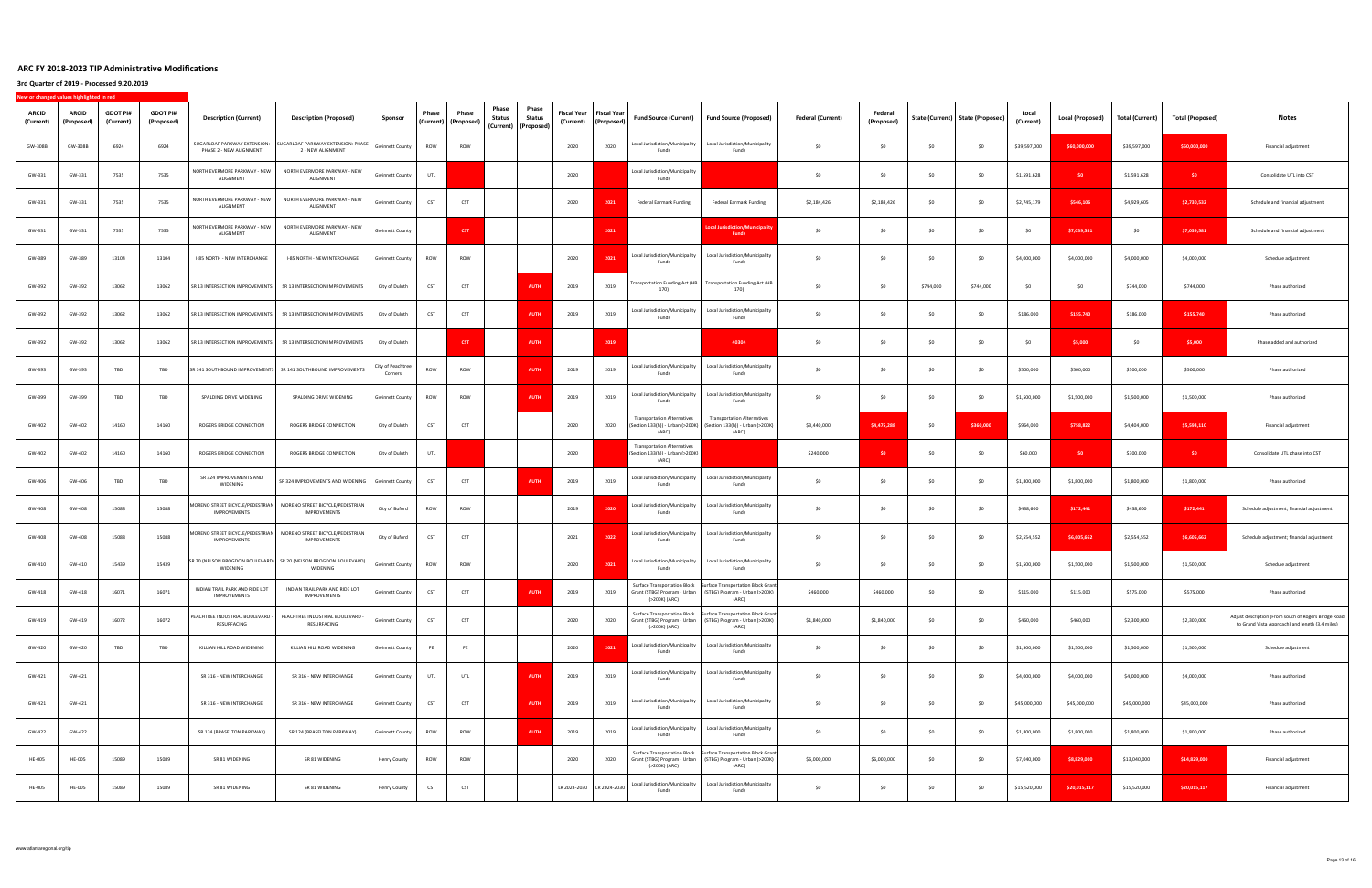| ARCID<br>(Current) | <b>ARCID</b><br>(Proposed) | <b>GDOT PI#</b><br>(Current) | <b>GDOT PI#</b><br>(Proposed) | <b>Description (Current)</b>                                                   | <b>Description (Proposed)</b>                                                                                     | Sponsor      | Phase | Phase<br>(Current)   (Proposed) | Phase<br>Status | Phase<br>Status<br>(Current) (Proposed) | <b>Fiscal Year</b> | Fiscal Year<br>(Current) (Proposed) | <b>Fund Source (Current)</b>                                                    | Fund Source (Proposed)                                                                                                                  | <b>Federal (Current)</b> | Federal<br>(Proposed) |             | State (Current) State (Proposed) | Local<br>(Current) | Local (Proposed) | Total (Current) | <b>Total (Proposed)</b> | Notes                                                                                      |
|--------------------|----------------------------|------------------------------|-------------------------------|--------------------------------------------------------------------------------|-------------------------------------------------------------------------------------------------------------------|--------------|-------|---------------------------------|-----------------|-----------------------------------------|--------------------|-------------------------------------|---------------------------------------------------------------------------------|-----------------------------------------------------------------------------------------------------------------------------------------|--------------------------|-----------------------|-------------|----------------------------------|--------------------|------------------|-----------------|-------------------------|--------------------------------------------------------------------------------------------|
| <b>HE-020A</b>     | <b>HE-020A</b>             | 13531                        | 13531                         | SR 20/81 (HAMPTON STREET):<br>SEGMENT 1 - NEW ALIGNMENT                        | SR 20/81 (HAMPTON STREET): SEGMENT 1<br>NEW ALIGNMENT                                                             | GDOT         |       | PE                              |                 |                                         |                    | 2020                                |                                                                                 | ansportation Funding Act (I<br>170                                                                                                      | \$0                      | \$0                   | \$0         | \$200,000                        | SO.                | \$0              | \$0             | \$200,000               | New phase programmed                                                                       |
| HE-107             | HE-107                     | 7855                         | 7855                          | US 23 WIDENING                                                                 | US 23 WIDENING                                                                                                    | GDOT         |       | PE                              |                 |                                         |                    | 2020                                |                                                                                 | nsportation Funding Act (H<br>170)                                                                                                      | \$0                      | \$0                   | \$0         | \$400,000                        | SO.                | \$0              | \$0             | \$400,000               | New phase programmed                                                                       |
| HE-107             | HE-107                     | 7855                         | 7855                          | US 23 WIDENING                                                                 | US 23 WIDENING                                                                                                    | GDOT         |       | PE                              |                 |                                         |                    | 2021                                |                                                                                 | ansportation Funding Act (HB<br>170)                                                                                                    | \$0                      | \$0                   | \$0         | \$390,000                        | SO                 | \$0              | \$0             | \$390,000               | New phase programmed                                                                       |
| <b>HE-118E</b>     | HE-118E                    | N/A                          | N/A                           | MCDONOUGH PKWY EXTENSION<br>(MCDONOUGH BYPASS): PHASE V -<br>NEW ALIGNMENT     | MCDONOUGH PKWY EXTENSION<br>(MCDONOUGH BYPASS): PHASE V - NEW<br>ALIGNMENT                                        | Henry County | ALL   | ALL                             |                 | <b>AUTH</b>                             | 2019               | 2019                                | Local Jurisdiction/Municipality<br>Funds                                        | Local Jurisdiction/Municipality<br>Funds                                                                                                | \$0                      | \$0                   | \$0         | \$0                              | \$5,000,000        | \$5,000,000      | \$5,000,000     | \$5,000,000             | Phase authorized                                                                           |
| HE-179             | HE-179                     | 14482                        | 14482                         | WESTERN PARALLEL CONNECTOR -<br>NEW ALIGNMENT                                  | WESTERN PARALLEL CONNECTOR - NEW<br>ALIGNMENT                                                                     | GDOT         |       | ROW                             |                 |                                         |                    | 2020                                |                                                                                 | <b>pcal Jurisdiction/Municipalit</b><br><b>Funds</b>                                                                                    | \$0                      | \$0                   | \$0         | \$0                              | -SO                | \$6,046,000      | \$0             | \$6,046,000             | New phase programmed                                                                       |
| HE-179             | HE-179                     | 14482                        | 14482                         | WESTERN PARALLEL CONNECTOR -<br>NEW ALIGNMENT                                  | WESTERN PARALLEL CONNECTOR - NEW<br>ALIGNMENT                                                                     | GDOT         | ROW   | ROW                             |                 |                                         | 2019               | 2020                                | 170)                                                                            | Transportation Funding Act (HB Transportation Funding Act (HB<br>170)                                                                   | \$0                      | \$0                   | \$6,000,000 | \$6,000,000                      | - SO               | \$0              | \$6,000,000     | \$6,000,000             | Schedule adjustment                                                                        |
|                    | <b>HE-198A</b>             |                              | 0010721                       |                                                                                | PANOLA MOUNTAIN GREENWAY TRAIL<br><b>PHASE I</b>                                                                  |              |       | <b>CST</b>                      |                 | <b>AUTH</b>                             |                    | 2019                                |                                                                                 | <b>STP - Enhancements</b>                                                                                                               |                          | \$1,135,600           |             | \$0                              |                    | \$283,900        | \$0             | \$1,419,500             | Break existing project into phases; financial adjustment                                   |
|                    | <b>HE-198A</b>             |                              | 0010721                       |                                                                                | PANOLA MOUNTAIN GREENWAY TRAIL -<br><b>PHASE I</b>                                                                |              |       | <b>CST</b>                      |                 |                                         |                    | 2020                                |                                                                                 | ransportation Alternatives<br>ction 133(h)) - Urban (>2001<br>(ARC)                                                                     |                          | \$1,044,139           |             | \$0                              |                    | \$261,035        | \$0             | \$1,305,174             | Break existing project into phases; financial adjustment                                   |
| HE-198             | <b>HE-198B</b>             | 15743                        | 15743                         | PANOLA MOUNTAIN GREENWAY TRAIL                                                 | ANOLA MOUNTAIN GREENWAY TRAII<br><b>PHASE II</b>                                                                  | Henry County | CST   | CST                             |                 |                                         | 2021               | 2021                                | <b>Transportation Alternatives</b><br>(Section 133(h)) - Urban (>200K)<br>(ARC) | <b>Transportation Alternatives</b><br>(Section 133(h)) - Urban (>200K)<br>(ARC)                                                         | \$1,172,000              | \$1,172,000           | \$0         | \$0                              | \$293,000          | \$293,000        | \$1,465,000     | \$1,465,000             | Break existing project into phases; financial adjustment                                   |
| <b>HE-200</b>      | HE-200                     | 13363                        | 13363                         | SR 81 BRIDGE REPLACEMENT                                                       | SR 81 BRIDGE REPLACEMENT                                                                                          | GDOT         | ROW   | ROW                             |                 |                                         | 2019               | 2019                                | <b>Surface Transportation Block</b><br>Grant (STBG) Program Flex<br>(GDOT)      | 1al Highway Performan<br><b>Program (NHPP)</b>                                                                                          | \$204,000                | \$112,000             | \$51,000    | \$28,000                         | SO.                | \$0              | \$255,000       | \$140,000               | Financial adjustment                                                                       |
| HE-200             | HE-200                     | 13363                        | 13363                         | SR 81 BRIDGE REPLACEMENT                                                       | SR 81 BRIDGE REPLACEMENT                                                                                          | GDOT         | UTL   | UTL                             |                 |                                         | 2020               | 2020                                | Surface Transportation Block<br>Grant (STBG) Program Flex<br>(GDOT)             | onal Highway Performan<br>Program (NHPP)                                                                                                | \$64,000                 | \$64,000              | \$16,000    | \$16,000                         | \$0                | \$0              | \$80,000        | \$80,000                | Financial adjustment                                                                       |
| HE-200             | HE-200                     | 13363                        | 13363                         | SR 81 BRIDGE REPLACEMENT                                                       | SR 81 BRIDGE REPLACEMENT                                                                                          | GDOT         | CST   | CST                             |                 |                                         | 2020               | 2020                                | Surface Transportation Block<br>Grant (STBG) Program Flex<br>(GDOT)             | <b>onal Highway Performanc</b><br>Program (NHPP)                                                                                        | \$2,880,000              | \$2,880,000           | \$720,000   | \$720,000                        | \$0                | \$0              | \$3,600,000     | \$3,600,000             | Financial adjustment                                                                       |
| HE-201             | HE-201                     | 13995                        | 13995                         | SR 42 BRIDGE REPLACEMENT                                                       | SR 42 BRIDGE REPLACEMENT                                                                                          | GDOT         | PE    | PE                              | AUTH            | AUTH                                    | 2017               | 2017                                | Surface Transportation Block<br>Grant (STBG) Program Flex<br>(GDOT)             | urface Transportation Block Grant<br>(STBG) Program Flex (GDOT)                                                                         | \$400,000                | \$480,000             | \$100,000   | \$120,000                        | SO.                | \$0              | \$500,000       | \$600,000               | Financial adjustment                                                                       |
| HE-201             | HE-201                     | 13995                        | 13995                         | SR 42 BRIDGE REPLACEMENT                                                       | SR 42 BRIDGE REPLACEMENT                                                                                          | GDOT         | ROW   | ROW                             |                 |                                         | 2020               | 2020                                | Surface Transportation Block<br>Grant (STBG) Program Flex<br>(GDOT)             | Surface Transportation Block Grant<br>(STBG) Program Flex (GDOT)                                                                        | \$288,864                | \$292,128             | \$722,016   | \$73,032                         | SO.                | \$0              | \$1,010,880     | \$365,160               | Financial adjustment                                                                       |
| HE-202             | HE-202                     | 15823                        | 15823                         | SR 42 / US 23 WIDENING                                                         | SR 42 / US 23 WIDENING                                                                                            | GDOT         |       | <b>ROW</b>                      |                 |                                         |                    | 2020                                |                                                                                 | ransportation Funding Act (H<br>170)                                                                                                    | \$0                      | \$0                   | \$0         | \$1,300,000                      | SO.                | \$0              | \$0             | \$1,300,000             | New phase programmed                                                                       |
| HE-202             | HE-202                     | 15823                        | 15823                         | SR 42 / US 23 WIDENING                                                         | SR 42 / US 23 WIDENING                                                                                            | GDOT         |       | <b>UTL</b>                      |                 |                                         |                    | 2023                                |                                                                                 | ocal Jurisdiction/Municipalit<br><b>Funds</b>                                                                                           | \$0                      | \$0                   | \$0         | \$0                              | -SO                | \$137,735        | \$0             | \$137,735               | New phase programmed                                                                       |
| M-AR-274B2         | M-AR-274B2                 | 15137                        | 15137                         | MARTA CLEAN BUS PROCUREMENT                                                    | MARTA CLEAN BUS PROCUREMENT                                                                                       | MARTA        |       | <b>CST</b>                      |                 |                                         |                    | 2020                                |                                                                                 | <b>Bus and Bus Facilities</b><br>iscretionary - 5339(b                                                                                  | \$0                      | \$2,370,138           | \$0         | \$0                              | SO                 | \$592,535        | \$0             | \$2,962,673             | Documentation of discretionary FTA funding award<br>(5339(b) FY 17 Bus and Bus Facilities) |
| M-AR-314           | M-AR-314                   | 0013146                      | 0013146                       | (CNG) BUS ACQUISITION                                                          | MARTA COMPRESSED NATURAL GAS   MARTA COMPRESSED NATURAL GAS (CNG)<br><b>BUS ACQUISITION</b>                       | MARTA        | CST   | CST                             |                 | <b>AUTH</b>                             | 2019               | 2019                                | (>200K) (ARC)                                                                   | Surface Transportation Block Surface Transportation Block Grant<br>Grant (STBG) Program - Urban (STBG) Program - Urban (>200K)<br>(ARC) | \$1,000,000              | \$1,000,000           | \$0         | \$0                              | \$250,000          | \$250,000        | \$1,250,000     | \$1,250,000             | Phase authorized                                                                           |
| M-AR-320           | M-AR-320                   | 16075                        | 16075                         | EDGEWOOD/CANDLER PARK MARTA<br>STATION IMPROVEMENTS                            | EDGEWOOD/CANDLER PARK MARTA<br>STATION IMPROVEMENTS                                                               | MARTA        | N/A   | N/A                             | N/A             | N/A                                     | N/A                | N/A                                 | N/A                                                                             | N/A                                                                                                                                     | N/A                      | N/A                   | N/A         | N/A                              | N/A                | N/A              | N/A             | N/A                     | Redocument previously authorized/completed project<br>per sponsor request                  |
|                    | M-AR-321                   |                              | TBD                           |                                                                                | <b>MARTA Zero Emission Electric Bus</b><br><b>Deployment</b>                                                      | MARTA        |       | <b>CST</b>                      |                 |                                         |                    | 2020                                |                                                                                 | Lo-No 5339(c)                                                                                                                           | \$0                      | \$2,600,000           | \$0         | \$0                              | SO.                | \$3,116,728      | \$0             | \$5,716,728             | Documentation of discretionary FTA funding award<br>(5339(c) Low-No program)               |
| M-AR-450           | M-AR-450                   | 16371                        | 16371                         | MORE MARTA INITIATIVE SERVICE<br>PHASE I                                       | MORE MARTA INITIATIVE SERVICE<br>EXPANSION (OPERATING ASSISTANCE) - EXPANSION (OPERATING ASSISTANCE) -<br>PHASE I | MARTA        | CST   | CST                             |                 | <b>AUTH</b>                             | 2019               | 2019                                | Congestion Mitigation & Air<br>Quality Improvement (CMAQ)                       | Congestion Mitigation & Air<br>Quality Improvement (CMAQ)                                                                               | \$6,117,207              | \$8,400,000           | \$0         | \$0                              | \$1,529,302        | \$2,100,000      | \$7,646,509     | \$10,500,000            | Phase authorized                                                                           |
| M-AR-450           | M-AR-450                   | 16371                        | 16371                         | MORE MARTA INITIATIVE SERVICE<br>EXPANSION (OPERATING ASSISTANCE) -<br>PHASE I | MORE MARTA INITIATIVE SERVICE<br>EXPANSION (OPERATING ASSISTANCE)<br>PHASE I                                      | MARTA        | CST   | CST                             |                 |                                         | 2020               | 2020                                | Congestion Mitigation & Air<br>Quality Improvement (CMAQ)                       | Congestion Mitigation & Air<br>Quality Improvement (CMAQ)                                                                               | \$8,400,000              | \$6,117,207           | \$0         | \$0                              | \$2,100,000        | \$1,529,302      | \$10,500,000    | \$7,646,509             | CST activities split amongst CMAQ fund codes<br>(Z400/Z003) - no financial change          |
| M-AR-450           | M-AR-450                   | 16371                        | 16371                         | MORE MARTA INITIATIVE SERVICE<br>EXPANSION (OPERATING ASSISTANCE) -<br>PHASE I | MORE MARTA INITIATIVE SERVICE<br>EXPANSION (OPERATING ASSISTANCE)<br>PHASE I                                      | MARTA        |       | <b>CST</b>                      |                 |                                         |                    | 2020                                |                                                                                 | <b>Projects to Reduce PM 2.5</b><br>Emissions (Z003)                                                                                    | \$0                      | \$2,282,793           | \$0         | \$0                              | \$0                | \$570,698        | \$0             | \$2,853,491             | CST activities split amongst CMAQ fund codes<br>(Z400/Z003) - no financial change          |
| NE-103             | NE-103                     | 13602                        | 13602                         | FRONTAGE ROAD BRIDGE UPGRADE                                                   | FRONTAGE ROAD BRIDGE UPGRADE                                                                                      | GDOT         | CST   | CST                             |                 |                                         | 2021               | 2021                                | <b>Surface Transportation Block</b><br>Grant (STBG) Program Flex<br>(GDOT)      | Surface Transportation Block Grant<br>(STBG) Program Flex (GDOT)                                                                        | \$3,997,088              | \$3,779,676           | \$999,272   | \$944,669                        | SO.                | \$0              | \$4,996,360     | \$4,724,345             | Financial adjustment                                                                       |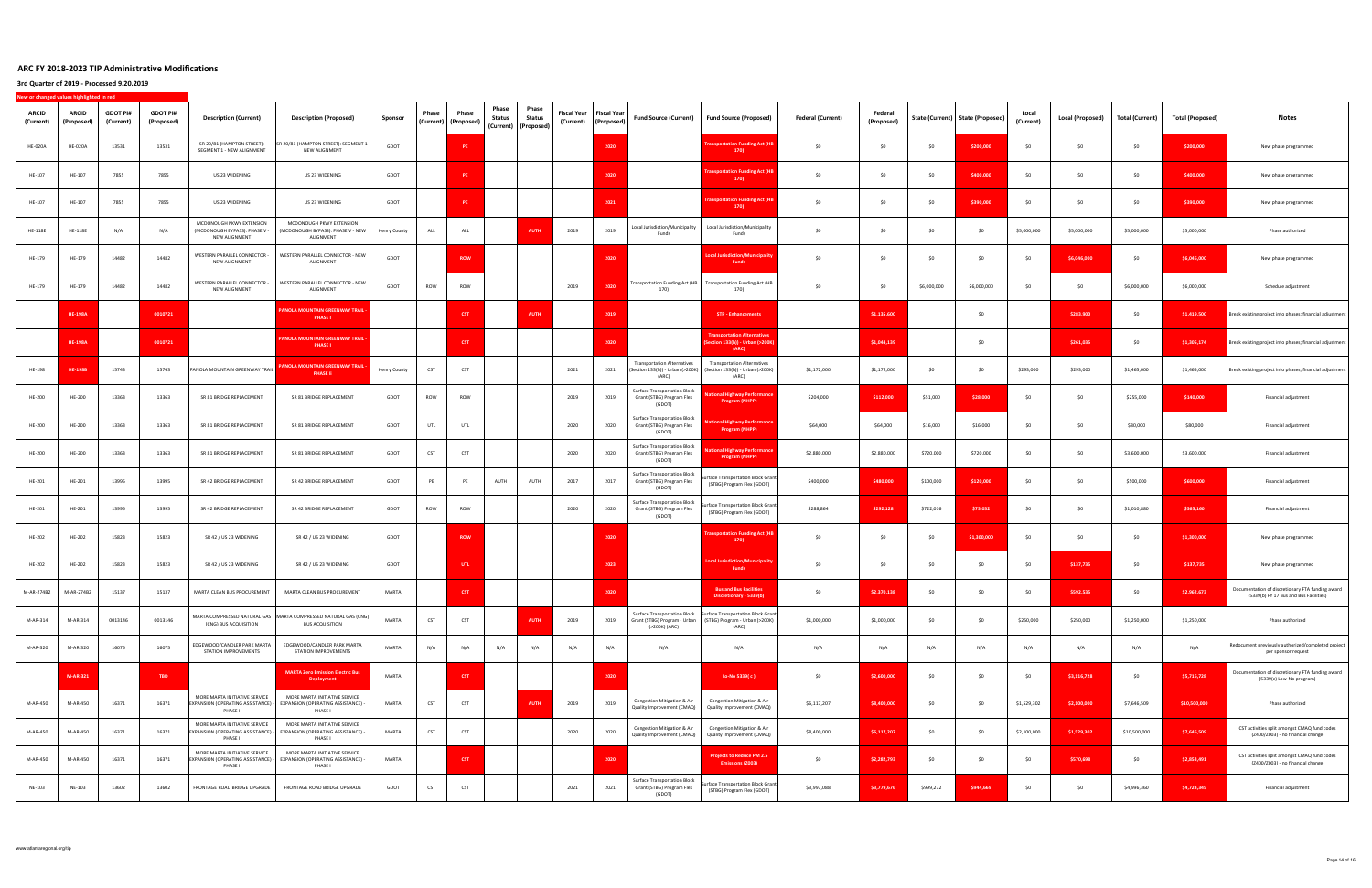| <b>ARCID</b><br>(Current) | <b>ARCID</b><br>(Proposed) | <b>GDOT PI#</b><br>(Current) | <b>GDOT PI#</b><br>(Proposed) | <b>Description (Current)</b>                                                                                                  | <b>Description (Proposed)</b>                                                                                                 | Sponsor                | Phase<br>(Current) | Phase<br>(Proposed) | Phase<br>Status | Phase<br>Status<br>(Current) (Proposed) | Fiscal Year<br>(Current) | <b>Fiscal Year</b><br>(Proposed) | <b>Fund Source (Current)</b>                                               | Fund Source (Proposed)                                                                                                                    | <b>Federal (Current)</b> | Federal<br>(Proposed) |           | State (Current)   State (Proposed) | Loca<br>(Current) | <b>Local (Proposed)</b> | Total (Current) | <b>Total (Proposed)</b> | Notes                                                 |
|---------------------------|----------------------------|------------------------------|-------------------------------|-------------------------------------------------------------------------------------------------------------------------------|-------------------------------------------------------------------------------------------------------------------------------|------------------------|--------------------|---------------------|-----------------|-----------------------------------------|--------------------------|----------------------------------|----------------------------------------------------------------------------|-------------------------------------------------------------------------------------------------------------------------------------------|--------------------------|-----------------------|-----------|------------------------------------|-------------------|-------------------------|-----------------|-------------------------|-------------------------------------------------------|
| NE-103                    | NE-103                     | 13602                        | 13602                         | FRONTAGE ROAD BRIDGE UPGRADE                                                                                                  | FRONTAGE ROAD BRIDGE UPGRADE                                                                                                  | GDOT                   | PE                 | PE                  |                 |                                         | 2016                     | 2016                             | <b>Surface Transportation Block</b><br>Grant (STBG) Program Flex<br>(GDOT) | Surface Transportation Block Grant<br>(STBG) Program Flex (GDOT)                                                                          | \$608,000                | \$928,000             | \$152,000 | \$232,000                          |                   | \$0                     | \$760,000       | \$1,160,000             | Financial adjustment                                  |
| NE-104                    | NE-104                     | 13751                        | 13751                         | SR 81 BRIDGE REPLACEMENT                                                                                                      | SR 81 BRIDGE REPLACEMENT                                                                                                      | GDOT                   | SCP                | SCP                 | AUTH            | AUTH                                    | 2016                     | 2016                             | <b>Surface Transportation Block</b><br>Grant (STBG) Program Flex<br>(GDOT) | Surface Transportation Block Grant<br>(STBG) Program Flex (GDOT)                                                                          | \$514,000                | \$514                 | \$129,000 | \$129                              | -SO               | \$0                     | \$643,000       | \$643                   | Financial adjustment                                  |
| PA-092B1                  | PA-092B1                   | 621720-                      | 621720-                       | SR 92 (HIRAM ACWORTH HIGHWAY)<br>WIDENING                                                                                     | SR 92 (HIRAM ACWORTH HIGHWAY)<br>WIDENING                                                                                     | GDOT                   | PE                 | PE                  | AUTH            | AUTH                                    | 2015                     | 2015                             |                                                                            | STP - Statewide Flexible (GDOT) STP - Statewide Flexible (GDOT)                                                                           | \$2,475,200              | \$2,991.920           | \$618,800 | \$747,980                          |                   | \$0                     | \$3,094,000     | \$3,739,900             | Financial adjustment                                  |
| PA-092B1                  | PA-092B1                   | 621720                       | 621720-                       | SR 92 (HIRAM ACWORTH HIGHWAY)<br>WIDENING                                                                                     | SR 92 (HIRAM ACWORTH HIGHWAY)<br>WIDENING                                                                                     | GDOT                   |                    | <b>PF</b>           |                 |                                         |                          | 2020                             |                                                                            | <b>Insportation Funding Act (F</b><br>170)                                                                                                | \$0                      | \$0                   | \$0       | \$750,000                          | SO.               | \$0                     | \$0             | \$750,000               | New phase programmed                                  |
| PA-092C                   | PA-092C                    | 7692                         | 7692                          | SR 92 (HIRAM ACWORTH HIGHWAY)<br>WIDENING                                                                                     | SR 92 (HIRAM ACWORTH HIGHWAY)<br>WIDENING                                                                                     | GDOT                   |                    | PF                  |                 | <b>AUTH</b>                             |                          | 2020                             |                                                                            | nsportation Funding Act (H<br>170                                                                                                         | \$0                      | SO                    | \$0       | \$500,000                          | SO.               | \$0                     | \$0             | \$500,000               | Phase added and authorized                            |
| PA-100                    | PA-100                     | 12885                        | 12885                         | DALLAS BATTLEFIELD TRAIL PHASE 2                                                                                              | DALLAS BATTLEFIELD TRAIL PHASE 2                                                                                              | City of Dallas         | ROW                | ROW                 |                 | <b>AUTH</b>                             | 2019                     | 2019                             | Local Jurisdiction/Municipality<br>Funds                                   | Local Jurisdiction/Municipality<br>Funds                                                                                                  | SO                       | \$0                   | -SO       | SO                                 | \$638,864         | \$638,864               | \$638,864       | \$638,864               | Phase authorized                                      |
| PA-100                    | PA-100                     | 12885                        | 12885                         | DALLAS BATTLEFIELD TRAIL PHASE 2                                                                                              | DALLAS BATTLEFIELD TRAIL PHASE 2                                                                                              | City of Dallas         | ROW                | ROW                 |                 | <b>AUT</b>                              | 2019                     | 2019                             | (>200K) (ARC)                                                              | Surface Transportation Block Surface Transportation Block Grant<br>Grant (STBG) Program - Urban (STBG) Program - Urban (>200K)<br>(ARC)   | \$228,909                | \$228,909             | \$0       | SO                                 | \$57,227          | \$57,227                | \$286,136       | \$286,136               | Phase authorized                                      |
| PA-100                    | PA-100                     | 12885                        | 12885                         | DALLAS BATTLEFIELD TRAIL PHASE 2                                                                                              | DALLAS BATTLEFIELD TRAIL PHASE 2                                                                                              | City of Dallas         | ROW                | ROW                 |                 | <b>AUT</b>                              | 2019                     | 2019                             | ransportation Alternatives<br>(Section 133(h)) - Urban (>200K)<br>(ARC)    | <b>Transportation Alternatives</b><br>(Section 133(h)) - Urban (>200K)<br>(ARC)                                                           | \$60,000                 | \$60,000              | SO.       | SO                                 | \$15,000          | \$15,000                | \$75,000        | \$75,000                | Phase authorized                                      |
| PA-101A                   | PA-101A                    | 13147                        | 13147                         | PAULDING COUNTY ATMS SYSTEM<br>EXPANSION - PHASE I                                                                            | PAULDING COUNTY ATMS SYSTEM<br>EXPANSION - PHASE I                                                                            | <b>Paulding County</b> | CST                | CST                 |                 | <b>AUTH</b>                             | 2019                     | 2019                             | Congestion Mitigation & Air<br>Quality Improvement (CMAQ)                  | <b>Congestion Mitigation &amp; Air</b><br>Quality Improvement (CMAQ)                                                                      | \$2,292,253              | \$2,148,421           | \$0       | \$0                                | \$573,063         | \$537,105               | \$2,865,316     | \$2,685,526             | Financial adjustment phase authorized                 |
| PA-101B                   | PA-101B                    | 13148                        | 13148                         | PAULDING COUNTY ATMS SYSTEM<br>EXPANSION - PHASE II                                                                           | PAULDING COUNTY ATMS SYSTEM<br>EXPANSION - PHASE II                                                                           | <b>Paulding County</b> | CST                | CST                 |                 | <b>AUTH</b>                             | 2019                     | 2019                             | Congestion Mitigation & Air<br>Quality Improvement (CMAQ)                  | Congestion Mitigation & Air<br>Quality Improvement (CMAQ)                                                                                 | \$892,315                | \$892,315             | \$0       | \$0                                | \$223,079         | \$223,079               | \$1,115,394     | \$1,115,394             | Phase authorized                                      |
| RO-138B                   | RO-138B                    | 2040                         | 2040                          | SR 138 (STOCKBRIDGE HIGHWAY)<br>OPERATIONS AND SAFETY<br>IMPROVEMENTS                                                         | SR 138 (STOCKBRIDGE HIGHWAY)<br>OPERATIONS AND SAFETY IMPROVEMENTS                                                            | GDOT                   |                    | <b>PE</b>           |                 |                                         |                          | 2020                             |                                                                            | nsportation Funding Act (H<br>170)                                                                                                        | \$0                      | \$0                   | \$0       | \$200,000                          | SO.               | \$0                     | \$0             | \$200,000               | New phase programmed                                  |
| RO-138B                   | RO-138B                    | 2040                         | 2040                          | SR 138 (STOCKBRIDGE HIGHWAY)<br>OPERATIONS AND SAFETY<br>IMPROVEMENTS                                                         | SR 138 (STOCKBRIDGE HIGHWAY)<br>OPERATIONS AND SAFETY IMPROVEMENTS                                                            | GDOT                   | ROW                | ROW                 |                 | <b>AUTH</b>                             | 2019                     | 2019                             | <b>Fransportation Funding Act (HB</b><br>170)                              | Transportation Funding Act (HB<br>170)                                                                                                    | \$0                      | \$0                   | \$327,000 | \$327,000                          | SO.               | SO                      | \$327,000       | \$327,000               | Phase authorized                                      |
| RO-235E1                  | RO-235E1                   | 752210                       | 752210-                       | SIGMAN ROAD WIDENING                                                                                                          | SIGMAN ROAD WIDENING                                                                                                          | Rockdale County        | PE                 | PE                  |                 | <b>AUTH</b>                             | 2019                     | 2019                             | Local Jurisdiction/Municipality<br>Funds                                   | Local Jurisdiction/Municipality<br>Funds                                                                                                  | \$0                      | -SO                   | -SO       | \$0                                | \$500,000         | \$500,000               | \$500,000       | \$500,000               | Phase authorized                                      |
| RO-237                    | RO-237                     | 6932                         | 6932                          | KLONDIKE ROAD INTERSECTION<br>REALIGNMENT                                                                                     | KLONDIKE ROAD INTERSECTION<br>REALIGNMENT                                                                                     | Rockdale County        | CST                | CST                 |                 | <b>AUT</b>                              | 2019                     | 2019                             | (>200K) (ARC)                                                              | Surface Transportation Block Surface Transportation Block Grant<br>Grant (STBG) Program - Urban   (STBG) Program - Urban (>200K)<br>(ARC) | \$1,924,800              | \$1,924,800           | \$0       | \$0                                | \$1,297,115       | \$1,453,933             | \$3,221,915     | \$3,378,733             | Phase authorized                                      |
| RO-237                    | RO-237                     | 6932                         | 6932                          | KLONDIKE ROAD INTERSECTION<br>REALIGNMENT                                                                                     | KLONDIKE ROAD INTERSECTION<br>REALIGNMENT                                                                                     | Rockdale County        | UTL                | UTL                 |                 | <b>AUT</b>                              | 2019                     | 2019                             | Local Jurisdiction/Municipality<br>Funds                                   | Local Jurisdiction/Municipality<br>Funds                                                                                                  | \$0                      | SO                    | \$0       | \$0                                | \$647,000         | \$647,000               | \$647,000       | \$647,000               | Phase authorized                                      |
| RO-257                    | RO-257                     | 12816                        | 12816                         | SR 138 (MCDONOUGH HIGHWAY)<br>SIGNAL UPGRADES                                                                                 | SR 138 (MCDONOUGH HIGHWAY) SIGNAL<br>UPGRADES                                                                                 | GDOT                   | UTL                | UTL                 |                 |                                         | 2020                     | 2020                             | Congestion Mitigation & Air<br>Quality Improvement (CMAQ)                  | <b>Congestion Mitigation &amp; Air</b><br>Quality Improvement (CMAQ)                                                                      | \$785,400                | \$306,000             | \$0       | \$0                                |                   | \$0                     | \$785,400       | \$306,000               | Financial adjustment                                  |
| RO-257                    | RO-257                     | 12816                        | 12816                         | SR 138 (MCDONOUGH HIGHWAY)<br>SIGNAL UPGRADES                                                                                 | SR 138 (MCDONOUGH HIGHWAY) SIGNAL<br>UPGRADES                                                                                 | GDOT                   | CST                | CST                 |                 |                                         | 2020                     | 2020                             | Congestion Mitigation & Air<br>Quality Improvement (CMAQ)                  | Congestion Mitigation & Air<br>Quality Improvement (CMAQ)                                                                                 | \$1,691,973              | \$1,692,257           | \$0       | \$0                                |                   | \$0                     | \$1,691,973     | \$1,692,257             | Financial adjustment                                  |
| RO-258                    | RO-258                     | 15099                        | 15099                         | I-20 INTERCHANGE LIGHTING<br>IMPROVEMENTS                                                                                     | I-20 INTERCHANGE LIGHTING<br>IMPROVEMENTS                                                                                     | Rockdale County        | CST                | CST                 |                 | <b>AUTH</b>                             | 2019                     | 2019                             | (>200K) (ARC)                                                              | Surface Transportation Block Surface Transportation Block Grant<br>Grant (STBG) Program - Urban (STBG) Program - Urban (>200K)<br>(ARC)   | \$1,849,114              | \$1,849,114           | \$0       | \$0                                | \$462,279         | \$462,279               | \$2,311,393     | \$2,311,393             | Phase authorized                                      |
| RO-259                    | RO-259                     | 15100                        | 15100                         | HONEY CREEK ROAD BRIDGE<br>REPLACEMENT                                                                                        | HONEY CREEK ROAD BRIDGE<br>REPLACEMENT                                                                                        | Rockdale County        | PE                 | PE                  | AUTH            | AUTH                                    | 2016                     | 2016                             | (>200K) (ARC)                                                              | Surface Transportation Block Surface Transportation Block Grant<br>Grant (STBG) Program - Urban (STBG) Program - Urban (>200K)<br>(ARC)   | \$240,000                | \$600,000             | \$0       | \$0                                | \$60,000          | \$150,000               | \$300,000       | \$750,000               | Financial adjustment                                  |
| SP-019                    | SP-019                     | 331910-                      | 331910-                       | JORDAN HILL ROAD BRIDGE<br>REPLACEMENT                                                                                        | JORDAN HILL ROAD BRIDGE REPLACEMENT Spalding County                                                                           |                        |                    | PE                  |                 | <b>AUTH</b>                             |                          | 2019                             |                                                                            | sportation Funding Act (H<br>170)                                                                                                         | \$0                      | \$0                   | \$0       | \$50,000                           | \$0               | \$0                     | \$0             | \$50,000                | Phase added and authorized                            |
| SP-066                    | SP-066                     | 0016792                      | 0016792                       | GRIFFIN SOUTH BYPASS: PHASE 1<br>(SCOPING ACTIVITIES ONLY)                                                                    | GRIFFIN SOUTH BYPASS: PHASE 1<br>(SCOPING ACTIVITIES ONLY)                                                                    | GDOT                   | SCP                | SCP                 |                 | <b>AUTH</b>                             | 2019                     | 2019                             | (>200K) (ARC)                                                              | Surface Transportation Block Surface Transportation Block Grant<br>Grant (STBG) Program - Urban (STBG) Program - Urban (>200K)<br>(ARC)   | \$250,000                | \$250,000             | \$0       | \$0                                | \$62,500          | \$62,500                | \$312,500       | \$312,500               | Phase authorized                                      |
| SP-168                    | SP-168                     | 10333                        | 10333                         | DOWNTOWN GRIFFIN PEDESTRIAN<br>AND BICYCLE FACILITIES ON SR 155<br>(HILL STREET), EAST SOLOMON STREET<br>AND SOUTH 5TH STREET | DOWNTOWN GRIFFIN PEDESTRIAN AND<br>BICYCLE FACILITIES ON SR 155 (HILL<br>STREET), EAST SOLOMON STREET AND<br>SOUTH 5TH STREET | City of Griffin        | N/A                | N/A                 | N/A             | N/A                                     | N/A                      | N/A                              | N/A                                                                        | N/A                                                                                                                                       | N/A                      | N/A                   | N/A       | N/A                                | N/A               | N/A                     | N/A             | N/A                     | Fix data entry error in lanes (4 to 2) and length (1) |
| SP-168                    | SP-168                     | 10333                        | 10333                         | DOWNTOWN GRIFFIN PEDESTRIAN<br>AND BICYCLE FACILITIES ON SR 155<br>(HILL STREET), EAST SOLOMON STREET<br>AND SOUTH 5TH STREET | DOWNTOWN GRIFFIN PEDESTRIAN AND<br>BICYCLE FACILITIES ON SR 155 (HILL<br>STREET), EAST SOLOMON STREET AND<br>SOUTH 5TH STREET | City of Griffin        | CST                | CST                 |                 | AUTH                                    | 2019                     | 2019                             | <b>Transportation Alternatives</b><br>(ARC)                                | <b>Transportation Alternatives</b><br>(Section 133(h)) - Urban (>200K)   (Section 133(h)) - Urban (>200K)<br>(ARC)                        | \$205,883                | \$205,883             | \$0       | \$0                                | \$51,471          | \$51,471                | \$257,354       | \$257,354               | Phase authorized                                      |
| SP-168                    | $SP-168$                   | 10333                        | 10333                         | DOWNTOWN GRIFFIN PEDESTRIAN<br>AND BICYCLE FACILITIES ON SR 155<br>(HILL STREET), EAST SOLOMON STREET<br>AND SOUTH 5TH STREET | DOWNTOWN GRIFFIN PEDESTRIAN AND<br>BICYCLE FACILITIES ON SR 155 (HILL<br>STREET), EAST SOLOMON STREET AND<br>SOUTH 5TH STREET | City of Griffin        | CST                | CST                 |                 | <b>AUTH</b>                             | 2019                     | 2019                             | (>200K) (ARC)                                                              | Surface Transportation Block Surface Transportation Block Grant<br>Grant (STBG) Program - Urban (STBG) Program - Urban (>200K)<br>(ARC)   | \$1,272,136              | \$1,272,136           | \$0       | \$0                                | \$318,034         | \$318,034               | \$1,590,170     | \$1,590,170             | Phase authorized                                      |